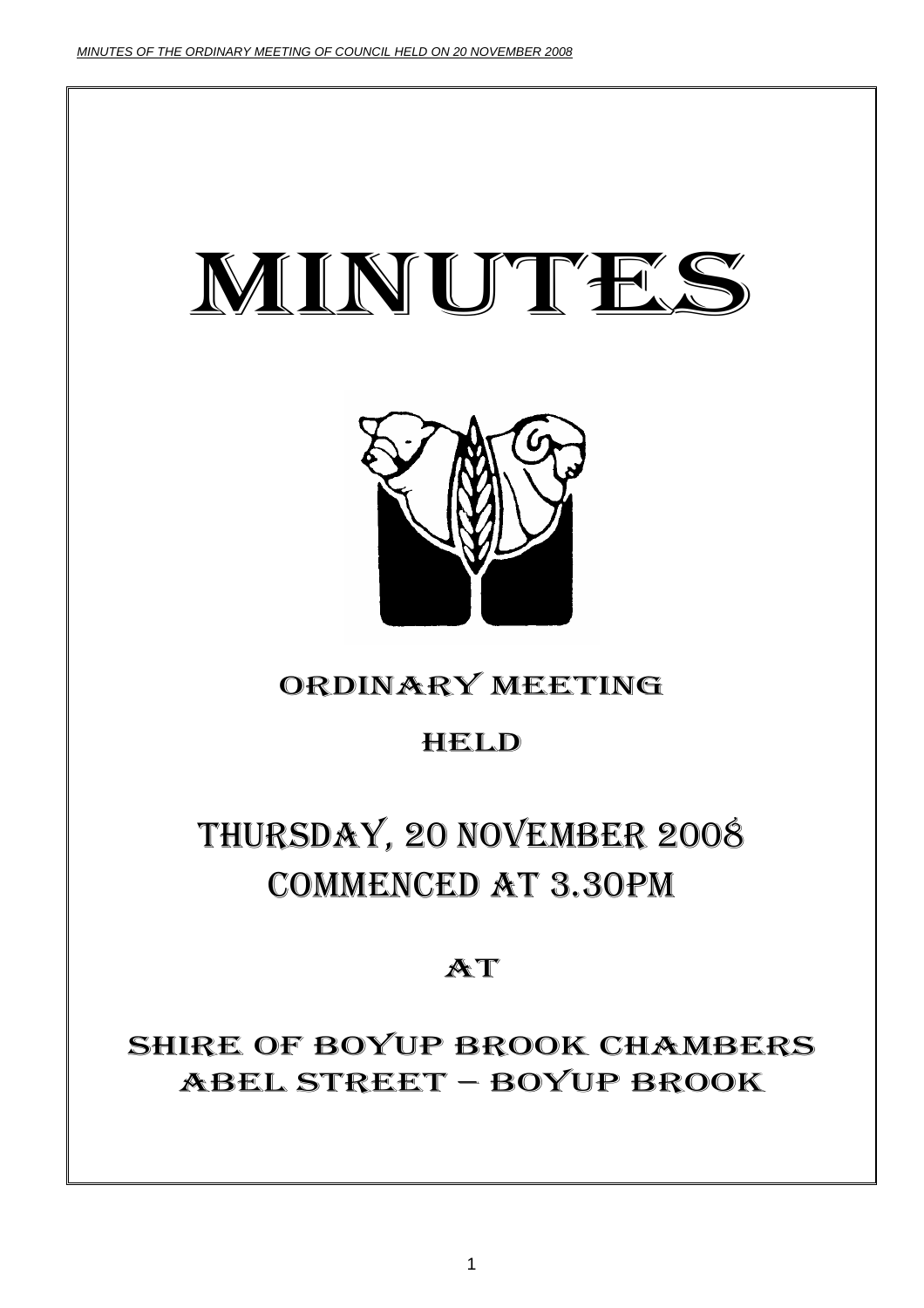# TABLE OF CONTENTS

| 1. | RECORD OF ATTENDANCE/APOLOGIES/LEAVE OF ABSENCE PREVIOUSLY APPROVED                                                                                                                                                                                                                                                                                                                                                                                                                                                                                                                                                                                                                                                                                                                                                                                                                                                                                                                                                                                        | 3                                                                                                       |
|----|------------------------------------------------------------------------------------------------------------------------------------------------------------------------------------------------------------------------------------------------------------------------------------------------------------------------------------------------------------------------------------------------------------------------------------------------------------------------------------------------------------------------------------------------------------------------------------------------------------------------------------------------------------------------------------------------------------------------------------------------------------------------------------------------------------------------------------------------------------------------------------------------------------------------------------------------------------------------------------------------------------------------------------------------------------|---------------------------------------------------------------------------------------------------------|
| 2. | <b>PUBLIC QUESTION TIME</b>                                                                                                                                                                                                                                                                                                                                                                                                                                                                                                                                                                                                                                                                                                                                                                                                                                                                                                                                                                                                                                | 3                                                                                                       |
| 3. | <b>APPLICATION FOR LEAVE OF ABSENCE</b>                                                                                                                                                                                                                                                                                                                                                                                                                                                                                                                                                                                                                                                                                                                                                                                                                                                                                                                                                                                                                    | 3                                                                                                       |
| 4. | PETITIONS/DEPUTATIONS/PRESENTATIONS/REPORT                                                                                                                                                                                                                                                                                                                                                                                                                                                                                                                                                                                                                                                                                                                                                                                                                                                                                                                                                                                                                 | 3                                                                                                       |
| 5. | <b>CONFIRMATION OF MINUTES</b>                                                                                                                                                                                                                                                                                                                                                                                                                                                                                                                                                                                                                                                                                                                                                                                                                                                                                                                                                                                                                             | 4                                                                                                       |
| 6. | <b>PRESIDENTIAL COMMUNICATIONS</b>                                                                                                                                                                                                                                                                                                                                                                                                                                                                                                                                                                                                                                                                                                                                                                                                                                                                                                                                                                                                                         | 4                                                                                                       |
| 7. | <b>REPORTS OF OFFICERS</b>                                                                                                                                                                                                                                                                                                                                                                                                                                                                                                                                                                                                                                                                                                                                                                                                                                                                                                                                                                                                                                 | 5                                                                                                       |
|    | 7.1<br><b>MANAGER WORKS &amp; SERVICES</b><br>7.1.1<br>Bridge Street and Abel Street Median Gardens<br>7.2<br><b>MANAGER - FINANCE</b><br>7.2.1<br><b>Accounts for Payment</b><br>7.2.2<br>October 2008 Monthly Statements of Financial Activity<br>7.2.3<br>Strategic Plan - Plan for the Future 2008 - 2013 Review<br>7.3<br><b>CHIEF EXECUTIVE OFFICER</b><br>7.3.1<br>List Priorities that Council wishes to flag with the Hon Terry Redman<br>7.3.2<br>New SSS Steering Committee<br>7.3.3<br>Plantation Application Newlgalup Road<br>7.3.4<br>Town Planning Scheme No 2 - Amendment No 12<br>7.3.5<br>Development Application - Denninup Vale, Kojonup Road<br>7.3.6<br>Subdivision Application (WAPC Ref 138709) Jayes Road<br>7.3.7<br>Lease of Sheep Saleyards - Boyup Brook<br>7.3.8<br>Administration / Library Building Extensions<br>7.3.9<br>Temporary Caravan parks for the Country Music Festival 2009<br>7.3.10<br>Council Meeting Dates for 2009<br>7.3.11<br>Boyup Brook Swimming Pool - Water - Polo Club - Request for fee reduction | 5<br>$\,$ 5 $\,$<br>8<br>8<br>9<br>10<br>13<br>16<br>18<br>23<br>25<br>29<br>34<br>37<br>40<br>43<br>46 |
| 8. | <b>COMMITTEE REPORTS</b>                                                                                                                                                                                                                                                                                                                                                                                                                                                                                                                                                                                                                                                                                                                                                                                                                                                                                                                                                                                                                                   | 48                                                                                                      |
|    | 8.1<br>Consolidation of Sporting Facilities in the Recreational Precinct Committee –<br>22 October 2008<br>8.2<br>Consolidation of Sporting Facilities in the Recreational Precinct Committee -<br>12 November 2008                                                                                                                                                                                                                                                                                                                                                                                                                                                                                                                                                                                                                                                                                                                                                                                                                                        | 48<br>48                                                                                                |
| 9. | <b>MOTIONS OF WHICH PREVIOUS NOTICE HAS BEEN GIVEN</b>                                                                                                                                                                                                                                                                                                                                                                                                                                                                                                                                                                                                                                                                                                                                                                                                                                                                                                                                                                                                     |                                                                                                         |
|    | 9.1<br>Sculpture                                                                                                                                                                                                                                                                                                                                                                                                                                                                                                                                                                                                                                                                                                                                                                                                                                                                                                                                                                                                                                           | 50                                                                                                      |
|    | 10. URGENT BUSINESS – BY APPROVAL OF THE PRESIDENT OR A MAJORITY OF<br><b>COUNCILLORS PRESENT</b>                                                                                                                                                                                                                                                                                                                                                                                                                                                                                                                                                                                                                                                                                                                                                                                                                                                                                                                                                          | 50                                                                                                      |
|    | <b>11. CONFIDENTIAL MATTERS</b>                                                                                                                                                                                                                                                                                                                                                                                                                                                                                                                                                                                                                                                                                                                                                                                                                                                                                                                                                                                                                            | 50                                                                                                      |
|    | 12. CLOSURE OF MEETING                                                                                                                                                                                                                                                                                                                                                                                                                                                                                                                                                                                                                                                                                                                                                                                                                                                                                                                                                                                                                                     | 50                                                                                                      |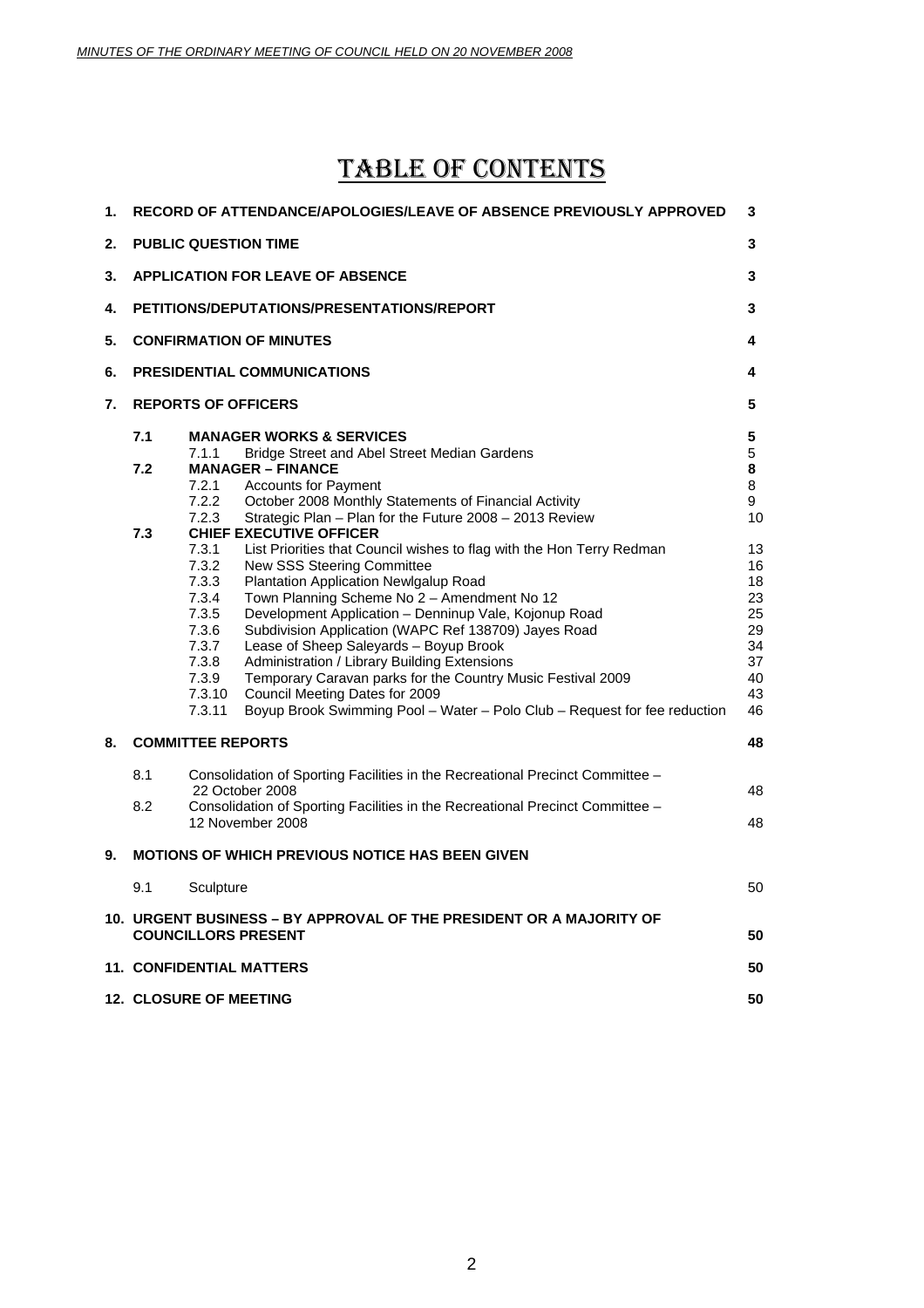# **1. RECORD OF ATTENDANCE/APOLOGIES/LEAVE OF ABSENCE PREVIOUSLY APPROVED**

# 1.1 **Attendance**

Cr R Downing – Shire President Cr P Marshall – Deputy Shire President Cr S Broadhurst Cr E Muncey Cr A Piper Cr M Giles Cr B O'Hare Cr K Lamshed Cr T Ginnane

| STAFF:  | Mr Alan Lamb (Chief Executive Officer)<br>Mr Keith Jones (Manager of Finance)<br>Mrs Maria Lane (Executive Assistant) |
|---------|-----------------------------------------------------------------------------------------------------------------------|
| PUBLIC: | Ms Catlyne Hos<br>Ms Jacqueline Zanders<br>Mr & Mrs Sutcliffe                                                         |

# 1.2 Apologies

Mr John Eddy (Manager of Works and Services)

1.3 Leave of Absence

# **2. PUBLIC QUESTION TIME**

Nil

2.1 Response to Previous Public Questions Taken on Notice

Nil

2.2 Public Question Time

Nil

# **3. APPLICATIONS FOR LEAVE OF ABSENCE**

# **4. PETITIONS/DEPUTATIONS/PRESENTATIONS/REPORTS**

Ms Catlyne Hos and Ms Jacquline Zanders gave a presentation on aged care needs and opportunities for Boyup Brook.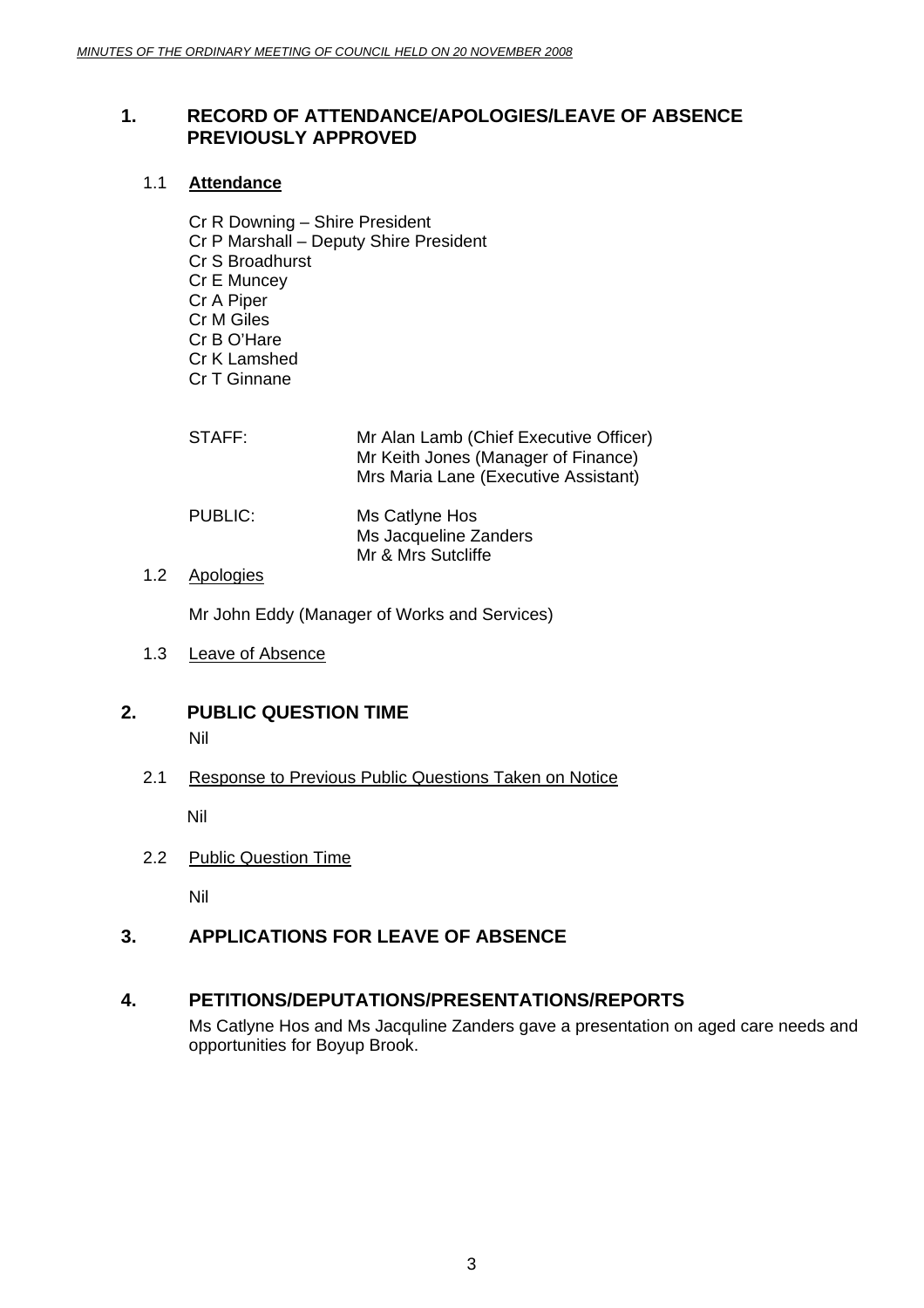# **5. CONFIRMATION OF MINUTES**

# 5.1 **Ordinary Council Meeting 16 October 2008.**

**COUNCIL DECISION & OFFICER RECOMMENDATION**

**MOVED: Cr Ginnane SECONDED: Cr O'Hare** 

**That the minutes of the Ordinary Meeting of Council held on Thursday 16 October 2008, be confirmed as an accurate record.** 

**CARRIED 9/0 Res 194/08** 

# **6 PRESIDENTIAL COMMUNICATIONS**

Friday 17 October. Attended Funeral Service for Mrs Noel Waiter

17 and 18 November. Attended the Inaugural Meeting of The Australian Council of Local Government at Parliament House, Canberra.

I feel that it was worth the effort and expense of attending this function.

About 80% of the Local Government authorities were represented, and the Australian Government gave a strong indication of their desire to upgrade their communication and funding with Local Government.

The Welcoming Dinner on the Monday night was hosted by the Deputy Prime Minister Gillard, and tables of ten persons comprised nine Local Government representatives and a member of the Rudd Government.

The discussion sessions on Tuesday were of necessity a little formal and structured because of the number of attendees. However every elected Member of the Rudd Government who was in Australia attended one or more of the discussion panels.

We were told by the Meeting MC, Ellen Fanning (60 Minutes) that Mr Rudd had diverted his New York to Canberra flight, to inspect storm damage in his home area of Brisbane. He began his inspection at 6.15 am, and arrived at the Meeting by 11.30, and spent time in many of the discussion areas, participating in a straightforward way.

One result of this Inaugural Meeting is that Boyup Brook Shire is eligible for an extra \$100,000 of funding this year from Federal Government. The final detail of eligibility of programmes and timing of the funds and the projects are to be announced in the next two weeks, but from what the grapevine tells me we should be able to utilise this funding on some worthwhile projects in our area.

I am convinced that this is the start of a new relationship between Federal and Local Governments, and there will be more announcements in the near future to the advantage of Local Government.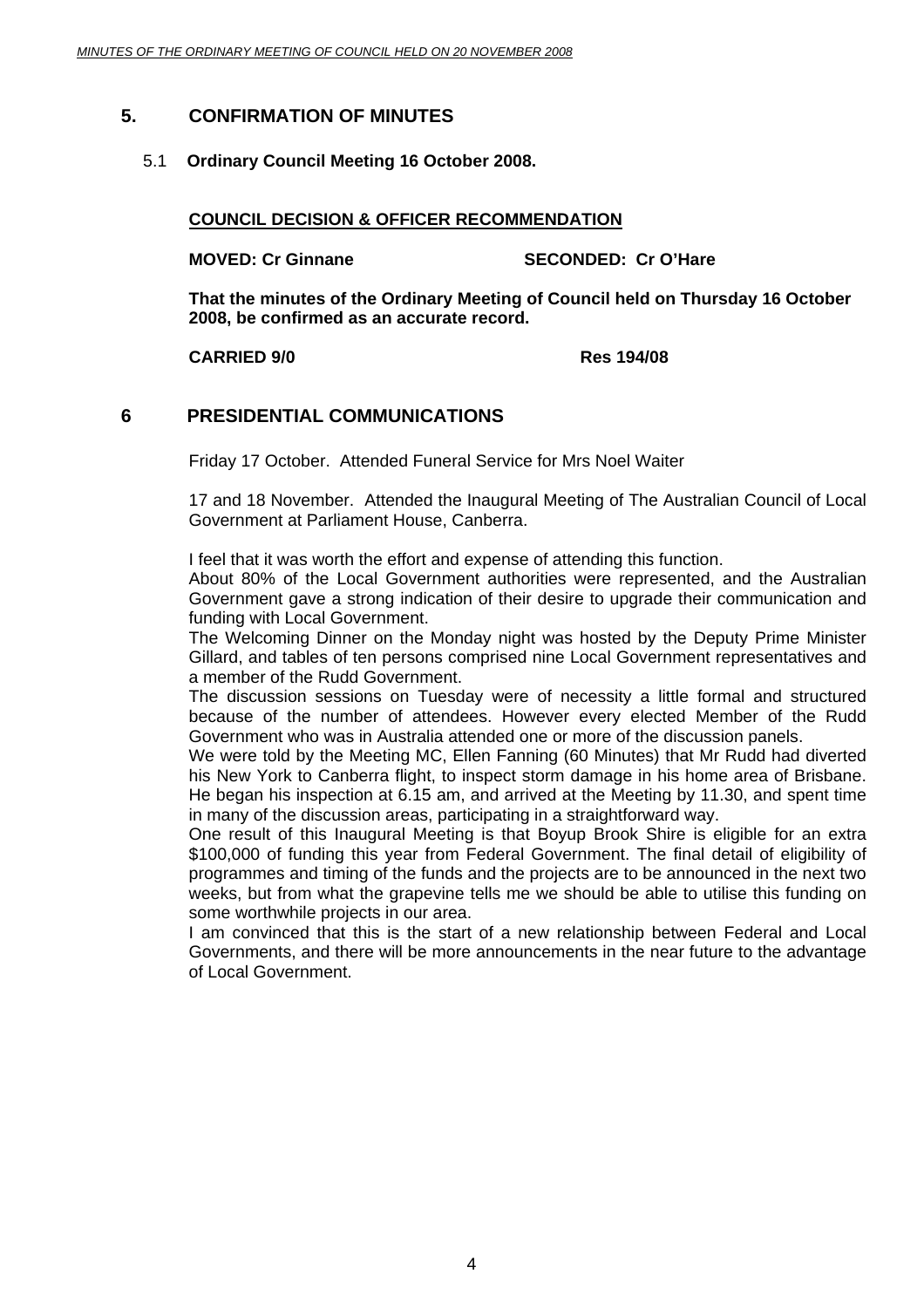# **REPORTS OF OFFICERS**

# 7.1 **MANAGER WORKS & SERVICES**

### 7.1.1 **Bridge Street and Abel Street Median Gardens**

| Location:                       | Bridge Street & Abel Street, Boyup Brook                        |
|---------------------------------|-----------------------------------------------------------------|
| <b>Applicant:</b>               | <b>Boyup Brook Shire</b>                                        |
| <i>File:</i>                    | PA/46/001                                                       |
| Disclosure of Officer Interest: | None                                                            |
| <b>Date:</b>                    | 6 November 2008                                                 |
| <b>Author:</b>                  | John Eddy – Manager of Works & Services                         |
| <b>Authorizing Officer:</b>     | Alan Lamb - Chief Executive Officer                             |
| <b>Attachments:</b>             | Yes - Horticultural Report - 'Boyanup Botanical'                |
|                                 | Horticultural Report - 'All Seasons - Nursery<br>& Landscapes'. |

#### **Proximity Interest**

Cr Ginnane declared a proximity interest in the item 7.1.1 and departed the Chambers the time being 4.02pm.

\_\_\_\_\_\_\_\_\_\_\_\_\_\_\_\_\_\_\_\_\_\_\_\_\_\_\_\_\_\_\_\_\_\_\_\_\_\_\_\_\_\_\_\_\_\_\_\_\_\_\_\_\_\_\_\_\_\_

#### **SUMMARY**

 At the October 2008 Meeting the Council resolved that the administration review the gardens in the Bridge Street and Abel Street medians and prepare a draft plan for the gardens, including pathways, for presentation to the Council.

 This report will outline a draft plan for remedial works to be undertaken to the Bridge Street and Abel Street median strip gardens.

# **BACKGROUND**

**Abel Street Median** 

In December 2003 Mr Greg Miller of 'All Seasons Nursery and Landscapes' was engaged by the Shire of Boyup Brook to produce a design for the landscaping of the Abel Street median strip between Inglis Street and Bridge Street.

 Between the months of July 2004 and September 2004 the Abel Street median strip was prepared, planted and reticulated by Shire staff.

 In September 2006 Mr Miller was requested to inspect and prepare a report on the slow development of the plants in the Abel Street median.

A copy of the report is provided for Councillors information (*see appendix 7.1.1*).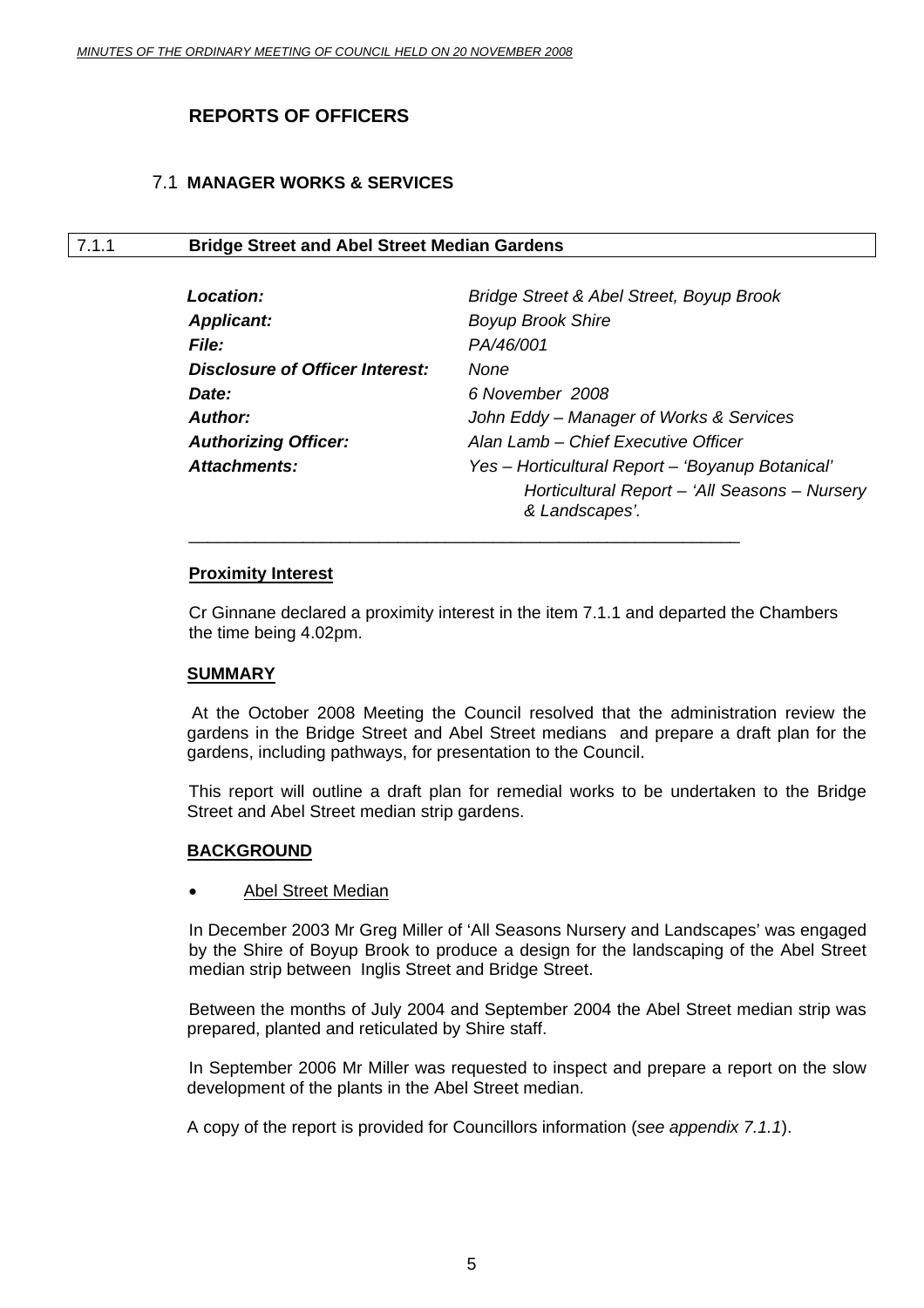#### • Bridge Street Median

In August 2005 committee members of the Townscape and Waters Edge Committee produced a design for the landscaping of the Bridge Street median strip between Barron Street and Forrest Street.

Between the months of September 2005 and October 2005 the Bridge Street median strip was prepared, planted and reticulated by Shire staff.

In September 2008 'Boyanup Botanical' were requested to provide an independent report on the poor performance of plants in both the Bridge Street median strip and the Abel Street median strip.

A copy of the report is provided for Councillors information (*see appendix 7.1.1*).

#### **COMMENT**

Investigations and reports by All Seasons Nursery and Boyanup Botanical identified the following possible causes for the prior performance of various plants in the Abel Street and Bridge Street median strips:-

- Poor soil conditions Hard and dry gravelly clay soil with poor drainage quality prevents root development.
- Lack of Water

Because of fine clay soil reticulation drippers are often blocked or restricting water flow to plants.

- Nematodes Microscopic eel – like worms which cause damage to plant roots, stunting growth and reducing water and nutrient supply to plants.
- Residual Sprays Previous spraying of median strips with a residue spray may affect plant development.
- Fertilizers A lack of fertilizers suitable for native plants would affect plant development.

# Proposed Remedial Works to the Bridge Street and Abel Street Median Strips

Proposed works to be carried out by Shire Parks and Gardens staff prior to July 2009 include:-

- Remove poor performing under-story plants.
- Change reticulation drippers feeding trees to a higher discharge rate.
- Loosen soil within a 1.0m radius surrounding trees and infuse the soil with Gypsum as recommend in Boyanup Botanical report.
- Remove selected shrubs from median strips to reduce density of plants and provide access for maintenance.
- Replenish mulch to garden beds to reduce moisture loss from the soil and maintain tidy appearance.

Proposed works to be carried out by Shire Parks and Gardens staff after July 2009 subject to 2009/2010 budget consideration:-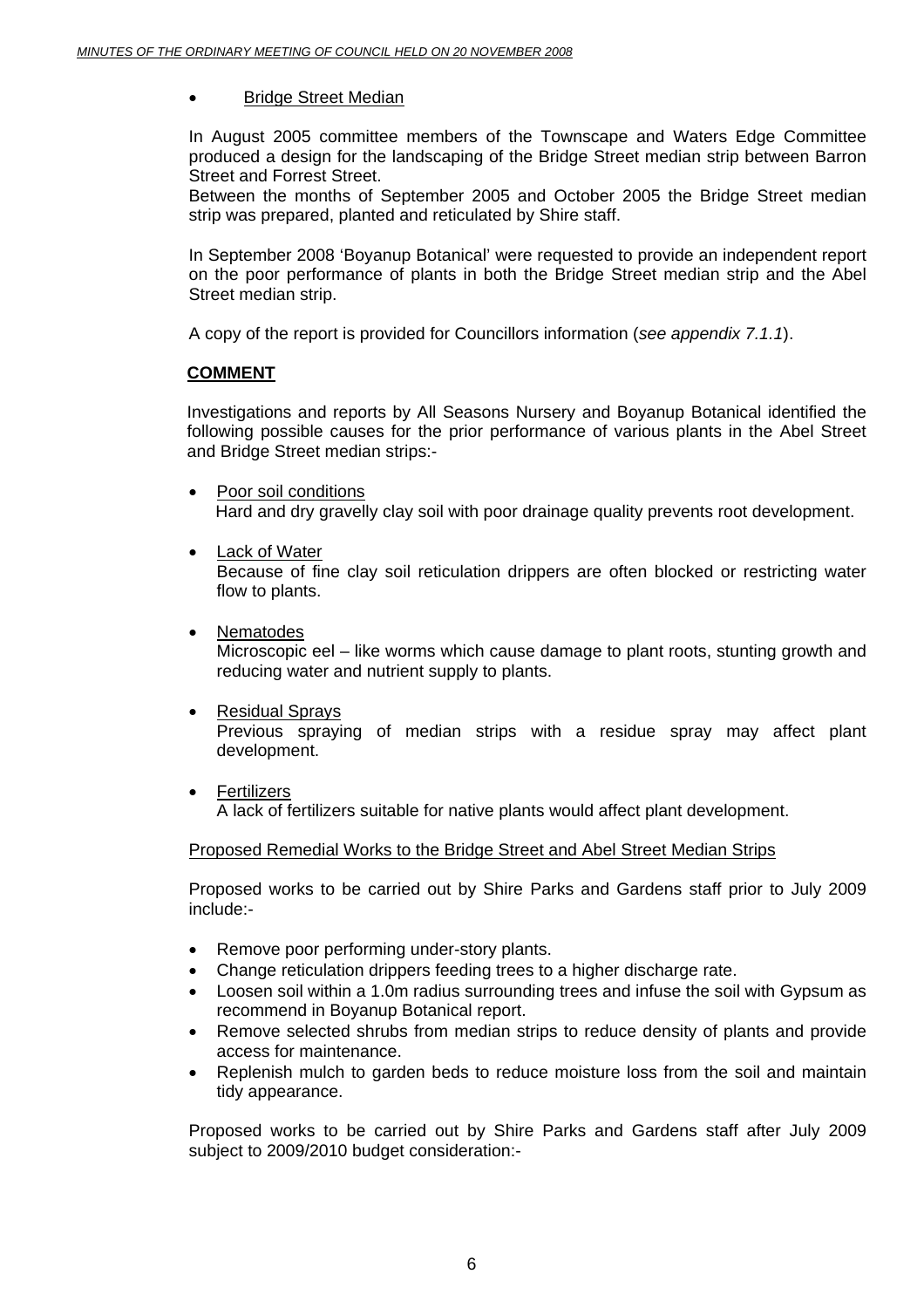- Remove existing Geraldton Wax shrubs and other non suitable plants.
- Preparation of soil with conditioners and native fertilizers as recommended in Horticultural reports.
- Parks and Gardens Supervisor to select and purchase replacement plants suited to soil conditions and low level maintenance.
- Replant garden beds as required.

#### **CONSULTATION**

Parks and Gardens Supervisor Horticultural Reports.

### **STATUTORY ENVIRONMENT**

Nil

# **POLICY IMPLICATIONS**

Nil

# **BUDGET/FINANCIAL IMPLICATIONS**

Consideration for 2009/2010 budget.

#### **STRATEGIC IMPLICATIONS**

Action Plan No. 6.5 (106) Investigate and plan an upgrade of the town appearance.

#### **SUSTAINABILITY IMPLICATIONS**

- ¾ **Environmental**  There are no known significant environmental issues.
- ¾ **Economic**  There are no significant economic issues.
- ¾ **Social**  More attractive for tourism.

# **VOTING REQUIREMENTS**

Simple Majority

#### **COUNCIL DECISION & OFFICER RECOMMENDATION**

**MOVED: Cr Broadhurst SECONDED: Cr Muncey** 

**That the Council approves the proposed remedial works to be undertaken to the Bridge Street and Abel Street median strip gardens, subject to the approval of funding for works to be completed in the 2009/2010 financial year.** 

### **CARRIED 7/1 Res 195/08**

Cr Ginnane returned to the Chambers at 4.04pm.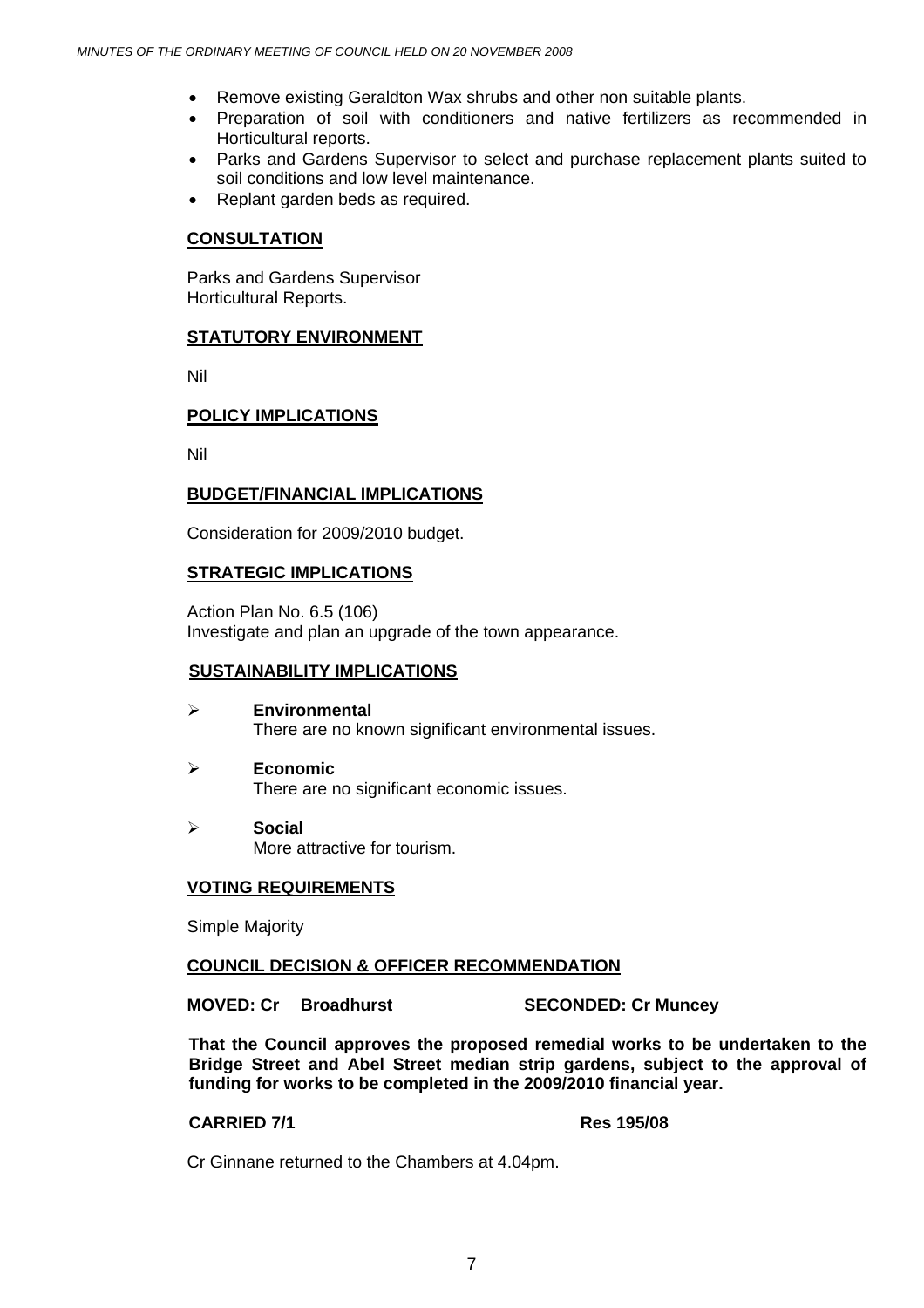# 7.2 **MANAGER – FINANCE**

#### 7.2.1 **Accounts for Payment**

| Location:                              | Not applicable                   |
|----------------------------------------|----------------------------------|
| <b>Applicant:</b>                      | Not applicable                   |
| <b>File:</b>                           | FM/1/002                         |
| <b>Disclosure of Officer Interest:</b> | None                             |
| Date:                                  | 14 November 2008                 |
| <b>Author:</b>                         | Keith Jones – Manager of Finance |
| <b>Authorizing Officer:</b>            | Not applicable                   |
| <b>Attachments:</b>                    | Yes - List of Accounts Paid      |

\_\_\_\_\_\_\_\_\_\_\_\_\_\_\_\_\_\_\_\_\_\_\_\_\_\_\_\_\_\_\_\_\_\_\_\_\_\_\_\_\_\_\_\_\_\_\_\_\_\_\_\_\_\_\_\_\_\_\_\_\_\_\_\_\_\_\_\_

#### **SUMMARY**

Report recommends the acceptance and approval of the Schedule of Accounts for Payment.

#### **BACKGROUND**

Invoices have been received during the month of October 2008.

#### **COMMENT**

Accounts are presented for consideration (see appendix 7.2.1) or where paid by direct debit pursuant to the Council's "Authorisation to Make Payments" policy.

#### **CONSULTATION**

Nil

#### **STATUTORY ENVIRONMENT**

Local Government (Financial Management) Regulations Act 1009, Regulation 12; and Regulations 13(3) (a) (b); 13(1); and 13(4).

#### **POLICY IMPLICATIONS**

Accounts are presented for consideration or where paid by direct debit pursuant to the Council's "Authorization to Make Payments" policy.

#### **FINANCIAL IMPLICATIONS**

Account payments are in accordance with the adopted budget for 2008/09 or authorized by separate resolution.

#### **STRATEGIC IMPLICATIONS**

Nil

#### **VOTING REQUIREMENTS**

Simple Majority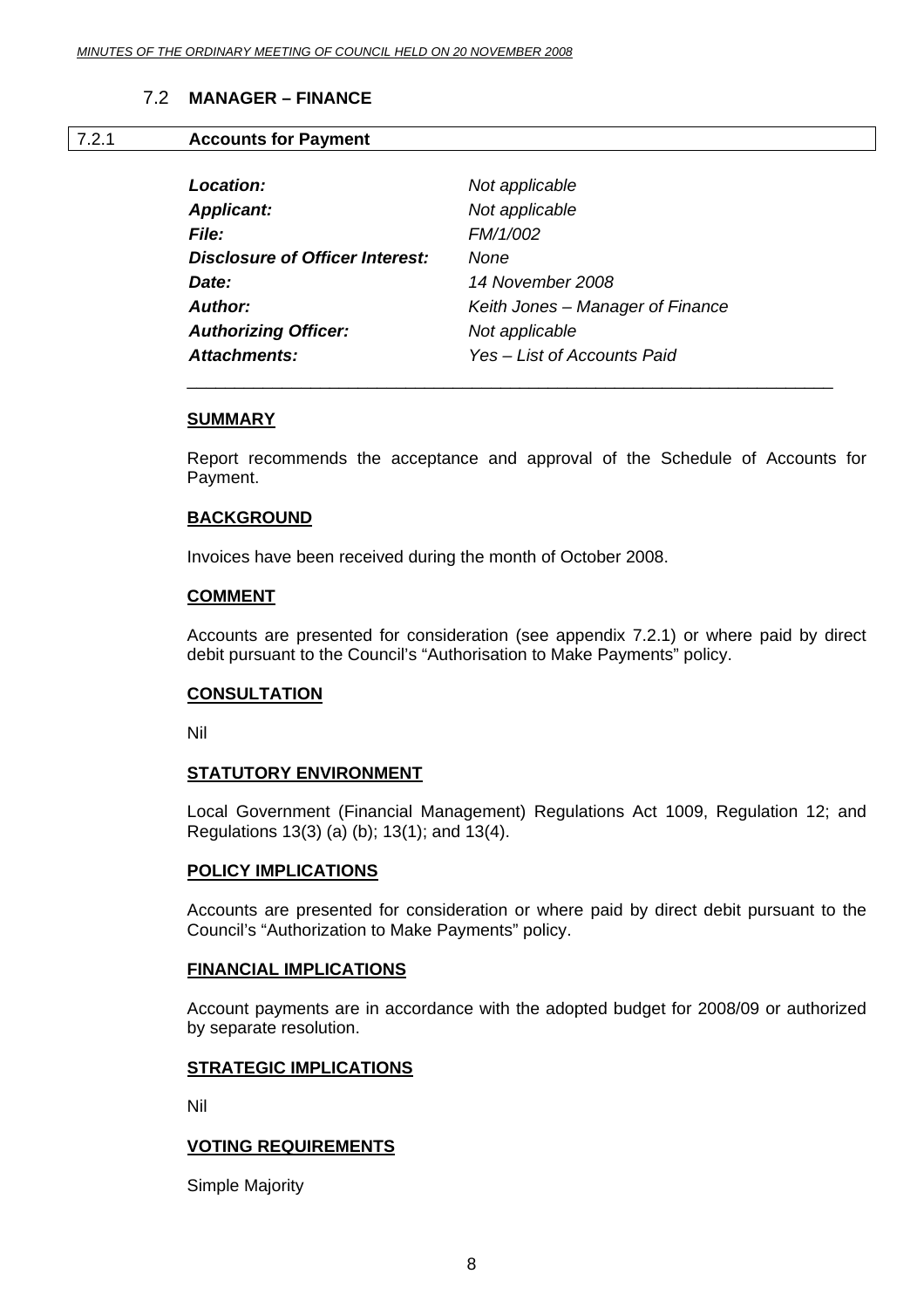#### **OFFICER RECOMMENDATION**

**That the accounts for payment for October 2008 as presented totalling \$570,159.85 and as represented by cheque voucher numbers 17129 – 17178 totalling \$81,595.59, and accounts paid by direct electronic payments through the Municipal Account totalling \$488,564.26 be endorsed.** 

#### **COUNCIL DECISION**

#### **MOVED: Cr O'Hare SECONDED: Cr Giles**

**That the payment of accounts for October 2008 as presented totalling \$570,159.85 and as represented by cheque voucher numbers 17129 – 17178 totalling \$81,595.59, and accounts paid by direct electronic payments through the Municipal Account totalling \$488,564.26 be endorsed.** 

**CARRIED 9/0 Res 196/08** 

#### 7.2.2 **October 2008 Monthly Statements of Financial Activity**

| <b>Location:</b>                                              | Not applicable                                                                       |
|---------------------------------------------------------------|--------------------------------------------------------------------------------------|
| <b>Applicant:</b>                                             | Not applicable                                                                       |
| <i>File:</i>                                                  | <b>FM/10/003</b>                                                                     |
| Disclosure of Officer Interest:                               | None                                                                                 |
| Date:                                                         | 14 November 2008                                                                     |
| Author:<br><b>Authorizing Officer:</b><br><b>Attachments:</b> | Keith Jones - Manager of Finance<br>Not applicable<br><b>Yes - Financial Reports</b> |

#### **SUMMARY**

Report recommends Council receive the Balance Sheet and Operating Statement for the month ended 31 October 2008, and Investment Schedule for the month ended 31 October 2008.

#### **BACKGROUND**

Section 6.4 of the Local Government Act 1995 places financial reporting obligations on local government operations.

Regulation 34 (1)–(4) of the Local Government (Financial Management) Regulations 1996 requires the local government to prepare a 'Monthly Statement of Financial Activity'.

The regulations also prescribe the content of the report.

The reports are attached – see appendix 7.2.2

#### **COMMENT**

Nil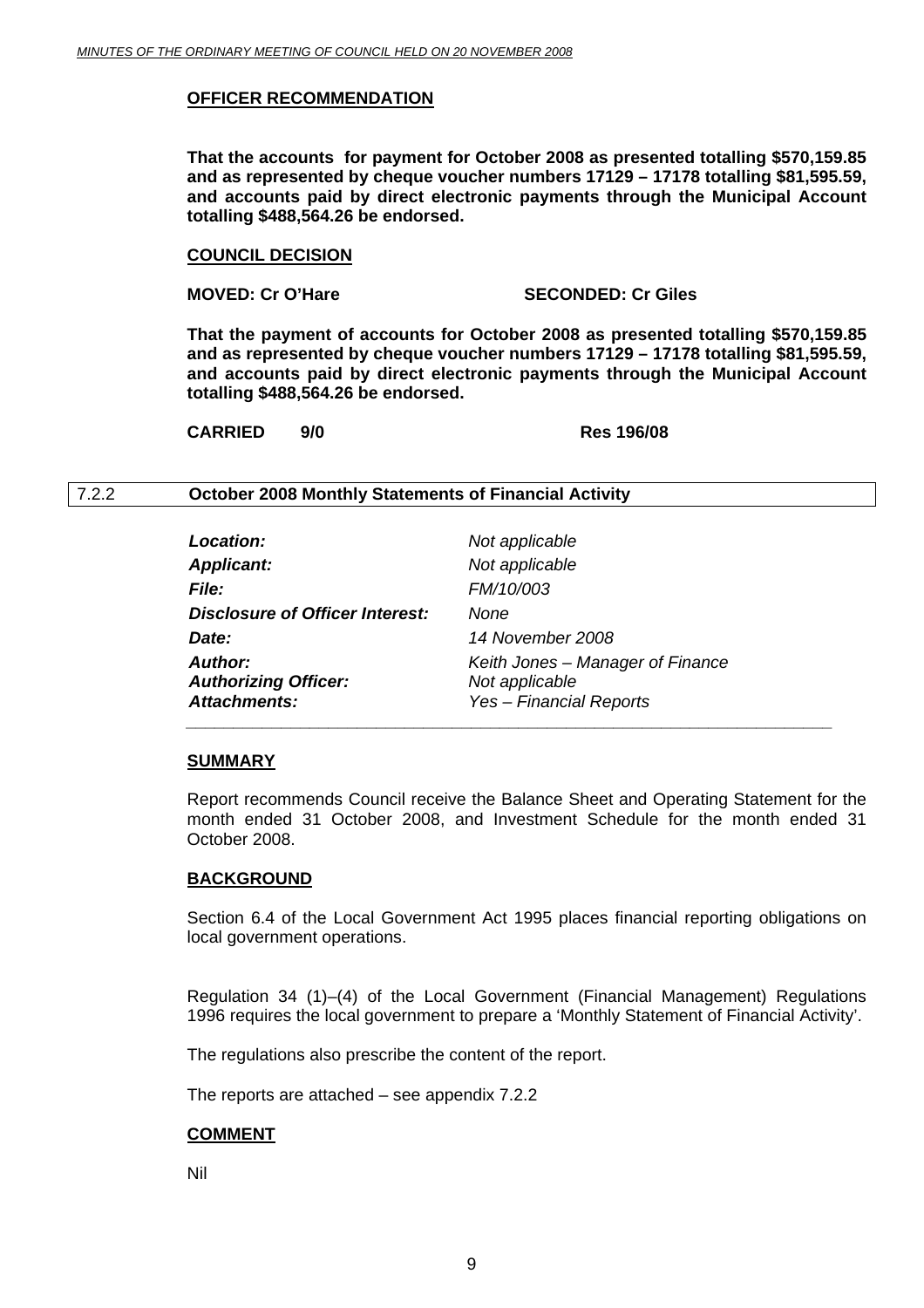### **CONSULTATION**

Nil

#### **STATUTORY ENVIRONMENT**

Local Government (Financial Management) Regulations 1996, s34 (1) (a) Local Government (Financial Management) Regulations 1996, s19 (1) (2) (a) (b) Local Government (Financial Management) Regulations 1996, s34 (2) (a) (b)

#### **POLICY IMPLICATIONS**

Nil

#### **FINANCIAL IMPLICATIONS**

Nil

#### **STRATEGIC IMPLICATIONS**

Nil

# **VOTING REQUIREMENTS**

Simple Majority

#### **COUNCIL DECISION & OFFICER RECOMMENDATION**

**MOVED: Cr Marshall SECONDED: Cr Muncey** 

**That the October 2008 Monthly Statements of Financial Activity as presented, be received.** 

**CARRIED 9/0 Res 197/08** 

# 7.2.3 **Strategic Plan – Plan for the Future 2008 – 2013 Review**

| <b>Location:</b>                | Not applicable                      |
|---------------------------------|-------------------------------------|
| <b>Applicant:</b>               | Not applicable                      |
| <i>File:</i>                    | CM/42/002                           |
| Disclosure of Officer Interest: | None                                |
| Date:                           | $31st$ July 2008                    |
| <b>Author:</b>                  | Keith Jones – Manager of Finance    |
| <b>Attachments:</b>             | Yes - Strategic Action Plan Summary |

\_\_\_\_\_\_\_\_\_\_\_\_\_\_\_\_\_\_\_\_\_\_\_\_\_\_\_\_\_\_\_\_\_\_\_\_\_\_\_\_\_\_\_\_\_\_\_\_\_\_\_\_\_\_\_\_\_\_\_\_\_\_\_\_\_\_

#### **SUMMARY**

The Shire of Boyup Brook Strategic Plan was adopted on  $7<sup>th</sup>$  August 2008 and this is the first quarterly review by Councillors.

This report has comments inserted where actions have been taken and recommends that some items be deleted or amended - see appendix 7.2.3.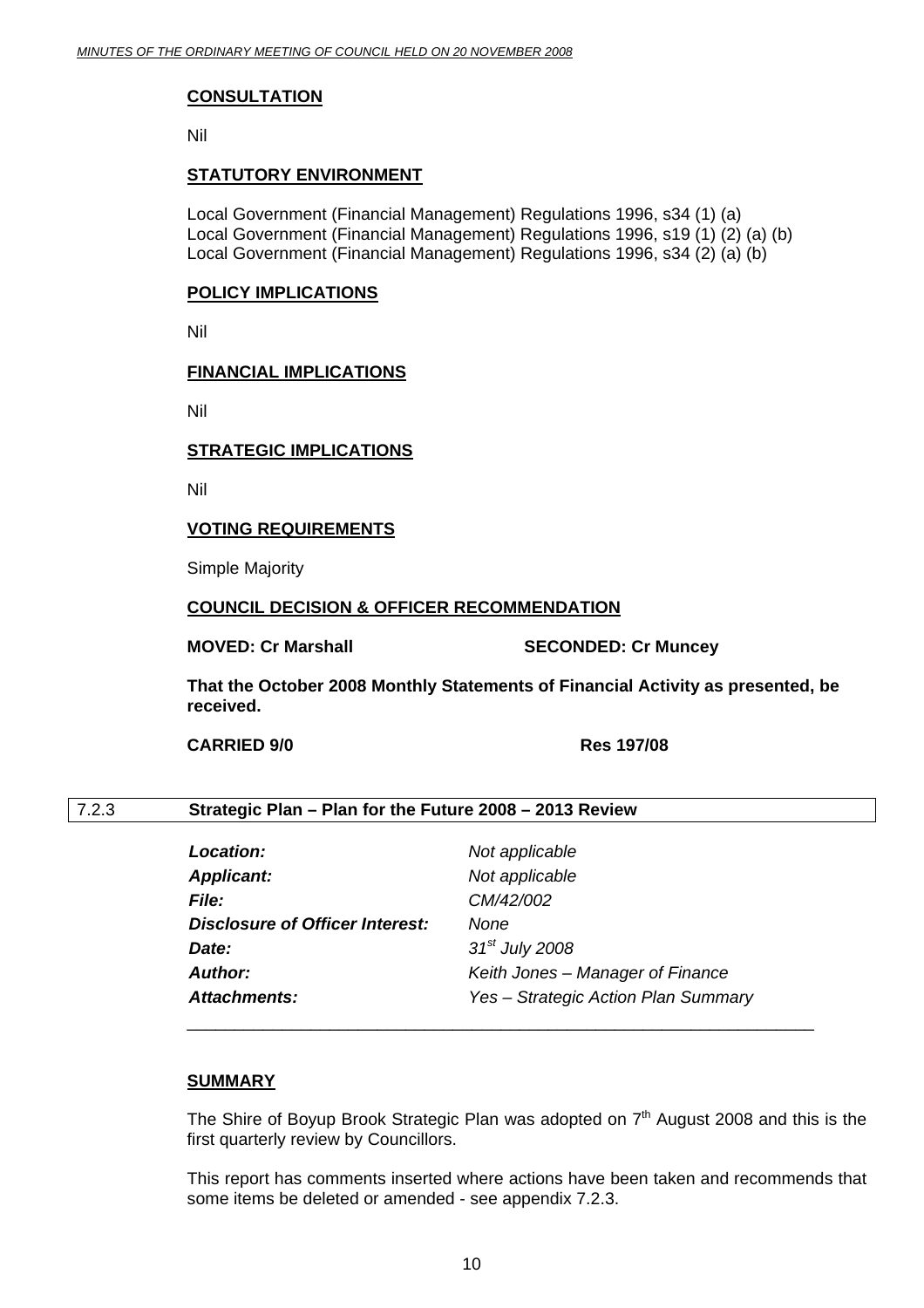# **BACKGROUND**

The plan has been developed following input from Councillors, Staff and the community, through a series of workshops. Key Action 1.1A indicates

| Action:              | <b>Instigate quarterly Strategic Plan</b><br>monitoring reporting                  |
|----------------------|------------------------------------------------------------------------------------|
| Reason:              | To see that budgeted strategies are<br>being implemented and are still<br>relevant |
| Expected<br>Outcome: | <b>Report to Council</b>                                                           |

# **COMMENT**

Under the Local Government Act 1995 Council is required to prepare a Plan for The Future and to review such plan every two years. The Council required the current plan to be monitored quarterly and as such the months have been identified as November, February, May and August.

Amendment recommendations are highlighted by white text on black background. Recommendations for deletions are highlighted by black text on grey background.

# **CONSULTATION**

The plan was developed in consultation with the Community, Councillors and Staff. The review has been done by the CEO and Manager of Finance.

# **STATUTORY OBLIGATIONS**

Local Government Administration Regulations 19 (C) and 19 (D) states:-

#### **Planning for the future – s. 5.56**

- 1 In this regulation and regulation 19D- "plan for the future" means a plan made under section 5.56.
- 2 A local government is to make a plan for the future of its district in respect of the period specified in the plan (being at least 2 financial years).
- 3. A plan for the future of a district is to set out the broad objectives of the local government for the period specified in the plan.
- 4. A local government is to review its current plan for the future of its district every 2 years and may modify the plan, including extending the period the plan is made in respect of.
- 5. A council is to consider a plan, or modifications, submitted to it and is to determine \* whether or not to adopt the plan, or the modifications, as is relevant.

\*Absolute majority required.

6. If a plan, or modified plan, is adopted by the council then the plan or modified plan is to apply to the district for the period of time specified in the plan.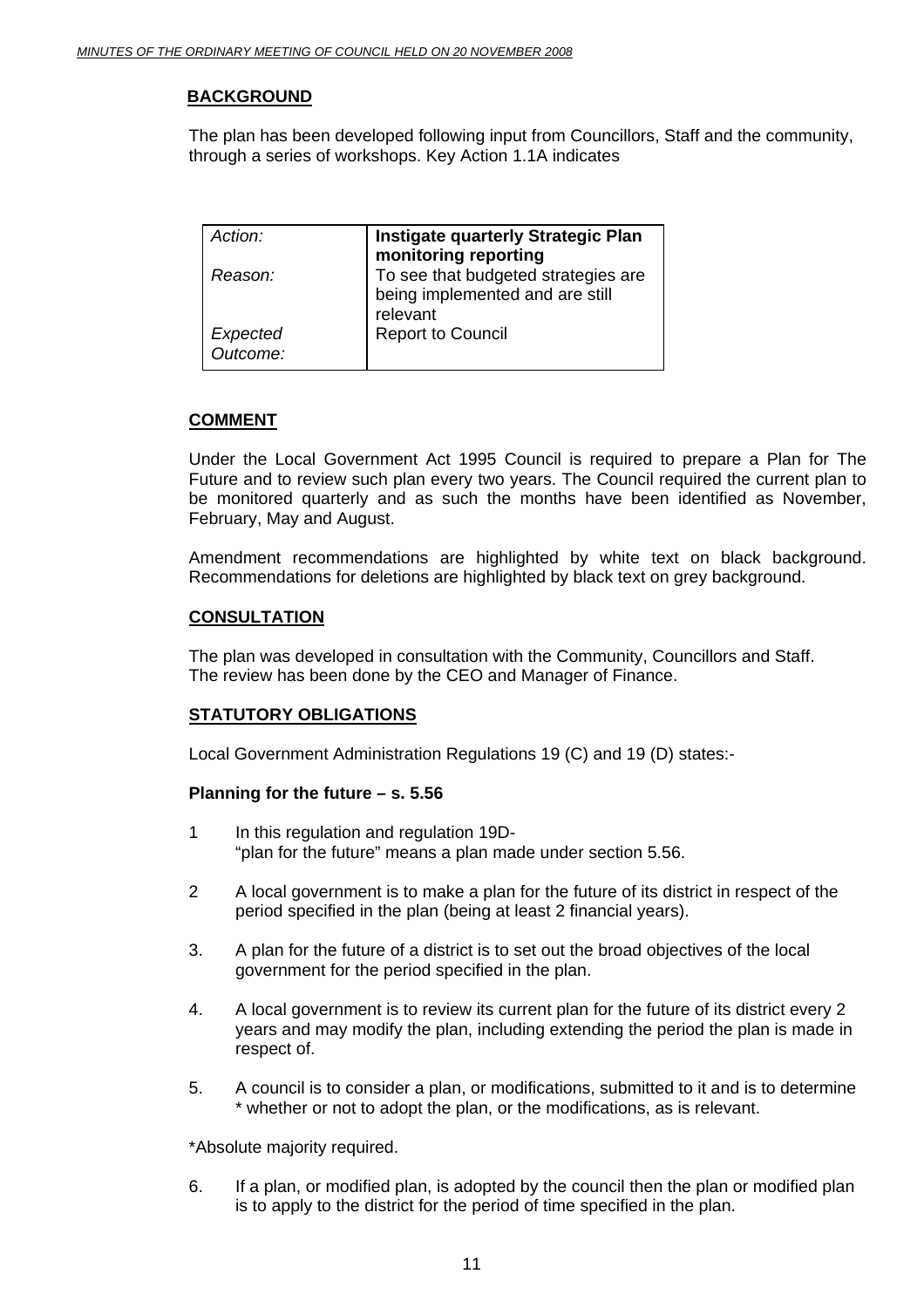- 7. A local government is to ensure that the electors and ratepayers of its district are consulted during the development of a plan for the future of the district, and when preparing any modifications of a plan.
- 8. A plan for the future of a district is to contain a description of the involvement by the electors and ratepayers in the development of the plan, and any modifications of the plan.
- 9. A local government is to ensure that a plan for the future made in accordance with this regulation applies in respect of each financial year after the financial year ending 30 June 2006.

### **19D Notice of plan to be given**

- 1. After a plan for the future, or modifications to a plan, are adopted under regulation 19C the local government is to give local public notice in accordance with subsection (2).
- 2. The local public notice is to contain
	- $a)$  notification that  $-$ 
		- (i) a plan for the future of the district has been adopted by the council and is to apply to the district for the period specified in the plan; and
		- (ii) details of where and when the plan may be inspected;
	- or
	- b) where a plan for the future of the district has been modified
		- (i) notification that the modifications to the plan have been adopted by the council and the plan as modified is to apply to the district for a the period specified in the plan; and
		- (ii) details of where and when the modified plan may be inspected.

# **POLICY IMPLICATIONS**

Council does not have a policy on the preparation or review of the Plan for the Future.

Council does have a number of policies that would apply when actions in the Plan are implemented.

# **BUDGET/FINANCIAL IMPLICATIONS**

Appropriate budget allocations will be made in the next financial year to implement actions in the Plan. As is the case in the 2008/09 budget.

# **STRATEGIC IMPLICATIONS**

The Plan outlines priority projects and services that Council will undertake over the next five years. It also outlines actions on various issues that impact on the future development of Boyup Brook and the community.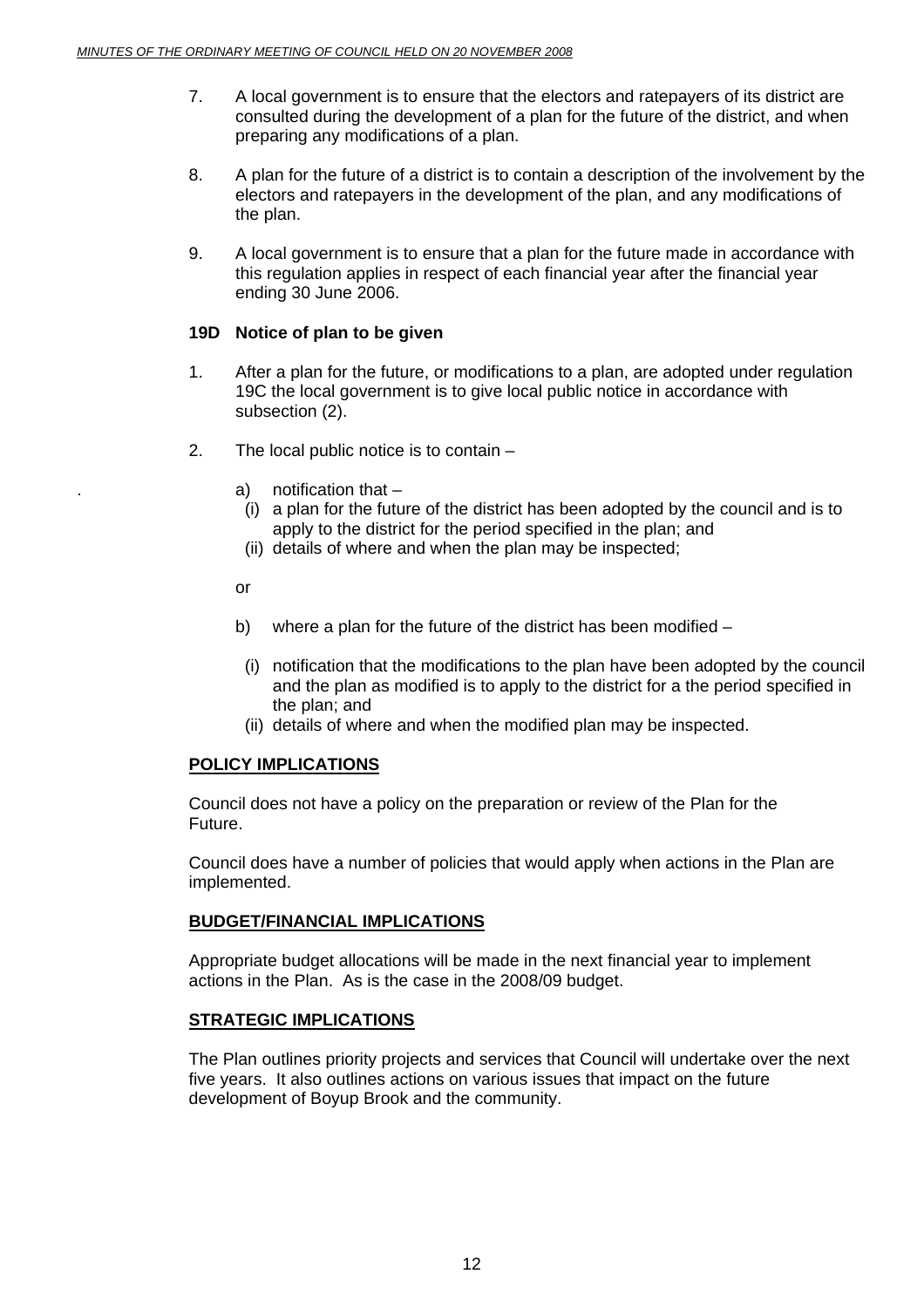# **SUSTAINABILITY ISSUES**

#### ¾ **Environmental**

The Plan addresses natural resource management and required resources.

#### ¾ **Economic**

The Plan identifies Council's commitment to growth by the provision of industrial and residential land together with commitments to the Tourism Industry.

#### ¾ **Social**

The Plan identifies Council's commitment to youth development and the provision of services and facilities which will enhance the attractiveness of the Shire of Boyup Brook as a place to live.

#### **VOTING REQUIREMENTS**

Absolute Majority

#### **COUNCIL DECISION & OFFICER RECOMMENDATION**

**MOVED: Cr Broadhurst SECONDED: Cr Ginnane** 

**That the modifications to the Shire of Boyup Brook Strategic Plan – Planning for The Future 2008 – 2013, identified as attachment 7.2.3, be adopted and advertised for community notice, in accordance with statutory requirements.** 

#### **CARRIED 9/0 Res 198/08**

# 7.3 **CHIEF EXECUTIVE OFFICER**

#### 7.3.1 **List Priorities that Council wishes to flag with the Hon Terry Redman**

| Location:                       | <b>Not Applicable</b>               |
|---------------------------------|-------------------------------------|
| <b>Applicant:</b>               | <b>Not Applicable</b>               |
| <b>File:</b>                    | N/A                                 |
| Disclosure of Officer Interest: | None                                |
| Date:                           | 12 November 2008                    |
| Author:                         | Alan Lamb - Chief Executive Officer |
| <b>Authorizing Officer:</b>     | N/A                                 |
| Attachments:                    | None                                |
|                                 |                                     |

 $\bar{a}$  ,  $\bar{a}$  ,  $\bar{a}$  ,  $\bar{a}$  ,  $\bar{a}$  ,  $\bar{a}$  ,  $\bar{a}$  ,  $\bar{a}$  ,  $\bar{a}$  ,  $\bar{a}$  ,  $\bar{a}$  ,  $\bar{a}$  ,  $\bar{a}$  ,  $\bar{a}$  ,  $\bar{a}$  ,  $\bar{a}$  ,  $\bar{a}$  ,  $\bar{a}$  ,  $\bar{a}$  ,  $\bar{a}$  ,  $\bar{a}$  ,  $\bar{a}$  ,

# **COUNCIL DECISION – MOVE INTO COMMITTEE**

**MOVED: Cr Marshall SECONDED: Cr Piper** 

**That the Council move into a committee of the whole under clause 15.6 of the Standing Orders, Local Law No.1.to allow members free discussion on the matter.** 

 **CARRIED 9/0 Res 199/08**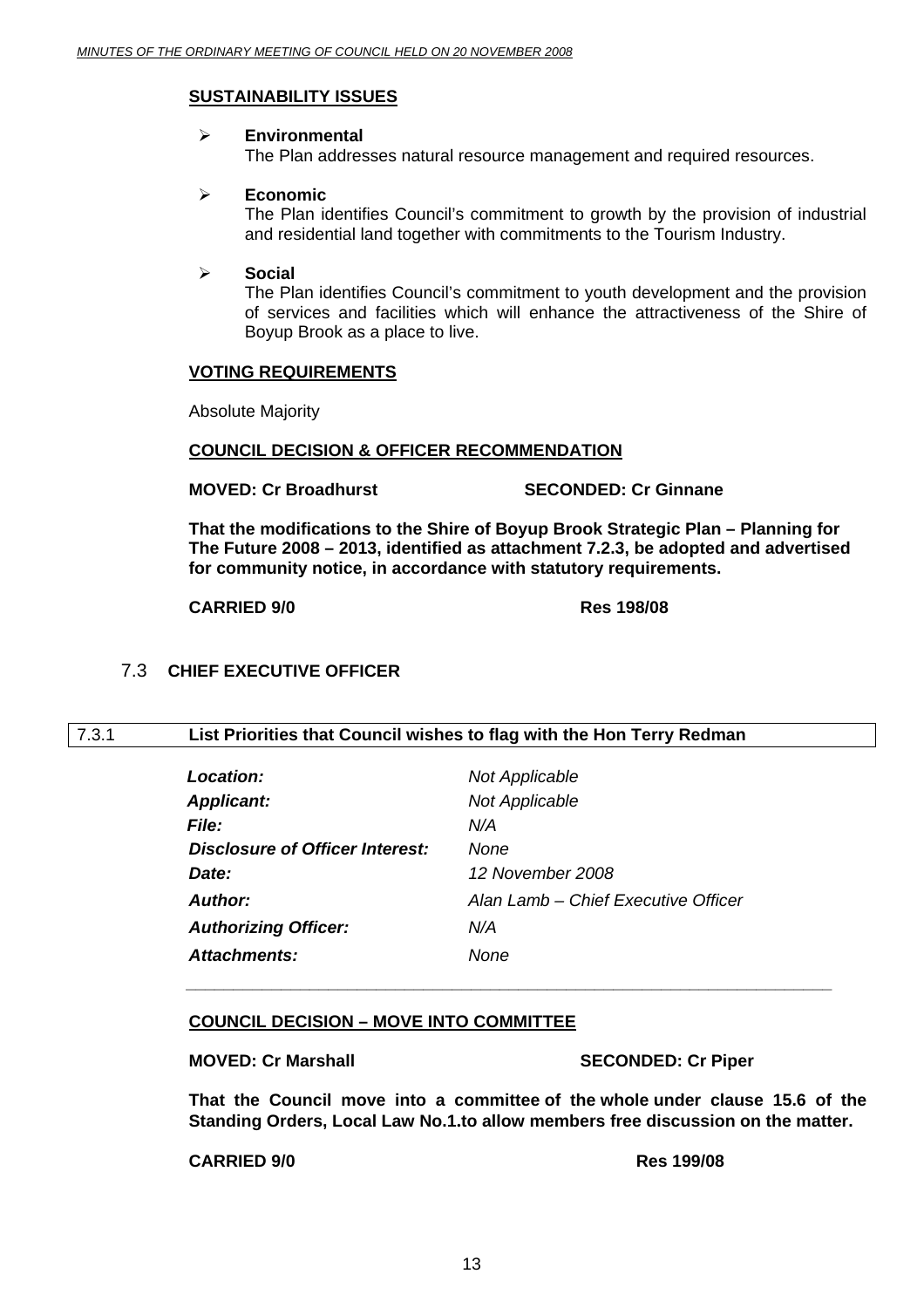# **COUNCIL DECISION – MOVE OUT OF COMMITTEE**

#### **MOVED: Cr Broadhurst SECONDED: Cr Muncey ATTLE SECONDED: Cr Muncey ATTLE**

**That the Council moves out of committee of the whole under clause 15.6 of the Standing Orders, Local Law No.1.** 

#### **CARRIED 9/0 Res 200/08**

#### **SUMMARY**

A list of priorities to be passed to the Hon Terry Redman.

#### **BACKGROUND**

Council met informally with the Hon Terry Redman 23 October 2008 and a number of matters were raised. At this meeting Council was asked to develop a list of priorities to be sent to Mr Redman.

The following items were discussed at the meeting:

- Infill sewerage for Boyup Brook.
- A consolidated sporting facility for Boyup Brook.
- Heritage buildings that need work done Boyup Brook Town Hall, Flax Mill.
- Town planning/development issues
	- o Residential land
	- o Light industrial land
	- o Motel
	- o Tree change impact
- More equitable distribution of regional funding not just to regional centres.
- Public housing for the well aged.
- Important things to keep in town Hospital, Doctor.
- WAPC growth predictions for Boyup Brook and Nannup.

Discussions with Mr Redman also included the move to decentralisation of industries, bio diesel initiatives, farm profitability (cost of production compared to farm income), power generation (via burning forestry harvest wastes etc) and additional funding for Local Government.

#### **COMMENT**

The following is the suggested list of matters, in the suggested order of priority, to put to the Hon Terry Redman:

- Infill sewerage for Boyup Brook
- .A consolidated sporting facility for Boyup Brook
- Heritage buildings that need work done Boyup Brook Town Hall, Flax Mill.
- Town planning/development issues
	- o Residential land
		- o Light industrial land
	- o Motel
	- o Tree change impact
- More equitable distribution of regional funding  $-$  not just to regional centres.
- Public housing for the well aged.
- Important things to keep in town Hospital, Doctor.
- WAPC's questionable growth predictions for Boyup Brook and Nannup.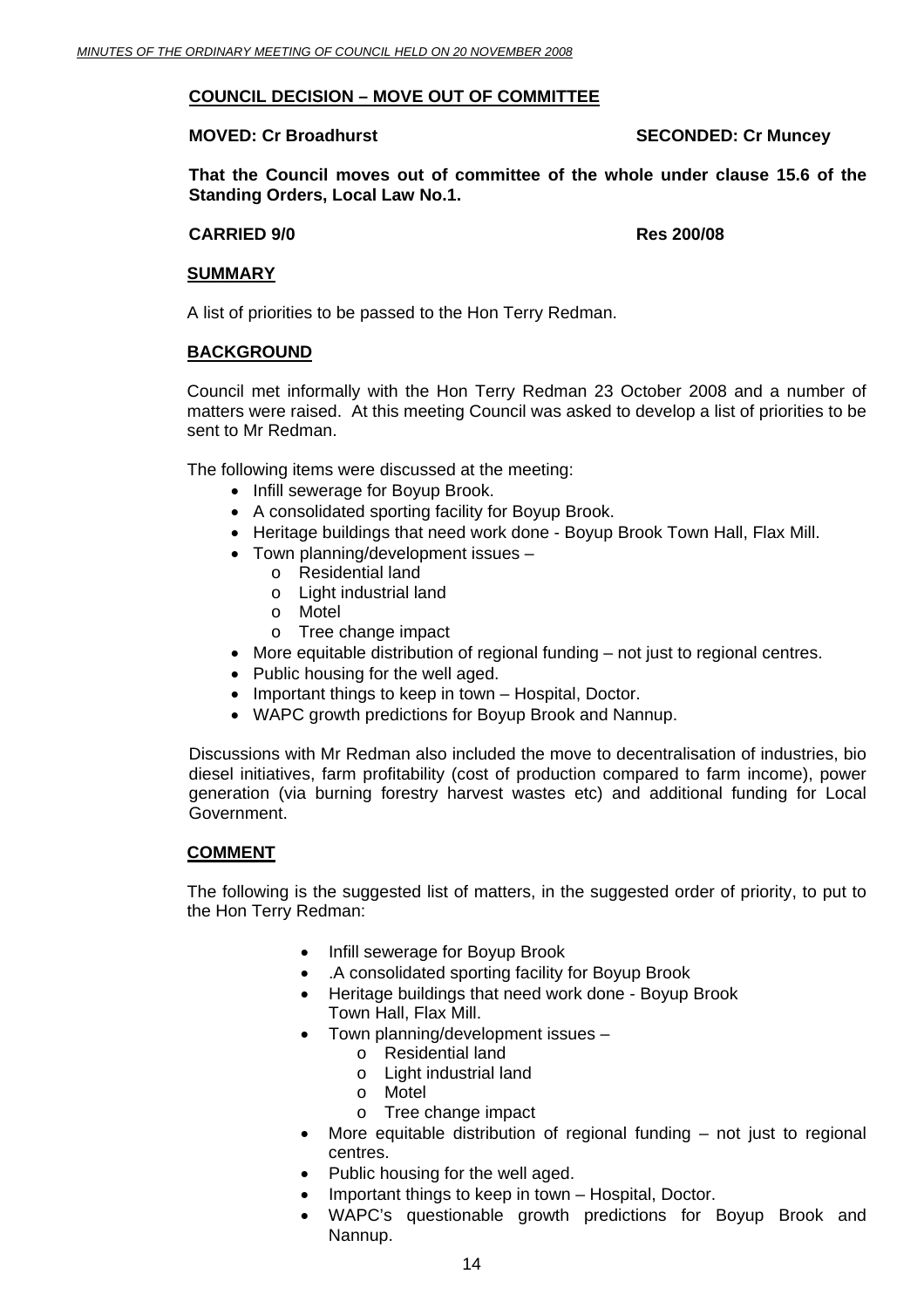It is recommended that Council review the foregoing list of matters, amends it as necessary and that the resulting list be forwarded to the Hon Terry Redman with some explanatory background on each matter.

#### **CONSULTATION**

The author has consulted with Council and the local Member of Parliament.

#### **STATUTORY OBLIGATIONS**

Nil

#### **POLICY IMPLICATIONS**

Nil

#### **BUDGET/FINANCIAL IMPLICATIONS**

 Not known at this time. It is anticipated that the new State Government will increase direct funding to rural Local Governments and generally increase spending in the regions.

# **STRATEGIC IMPLICATIONS**

 Council's Strategic Plan includes relevant actions that are or might be included in the listing such as;

- Facilitate development of additional residential land.
- Survey/Plan possible quality accommodation.
- Investigate/Promote a motel development.
- Plan for upgrade of recreation sporting precinct.
- Promote /Encourage holistic approach for Medical Centre.
- Investigate feasibility of biomass industry.
- Investigate all aspects re the Flax Mill.
- Investigate usage and possible development of the Shire's swimming complex.
- Investigate any developments of improvements sought at Wilga, Dinninup, Kulikup, Mayanup and Tonebridge.
- Investigate the town parking with the view to improve it.
- Investigate all aspects of the retention of the winter level of the Blackwood River.
- Investigate need and options for the library extensions.
- Investigate, plan and install power in the transfer station.
- Determine short, medium and long term plans for the delivery of services and facilities required by senior residents of the Shire.

#### **SUSTAINABILITY IMPLICATIONS**

#### ¾ **Environmental**

There are no known significant environmental issues at this time however the additional funding will result in additional development which may have some impact.

#### ¾ **Economic**

There are no known significant economic issues at this time however the additional funding talked about should have a significant beneficial affect on the Shire.

#### ¾ **Socia**l

There are no known significant social issues at this time however assistance with progressing matters such as seniors accommodation will have a beneficial impact.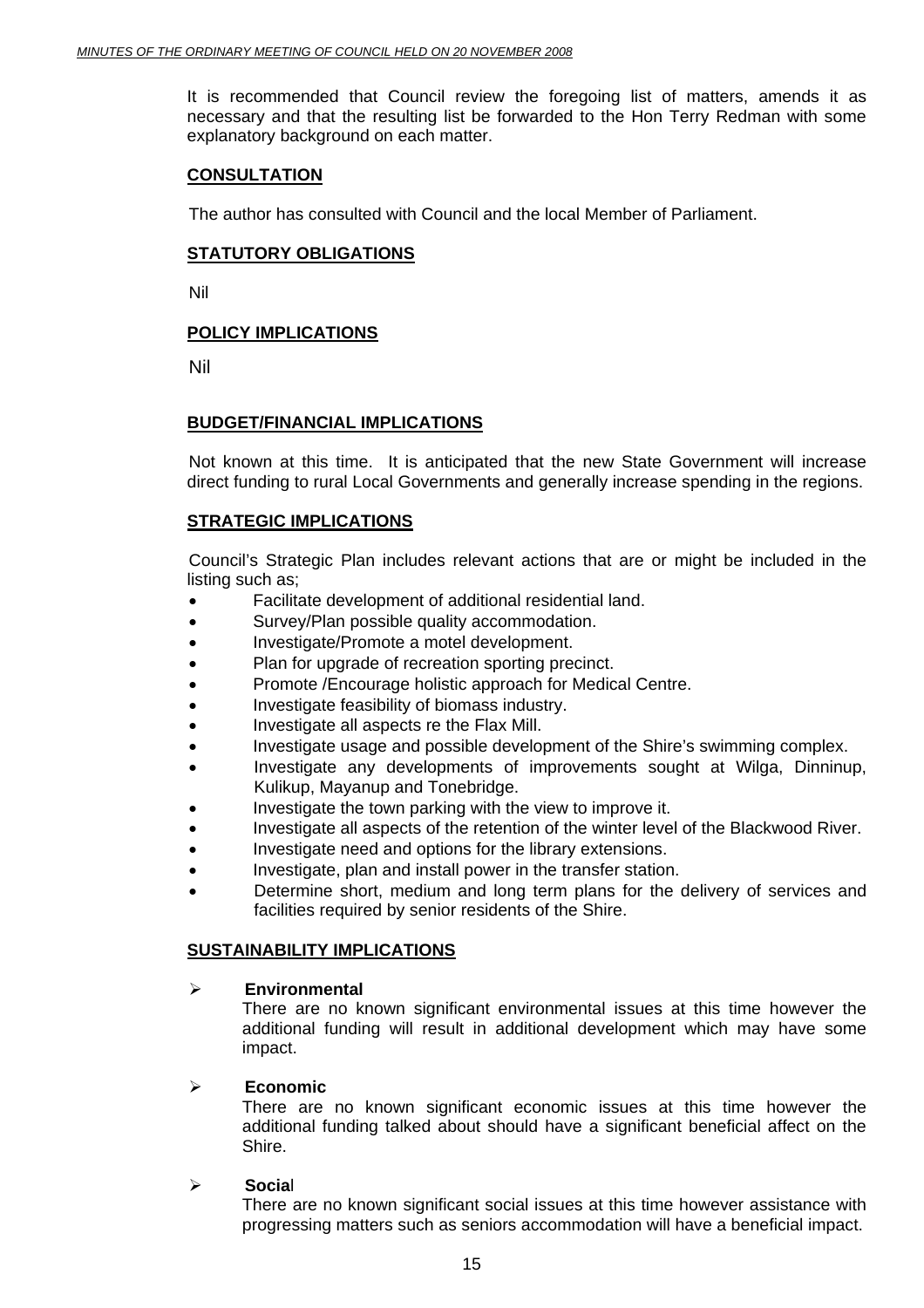# **VOTING REQUIREMENTS**

Simple Majority

### **OFFICER RECOMMENDATION**

#### **MOVED: Cr Broadhurst SECONDED: Cr O'Hare**

**That Council put the following list of matters, which are listed in order of priority, to the Hon Terry Redman as requested by him:** 

- **Infill sewerage for Boyup Brook**
- **A consolidated sporting facility for Boyup Brook**
- **Heritage buildings that need work done Boyup Brook Town Hall, Flax Mill.**
- **Town planning/development issues** 
	- o **Residential land**
	- o **Light industrial land**
	- o **Motel**
	- o **Tree change impact**
- **More equitable distribution of regional funding not just to regional centres.**
- **Public housing for the well aged.**
- **Important things to keep in town Hospital, Doctor.**
- **WAPC's questionable growth predictions for Boyup Brook and Nannup**

#### **COUNCIL DECISION**

**MOVED: Cr Giles SECONDED: Cr Muncey** 

**That item 7.3.1 be deferred after 8.1 has been dealt with.** 

 **CARRIED 9/0 Res 201/08**

#### 7.3.2 **New SSS Steering Committee**

| Location:                              | <b>Not Applicable</b>               |
|----------------------------------------|-------------------------------------|
| <b>Applicant:</b>                      | Not Applicable                      |
| <b>File:</b>                           | GR/31/002                           |
| <b>Disclosure of Officer Interest:</b> | <b>None</b>                         |
| Date:                                  | 12 November 2008                    |
| Author:                                | Alan Lamb - Chief Executive Officer |
| <b>Authorizing Officer:</b>            | <b>Not Applicable</b>               |
| Attachments:                           | <b>None</b>                         |
|                                        |                                     |

#### **SUMMARY**

There are no elected members on the new SSS Steering Committee announced by the Minister for Local Government, Hon John Castrilli, and it is recommended that this "omission" be highlighted with the Minister. set up to consider and progress the actions contained in the SSS Report "The Journey: Sustainability into the Future"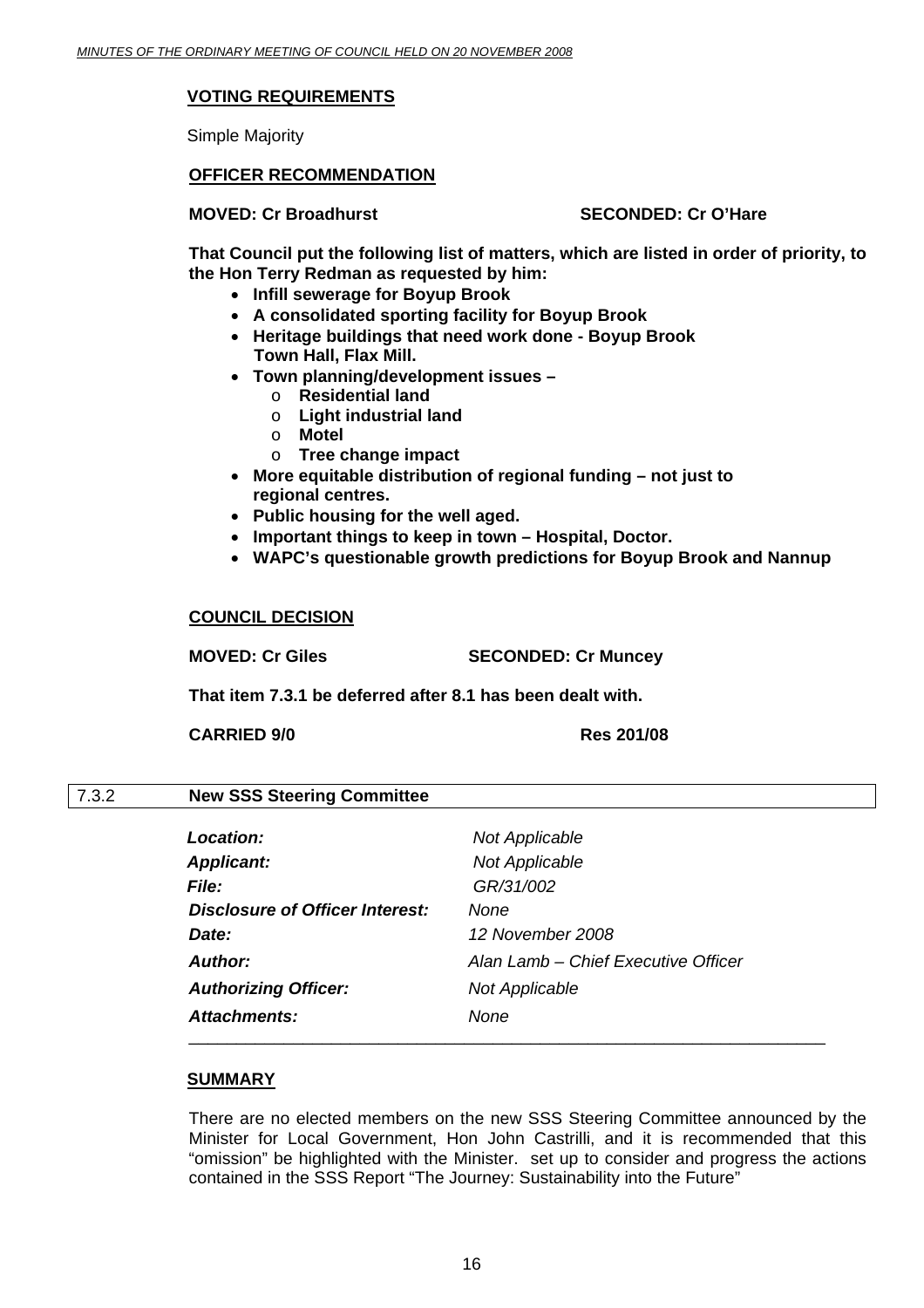# **BACKGROUND**

WALGA's Local Government News issue No 41.08 contained the following report;

# **MINISTER ANNOUNCES NEW SSS STEERING COMMITTEE**

Local Government Minister John Castrilli recently announced the formation of a new joint State and Local Government committee to consider and progress the actions contained in the SSS Report *The Journey: Sustainability into the Future*.

The committee - to initially run for 12 months - will include:

- Jenny Mathews, Director General of the Department of Local Government and Regional Development;
- Ricky Burges, Chief Executive Officer of WALGA;
- Michael Parker, President of Local Government Managers Australia WA and present Chief Executive Officer of the Shire of Harvey;
- Eric Lumsden, Director General of the Department for Planning and Infrastructure;
- Tim Shanahan, Director, Energy and Minerals Initiative at UWA, formerly the Chief Executive Officer of WALGA; and
- A Department of Treasury and Finance representative nominated by Treasurer Troy Buswell.

The Minister expressed his enthusiasm for progressing a reform agenda for Local Government. This, combined with the development of the R2Re fund promoted by Minister Grylls and the Nationals signals that this Government is committed to the future of Local Government.

The committee is expected to meet shortly to discuss how the 39 recommendations contained in the report might be implemented in regards to cost, timeframe and agencies responsible for their implementation.

*For further information, please contact WALGA Deputy CEO, Wayne Scheggia on 9213 2024 or email [wsheggia@walga.asn.au](mailto:wsheggia@walga.asn.au)* 

# **COMMENT**

It has been noted that there is not one elected member on the new steering committee and it has been suggested that this imbalance needs to be addressed.

Whist there may be a number of options open to Council to pursue this matter it is suggested that the most appropriate way maybe to bring the omission to the attention of the Minister for Local Government via letter from the Shire President.

# **CONSULTATION**

The author has spoken with some members of Council.

# **STATUTORY OBLIGATIONS**

Nil

# **POLICY IMPLICATIONS**

Nil

# **BUDGET/FINANCIAL IMPLICATIONS**

Nil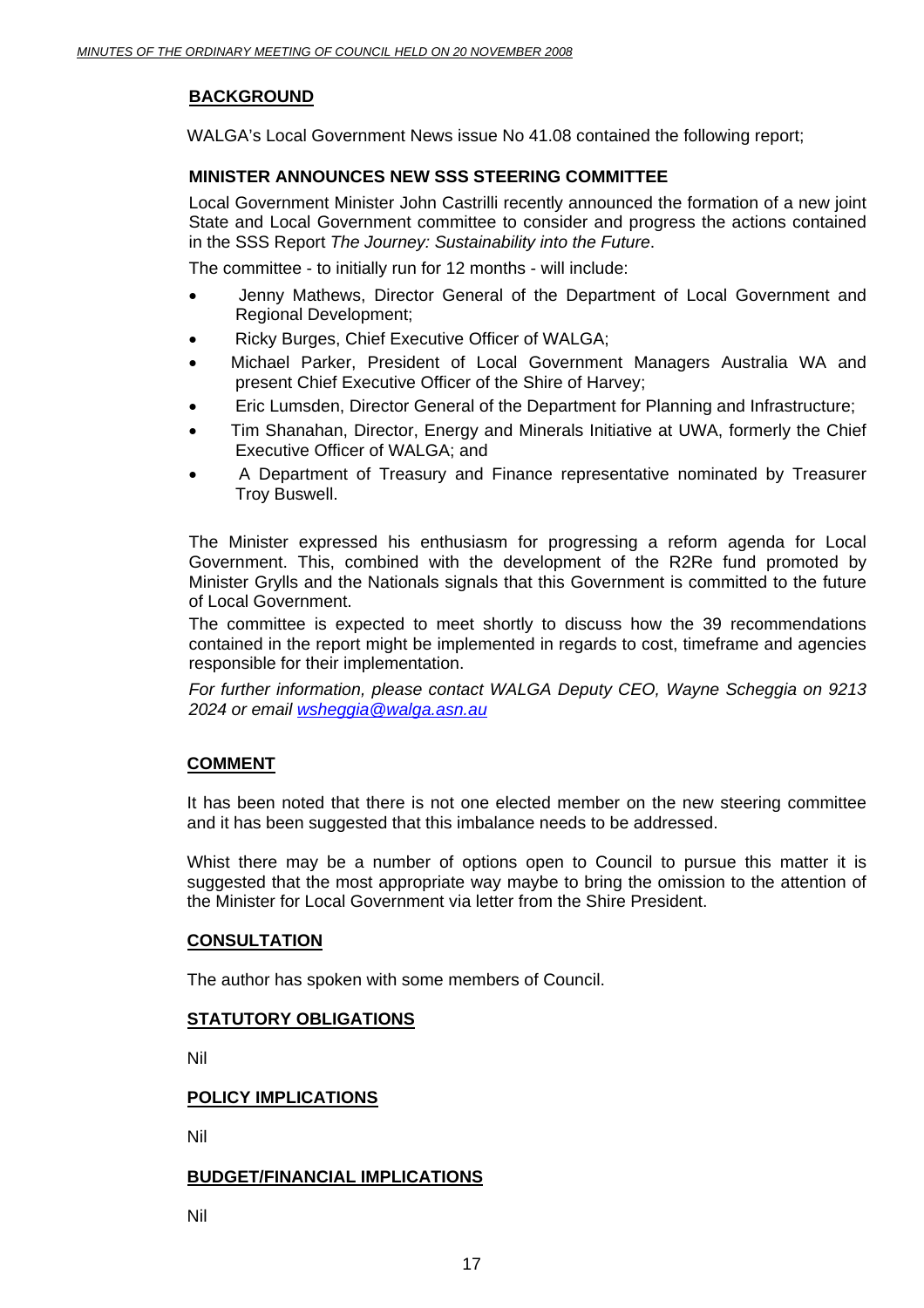### **STRATEGIC IMPLICATIONS**

Nil

### **SUSTAINABILITY ISSUES**

- ¾ **Environmental**  There are no known economic issues
- ¾ **Economic**  There are no known significant economic issues.
- ¾ **Socia**l There are no known significant social issues.

#### **VOTING REQUIREMENTS**

Simple Majority

#### **OFFICER RECOMMENDATION**

**That the Shire President writes to the Minister for Local Government expressing Council's concerns that the new SSS Steering Committee does not include any elected persons.** 

#### **COUNCIL DECISION**

#### **MOVED: Cr Ginnane SECONDED: Cr Lamshed**

**That the Shire President writes to the Minister for Local Government expressing Council's concerns that the new SSS Steering Committee does not include any elected persons.** 

**That this matter be raised at the next WALGA zone meeting and at the next Warren Blackwood Strategic Planning Alliance.** 

**CARRIED 9/0 Res 202/08** 

# 7.3.3 **Plantation Application Newlgalup Road**

| Location:                       | Lots 2687, 3494 and 3495 Newlgalup Road. |
|---------------------------------|------------------------------------------|
| <b>Applicant:</b>               | <b>Forest Products Commission</b>        |
| <b>File:</b>                    | AS3560                                   |
| Disclosure of Officer Interest: | None                                     |
| Date:                           | 12 November 2008                         |
| <b>Author:</b>                  | Geoffrey Lush (Council Consultant)       |
| <b>Authorizing Officer:</b>     | Alan Lamb, Chief Executive Officer       |
| Attachments:                    | Yes                                      |
|                                 | 1 Location Plan                          |
|                                 | 2 Development Plan                       |
|                                 |                                          |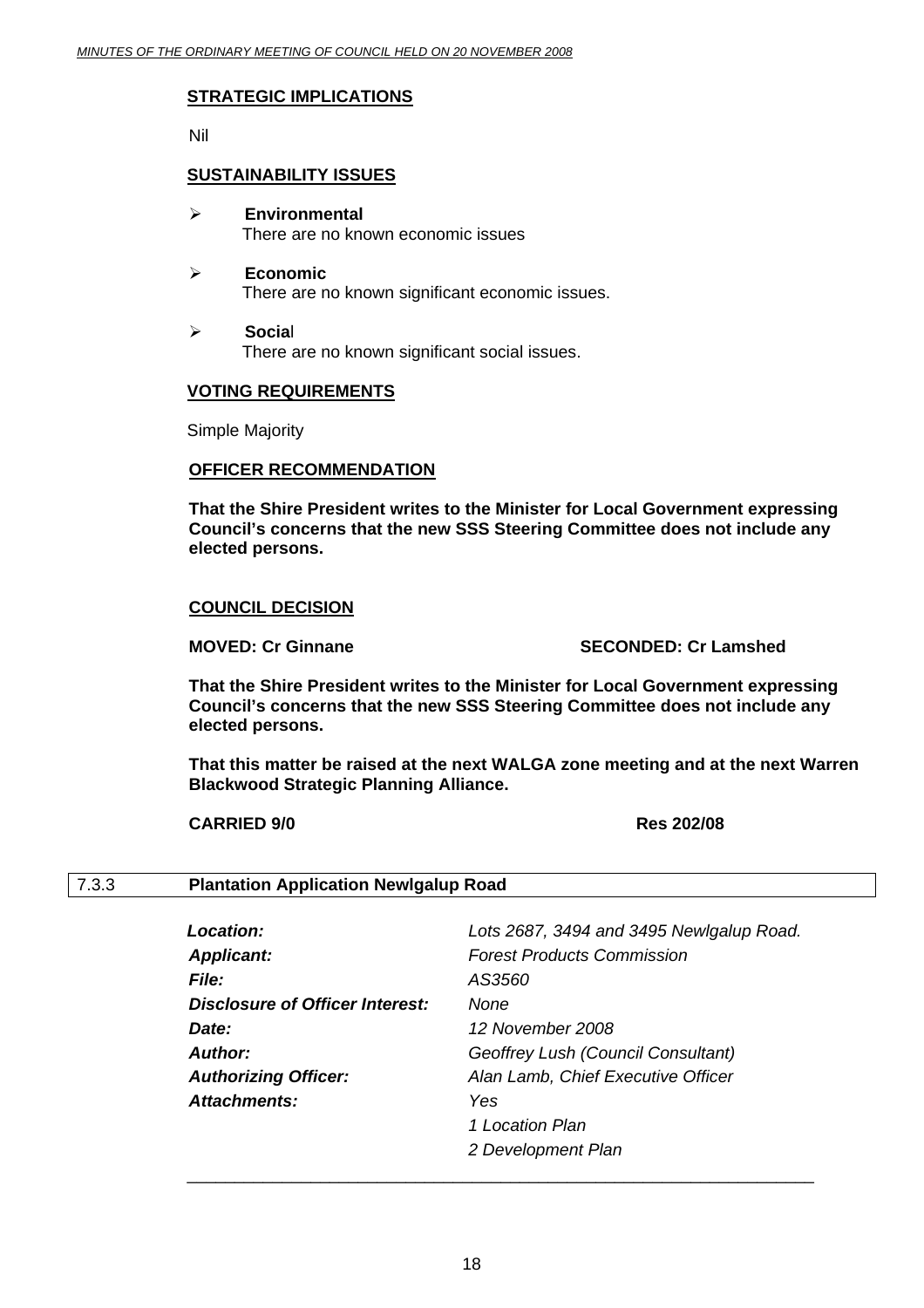### **SUMMARY**

This report is to consider an application from the Forest Products Commission to develop a plantation on Lots 2687, 3494 and 3495 Newlgalup Road.

The plantation will have an area of 65.4 hectares and will be developed with Eucalyptus saligna (Sydney Bluegum). This will be for a 25 year period.

The subject land is owned by M.Halden

### **BACKGROUND**

The subject land is located approximately 20km km north east of Boyup Brook as shown in Attachment 1.

The proposed Development Plan is contained as Attachment 2. The plantation will have two separate areas, which are then divided into further cells with areas ranging between 3.9ha and 18.9ha. The tree crop will be planted at 1000 trees per hectare and culled down to 300 trees at age 4. At age 6, another culling from 300 trees to 150 will occur. The area will be open parkland with branches being pruned from ages 4 - 7 and up to a height of 6 meters.

There are a number of waterways throughout the property some of which have vegetation buffers. A 20 meter buffer is provided from these as shown in the Development Plan. These areas are excluded from the planting area and will be left undisturbed.

A draft fire management plan has been submitted with the application.

The subject land has been previously developed as a plantation which was approved by Council in 2000. The proposed area was planted to Western bluegums which were harvested in March 2008.

# **COMMENT**

The area has been developed with plantations and the continued development of the subject land is supported.

The original plantation was developed with Western Bluegum (Eucalyptus globules) while the new plantation will comprise predominantly of Sydney Bluegum (Eucalyptus Saligna).

The draft fire management plan makes the following comment regarding equipment:-

All fire units that may be available are privately owned or Fire Brigade units derived from various locations in the area. The Shire houses 3 graders, 2 x 10,000 litre water tankers, 2 front-end loaders and 1 D4 traxcavator, all available for use in a fire emergency. The owner has a 600 litre fire unit. The Gibbs Rd Bush Fire Brigade is the nearest brigade.

As the plantation is less than 100ha only a single slip on fire unit is required. However this must be considered in relation with any remaining portions of the previous plantation. The previous Council approval required the provision of a fast attach unit and a permanent on site person to man the unit.

# **CONSULTATION**

None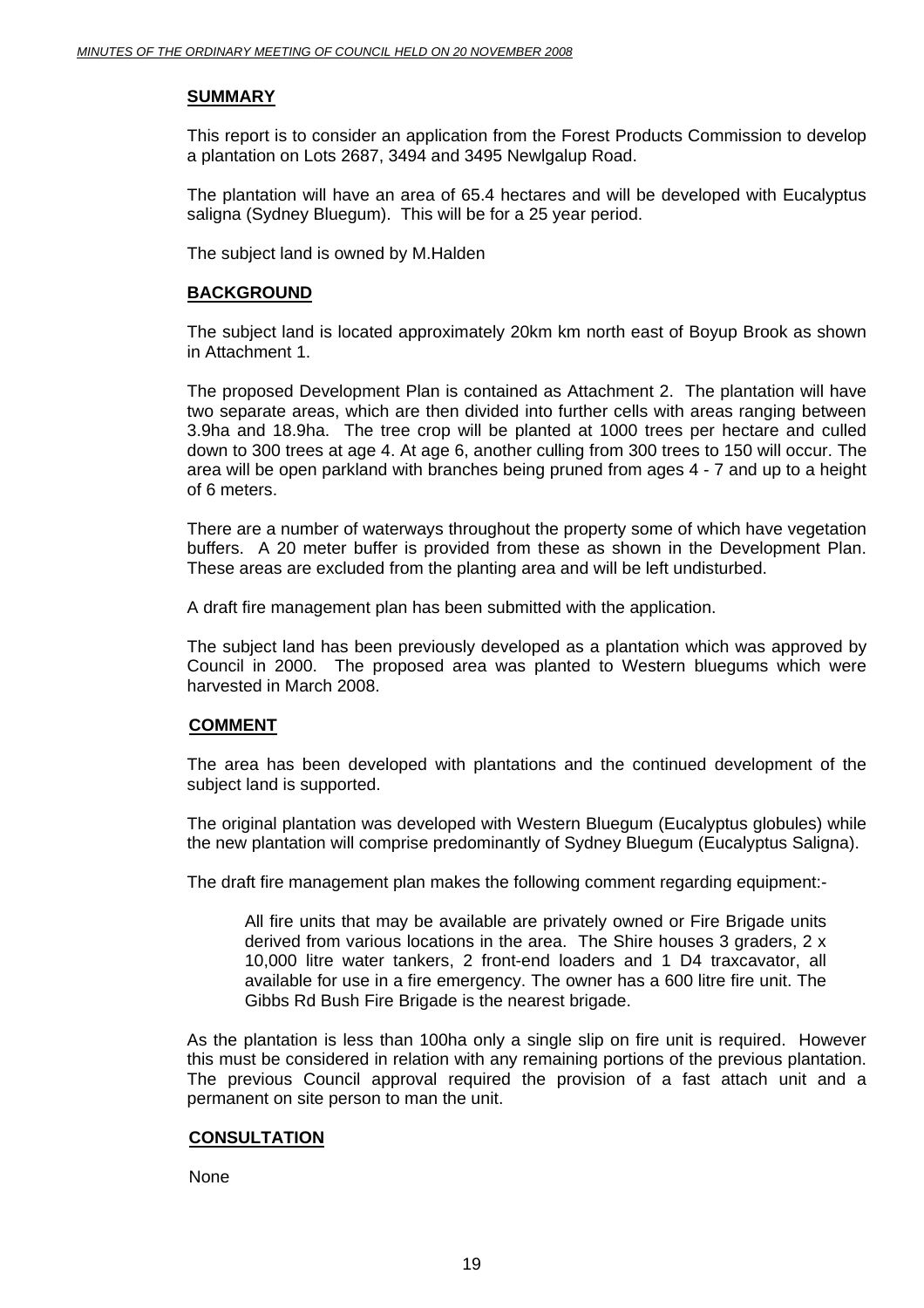# **STATUTORY OBLIGATIONS**

#### *Town Planning Scheme*

The subject land is zoned 'Rural' in Town Planning Scheme No 2. A 'plantation' is an AA use in the Rural zone.

Clause 5.1 of the Scheme states that in considering applications for subdivision, rezoning and planning consent in the Rural zone, Council shall have regard to:

- i) the need to protect the agricultural practices of the Rural zone in light of its importance to the District's economy;
- ii) the need to protect the area from uses which will reduce the amount of land available for agriculture;
- iii) the need to preserve the rural character and rural appearance of the area; and
- iv) where rural land is being subdivided for closer development, the proposal should be supported with evidence outlining the land's suitability and capability for further development.

Clause 5.8 of the Scheme specifically relates to Plantations and states that:-

In addition to those requirements detailed in Clause 3.4 of the Scheme, Council shall, when considering Plantations in the 'Rural' zone, require the submission of a fire management plan and a plantation management plan prior to determining the application. In addition to those other matters contained in Clause 5.2, Council shall, in considering applications for 'Plantations' have regard to, the requirements established in Council's Tree Plantations Policy and generally require compliance with the following:

- i) The Code of Practice for Timber Plantations in Western Australia;
- ii) Firebreak Order 1997/1998 (or subsequent variations thereof); and
- iii) the Lower Great Southern Plantation Fire Advisory Committees Guidelines for Plantation Fire Protection (Draft May 1997) or subsequent versions thereof.

The provisions referred to in the Lower Great Southern Plantation Fire Advisory Committees Guidelines for Plantation Fire Protection (Draft May 1997) are reflected in the 2001 FESA Guidelines for Plantation Fire Protection.

#### *Draft Local Planning Strategy*

Within the draft Local Planning Strategy the subject land is situated in the BBR2 Western Policy Area. The revised objectives for this precinct include:-

- Provide for the sustainable use of land within the Rural zone for a range of rural pursuits.
- Support continuation of traditional broad acre farming while encouraging agricultural diversification and appropriately located and well managed rural settlement opportunities to stimulate/support the future growth of Boyup Brook.
- Facilitate co-existence of traditional farming, tree plantations and intensive agriculture, while providing for tourism and associated value adding opportunities.
- To provide a greater range of rural settlement opportunities close to Boyup Brook which capitalize on the attraction of the Blackwood River but also provide opportunities for enhanced protection of the watercourse and associated landscape values.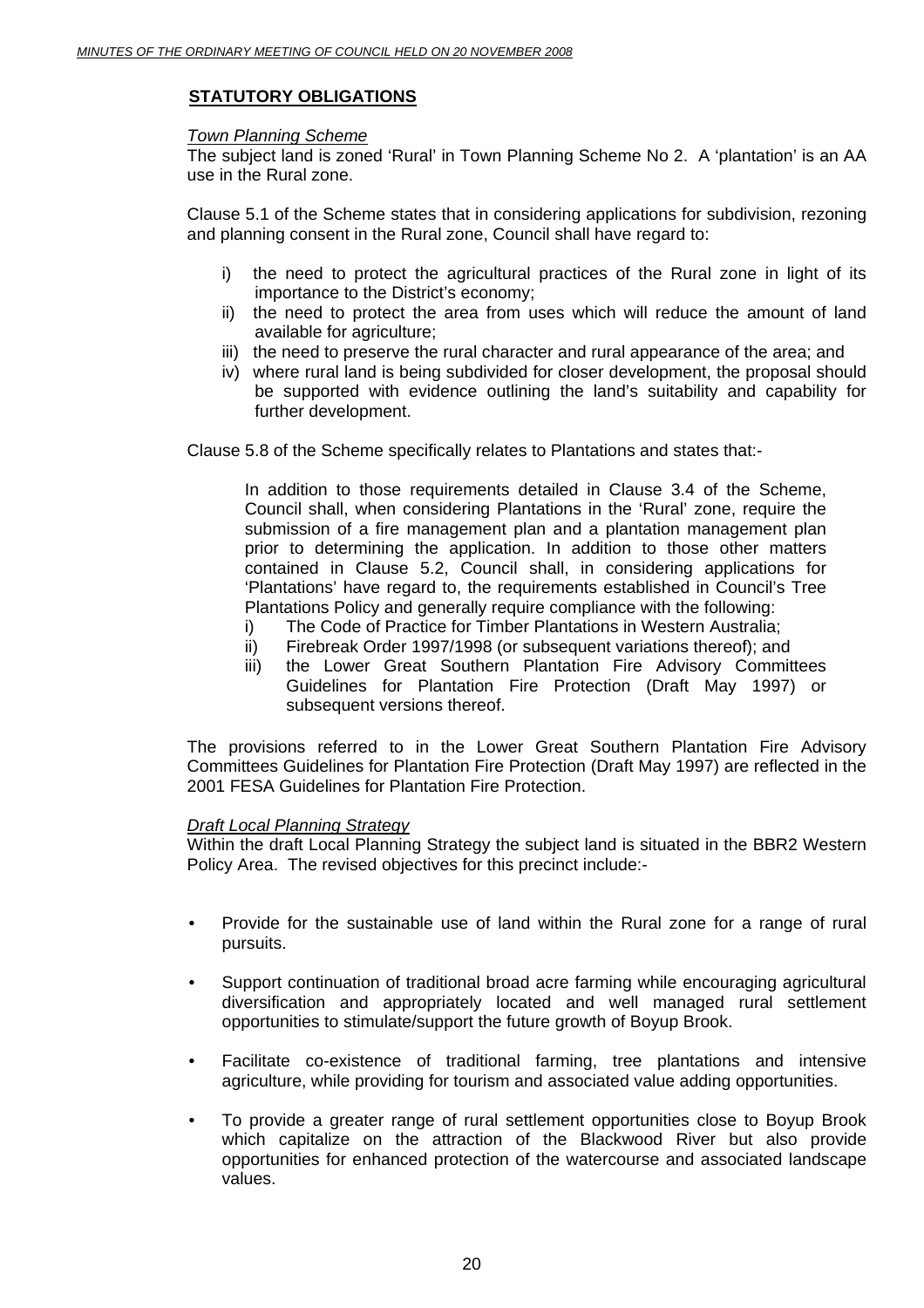The Strategy general recommendations for rural subdivision reflect the above recommendation from the Warren Blackwood Regional Rural Strategy ie a minimum lot size of 80 hectares.

The Strategy recommendations for Plantations are now as follows:-

- 31 That Council approval for plantations in all areas will be required as a "discretionary" use in the General Agricultural zone.
- 32 That the draft Scheme contain provisions detailing requirements for; compliance with Code of Practice for Timber Plantations, a silviculture plan, a timber harvesting plan a local road transport strategy and compliance with the Guidelines for Plantation Fire Protection.
- 33 Allow 'agro-forestry' as a permitted use in recognition of environmental and social benefits to the community if forestry is integrated with, rather than replacement of, existing farming systems.
- 34 Continue to work with the South West TIRES Committee and lobby State and Federal Government to secure an adequate response to predicted impacts of log haul traffic from tree plantations on local roads.

In relation to fire management the Strategy also recognizes the 2001 FESA Guidelines for Plantation Fire Protection recommends the following minimum equipment standards:

- 1. For plantations less than 100 ha one fast attack unit;
- 2. For plantations between 100 and 1000 ha one 2.4 medium duty appliance; and
- 3. For plantations greater than 1000 ha on 3.4 heavy duty appliance

# **POLICY IMPLICATIONS**

 Council Policy WO7 on "Road Contribution" subsection "Harvesting of Plantations" states that the following statement shall be a development condition of approval:-

"Entering into an agreement with the Shire providing for the reimbursement of costs from the repair of damage of roads under the Shire's control, where such damage arises from the use of such roads by heavy vehicles used in conjunction with the plantation'

The Council will resolve specific road traffic and safety issues relating to individual plantations following the submission of harvesting plans."

#### **BUDGET/FINANCIAL IMPLICATIONS**

None

# **STRATEGIC IMPLICATIONS**

None

#### **SUSTAINABILITY ISSUES**

- ¾ **Environmental**  There are no known environmental issues.
- ¾ **Economic**  There are no known significant economic issues
- ¾ **Social**  There are no known significant social issues.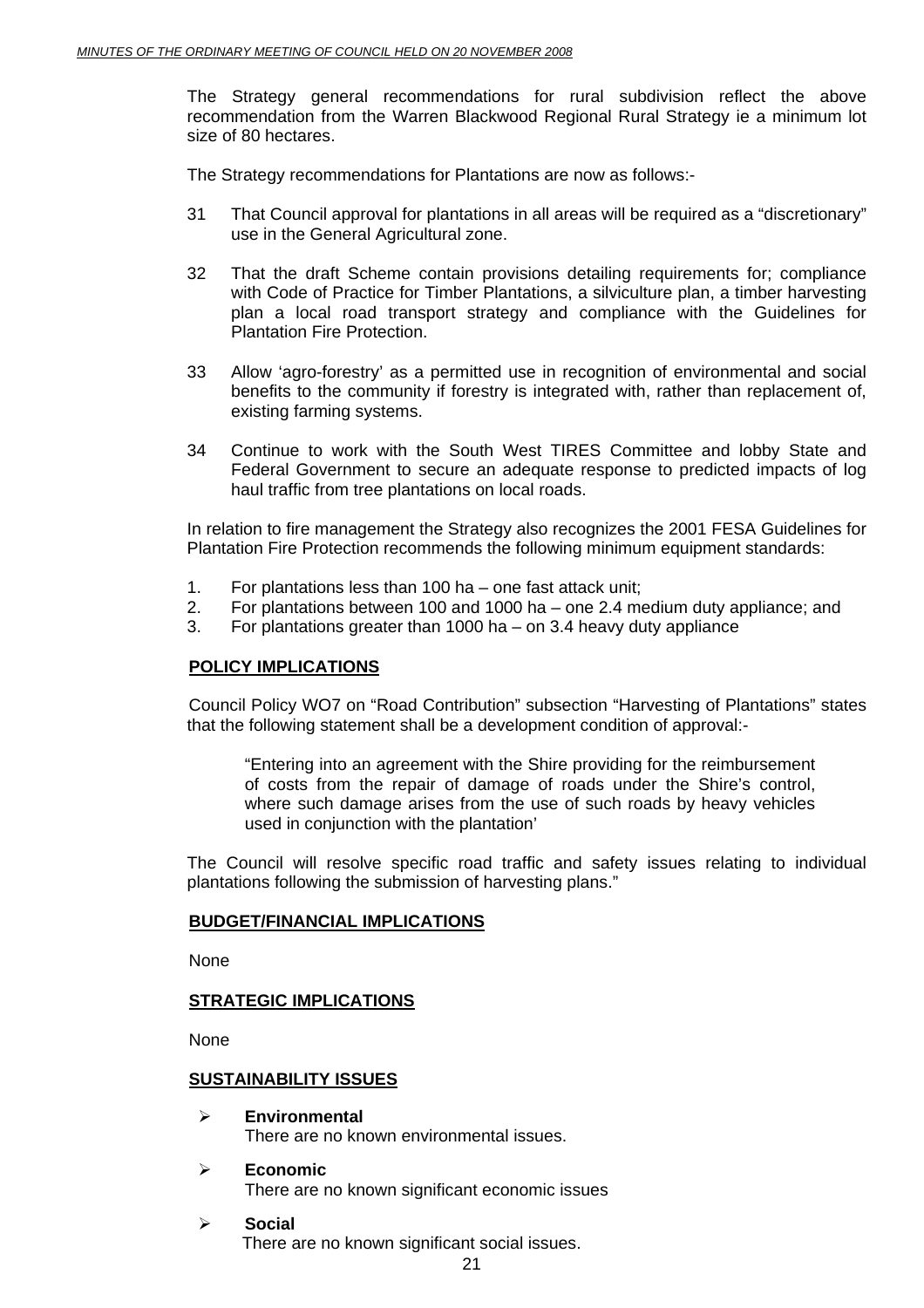# **VOTING REQUIREMENTS**

Simple Majority

# **COUNCIL DECISION & OFFICER RECOMMENDATION**

**MOVED: Cr Giles SECONDED: Cr Piper** 

**That the Planning Application to develop a plantation on Lots 2687, 3494 and 3495 Newlgalup Road, Boyup Brook, be approved subject to the following conditions:-** 

- **1 Compliance with the requirements of the Shire of Boyup Brook Town Planning Scheme No 2.**
- **2 Compliance with the terms and conditions of the 2006 FIFWA Code of Practice for Timber plantations, as amended from time to time, includes providing the Shire with a Harvesting Management Plan, two years prior to harvesting commencing, for Shire consideration and approval.**
- **3 Provision of a minimum manned fast attack fire fighting unit of a standard that complies with the guidelines for plantation fires that is available within (20) minute's response time of this plantation.**
- **4 Annual compliance with the Shire of Boyup Brook Firebreak Order as it relates to plantations.**
- **5 Entering into an agreement with the Shire providing for the reimbursement of costs from the repair of damage to roads under the Shire's control, where such damage arises from the use of such roads by heavy vehicles used in conjunction with the plantation. The use of any roads for harvesting and product transport to be determined prior to harvesting commencing and approved by the Shire of Boyup Brook.**

# **ADVICE NOTES**

- **(I) It is a requirement of the Planning and Development Act 2005, that you comply with the terms and conditions both of this approval and the provisions and requirements of the Shire of Boyup Brook Town Planning Scheme No. 2 as amended or replaced from time to time. Failure to do so constitutes an offence under that Act; rendering the person responsible liable to prosecution and the penalties prescribed under that Act.**
- **(II) Part 14 of the Planning & Development Act 2005 provides the right to apply to the State Administrative Tribunal for review of some planning decisions and you may wish to take professional advice to determine whether or not such a right exists in the present instance. The State Administrative Tribunal Rules 2004 require that any such applications for review be lodged with the Tribunal within 28 days of the date on which notice of the decision is given.**

**CARRIED 9/0 Res 203/08**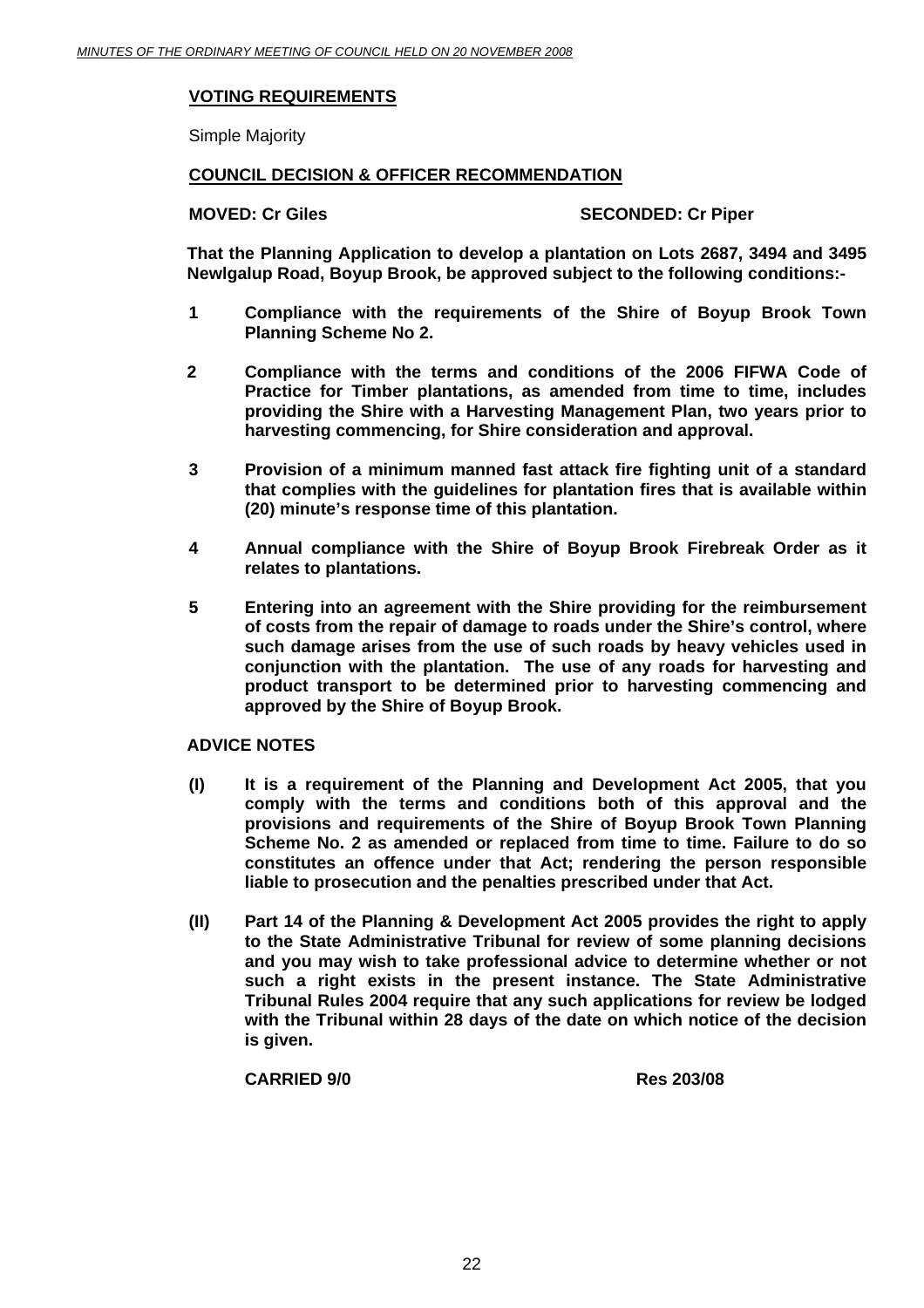### 7.3.4 **Town Planning Scheme No 2 – Amendment No 12**

| Location:                       | Lots 720 & 721 Bridgetown Road                       |
|---------------------------------|------------------------------------------------------|
| <b>Applicant:</b>               | C & C Barron                                         |
| <b>File:</b>                    | AS3100                                               |
| Disclosure of Officer Interest: | Author also acts for the owners of the subject land. |
| Date:                           | 12 November 2008                                     |
| Author:                         | Geoffrey Lush, (Council's Consultant Planner)        |
| <b>Authorizing Officer:</b>     | Not applicable                                       |
| Attachments:                    | Yes                                                  |
|                                 | 1 – Original Subdivision Guide Plan                  |
|                                 | 2 – Schedule of Modifications                        |
|                                 |                                                      |

#### **SUMMARY**

This report is to consider the final approval of Amendment No 12 to Town Planning Scheme No 2. The Western Australian Planning Commission has advised that the Minister for Planning has agreed to grant final approval to the amendment subject to a number of modifications being made.

#### **BACKGROUND**

Amendment 12 proposes to rezone Lots 720 and 721 DP 100786, Boyup Brook – Bridgetown Road, Boyup Brook – from 'Rural' zone to 'Special Rural' and to include special provisions into Schedule 3 'Special Rural' zones. The Amendment proposed 28 lots each having a minimum area of four hectares.

The Amendment was adopted by Council for Final Approval at its Meeting of the  $19<sup>th</sup>$  July 2007. This was subject to a number of modifications including:-

- I. Proposed Lot 7244 being modified to locate the 'drainage line' in a position that is less central to the lot;
- II. Inclusion of a Policy Statement that provides for the notification of the operation of the existing vineyard should subdivision take place while the vineyard is still operating;
- III. An additional Policy Statement be included that states that the design and construction of all battle-axe access shall be to the satisfaction of the Shire; and
- IV. The 'Fire Fighting' Policy Statement be modified to refer to access to the strategic water supply to be clarified at the time of subdivision to the satisfaction of the Shire.

One of the submissions considered by Council from the advertising of the amendment was Main Roads WA. In summary this submission recommended that:-

- 1. The development plan show future road connections to the north (Banks Road) and to the east (Lee Steere Drive).
- 2. The access onto the Boyup Brook Bridgetown Road be constructed to Mains Road's specifications.
- 3. A nominal 10m road widening be provided along the Boyup Brook Bridgetown Road.
- 4. Tree pruning occur near the proposed intersections to improve site distances.
- 5. The existing cross-overs be closed.
- 6. The lots adjacent to Boyup Brook Bridgetown Road be subject to noise mitigation measures.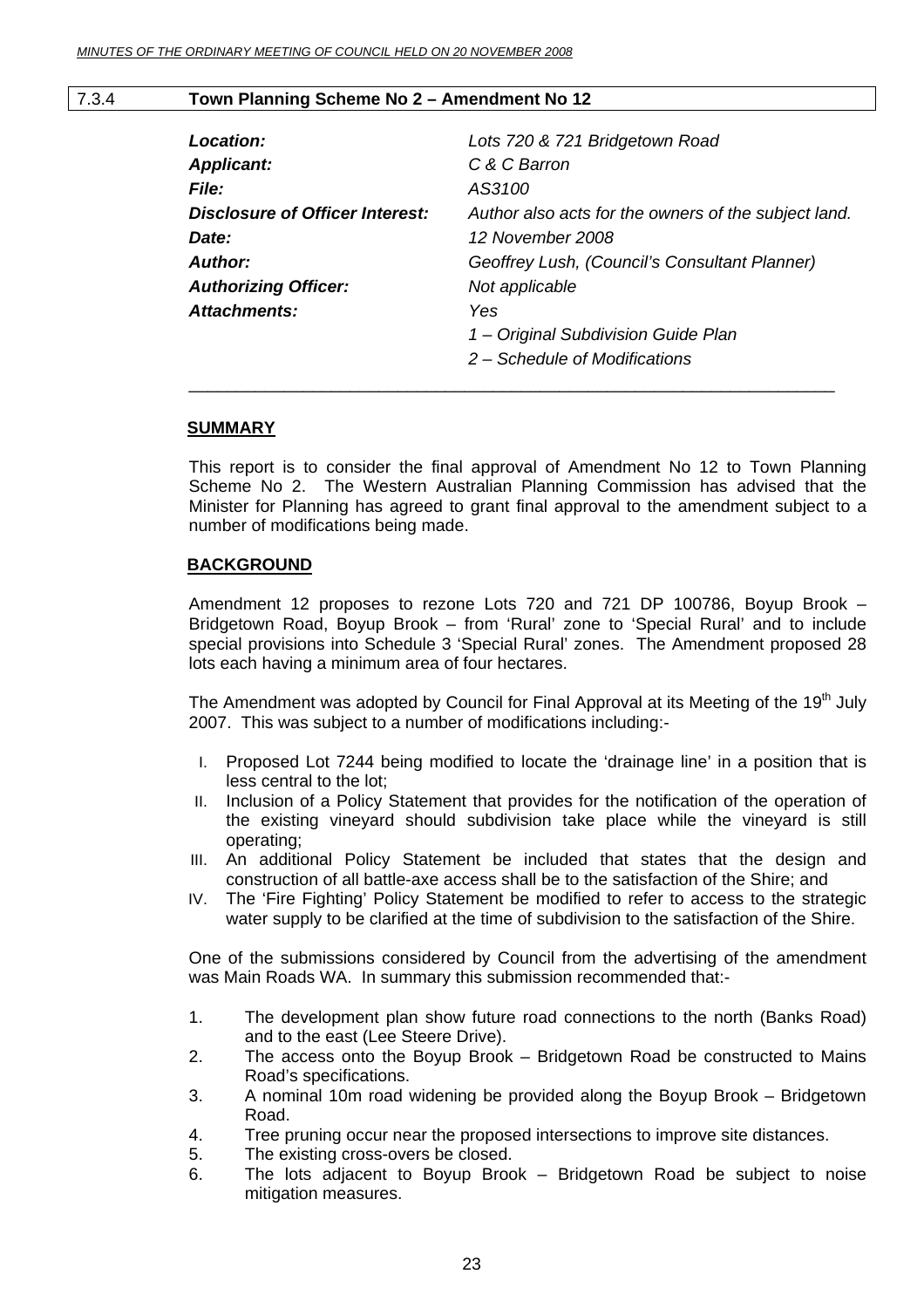The Council resolved to advice the Western Australian Planning Commission that it does not support the requirements of items 1, 3 and 6 as outlined above.

The schedule of the required modifications is contained as Attachment 1.

# **COMMENT**

While the delay since Council adopted the Amendment in July 2007 has been unusually lengthy it has also allowed for a number of issues to be negotiated and clarified. These include:-

- 1. The applicant reviewing the operations of the vineyard and now considering its removal;
- 2. Recognition of the need to review the existing subdivision guide plan for the land to the north of the site in Banks Road;
- 3. Any road connection through to Banks Road must also be reflected in the existing subdivision guide plan for that area;
- 4. That the subdivision guide plans for the surrounding areas have been previously modified without needing a further amendment to the scheme and so a consistent approach should be applied to the subject land; and
- 5. An acknowledgement by the Department that its current policy requirement for lots less than 4 hectares in size to have a reticulated water connection is not practical in situations such as occur on the subject, particularly recognizing that the surrounding subdivisions are generally 2 hectares in size.

As a result the proposed modifications inherently provide for the opportunity to review the current subdivision guide plan following the approval of the Amendment. This will potentially allow for:-

- Minimum 2 hectare sized lots without a reticulated water connection;
- Incorporation of road widening and landscaping measures; and
- A future road connection to Banks Road.

# **CONSULTATION**

- Department of Planning and Infrastructure;
- Applicant; and
- Adjoining landowners.

The applicant supports the proposed modifications while noting that he does not consider that the proposed 10m road widening along the Boyup Brook – Bridgetown Road is practical given the existing infrastructure located along the northern side of the road. This includes the water supply pipeline and the optic fibre cable.

This issue will be pursued further at the time of subdivision.

#### **STATUTORY OBLIGATIONS**

Council is required to endorse the modified Scheme documents and to return these to the Minister for final approval.

# **POLICY IMPLICATIONS**

Nil

# **BUDGET/FINANCIAL IMPLICATIONS**

Nil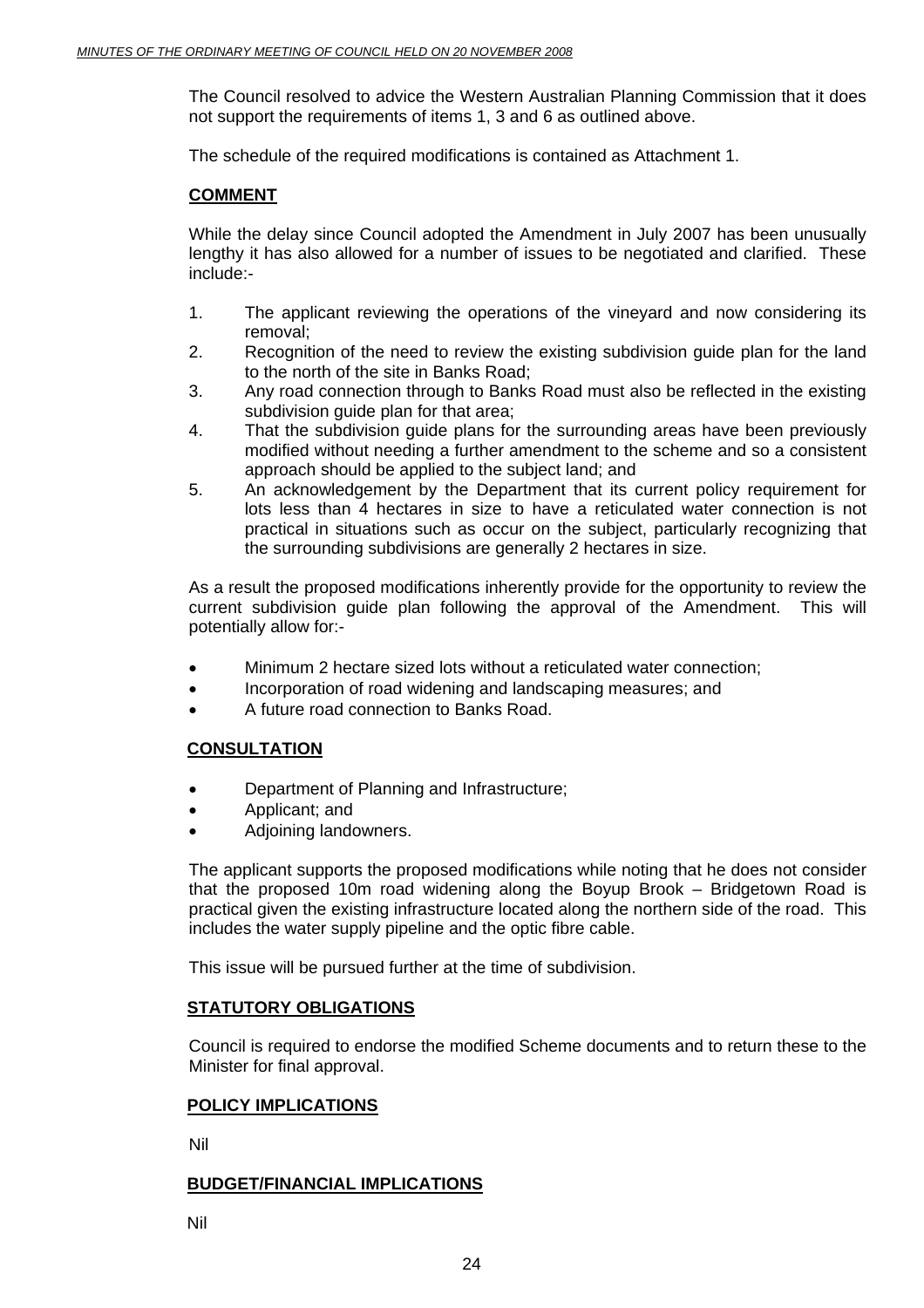# **STRATEGIC IMPLICATIONS**

Nil

### **SUSTAINABILITY ISSUES**

- ¾ **Environmental**  There are no known environmental issues.
- ¾ **Economic**  . There are no known significant economic issues
- ¾ **Social**

There are no known significant social issues.

#### **VOTING REQUIREMENTS**

Simple Majority

#### **COUNCIL DECISION & OFFICER RECOMMENDATION**

#### **MOVED: Cr Giles SECONDED: Cr Marshall**

- **1 That Council to endorse the modifications (as directed by the Minister for Planning and contained in Attachment 2) to Amendment No 12 of Town Planning Scheme No 2 adopted for final approval by Council at its Meeting of the 19th July 2007.**
- **2 That Council endorse the modifications to the Subdivision Guide Plan.**
- **3 That Council sign and seal the modified Amendment documents.**

#### **CARRIED 9/0 Res 204/08**

# 7.3.5 **Development Application – Denninup Vale, Kojonup Road**

| Location:                       | Lot 1983 P1236540 Kojonup Road      |
|---------------------------------|-------------------------------------|
| <b>Applicant:</b>               | Westside Cattle Co                  |
| <b>File:</b>                    | AS57970                             |
| Disclosure of Officer Interest: | none                                |
| Date:                           | 12 November 2008                    |
| <b>Author:</b>                  | Geoffrey Lush (Council Consultant)  |
| <b>Authorizing Officer:</b>     | Alan Lamb - Chief Executive Officer |
| Attachments:                    | Yes                                 |
|                                 | 1.<br><b>Location Plan</b>          |
|                                 | Site Plan<br>2.                     |

#### **SUMMARY**

This report is to consider an application to develop a feedlot at Denninup Vale, Boyup Brook - Kojonup Road (see Attachment 1).

The maximum capacity of the feedlot will be less than 500 head.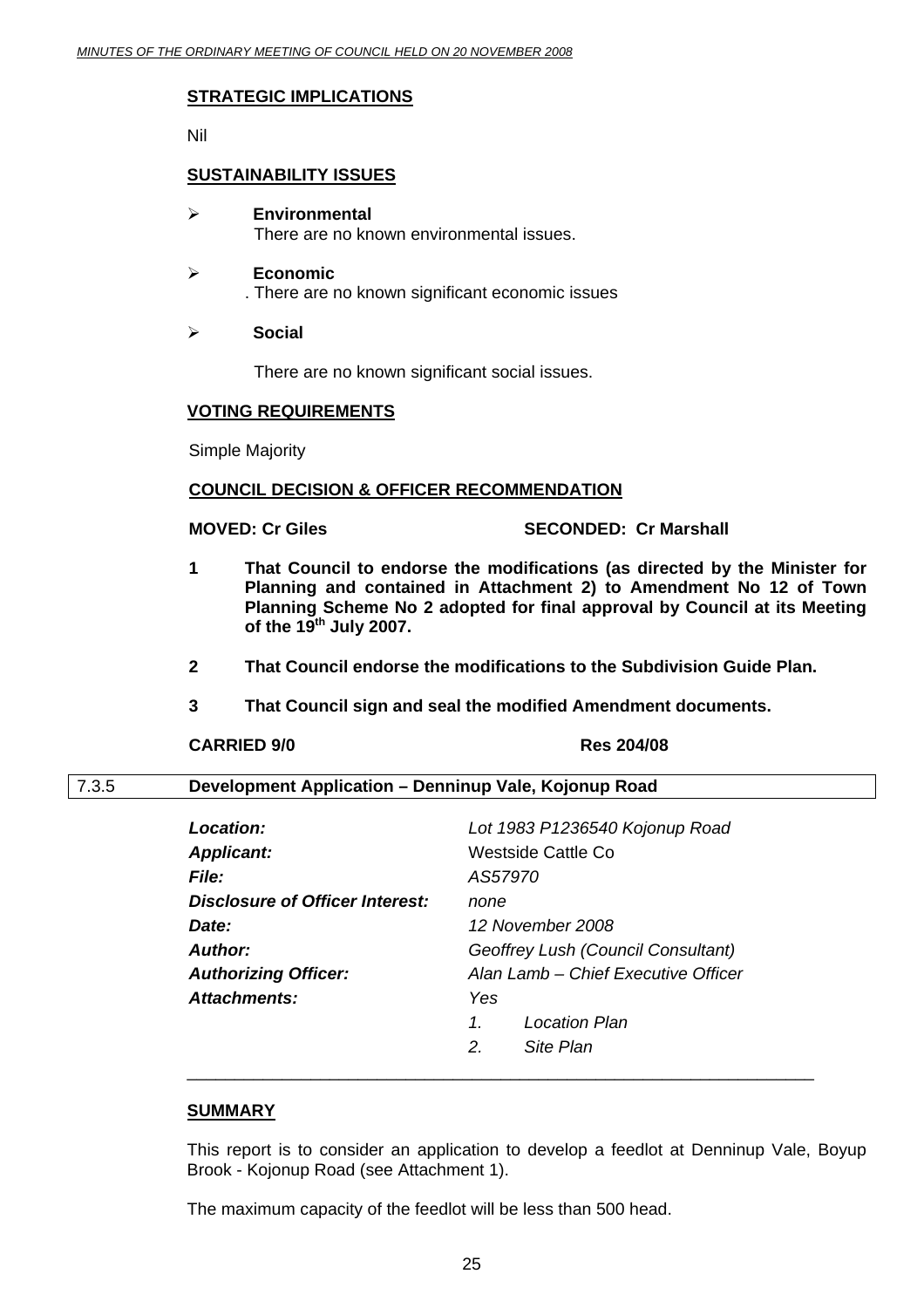The subject land forms part of a larger farming operation and the feedlot will be used to 'condition' existing cattle on the property. In this regard it is different to a traditional feedlot where cattle are imported from other areas and kept only in the confinement area and not in paddocks.

The feedlot will be located in the middle of the property with setbacks of more than 1 kilometer to the surrounding farms.

The subject land is owned by P Reilly.

### **BACKGROUND**

The subject land is located approximately 32 kms east of Boyup Brook on the Kojonup Road.

The feedlot will be located on the southern portion of Lot 1983 has an area if 242 hectares. It forms part of the Denninup Vale farm which comprises of approximately 1280 hectares. The subject land fronts Wahkinup Road and is gently undulating with a minor drainage line extending through the middle of the property in a north south direction.

The site is predominantly cleared and used for cattle farming. Remnant vegetation is clustered in various areas including around the proposed site of the feedlot. The applicant's farm house is the closest dwelling to the site.

A basic site plan is included as Attachment 2.

The feedlot will be located on a slightly elevated ridge with a gentle slope of less than 1:20 towards the drainage line. It is situated more than 3.0 m vertically above the drainage line and set back approximately 100 m horizontally. The area between the pens and the drainage line will have an interceptor surface drain to divert any run off to a pond area. The area below the drain will be planted appropriately.

The feedlot will comprise of up to eight yards each being approximately 30m by 40m. The cattle will be kept in the pens for up to two months.

# **COMMENT**

The subject land has been inspected with the applicant.

Where a feedlot is proposed to contain more than 500 head of cattle it requires a license from the EPA and is required to be referred to that agency. The application is for a smaller number of cattle.

The development of feedlots is subject to the Guidelines for the Environmental Management of Beef Cattle Feedlots in Western Australia 2004. These have been prepared jointly by the EPA and DAFWA and address a wide range of matters including the design and operational requirements:-

These have been discussed with the applicant and he is aware of the various requirements of the Guidelines.

Given the relatively small size of the proposal and the large size of the farming property it is considered that the operation should be able to be managed in a sustainable manner. This includes the management of waste water and composting of solid waste.

Further support for this is also found in State Planning Policy 2.5 Agriculture and Rural Land Use which defines a feedlot as:-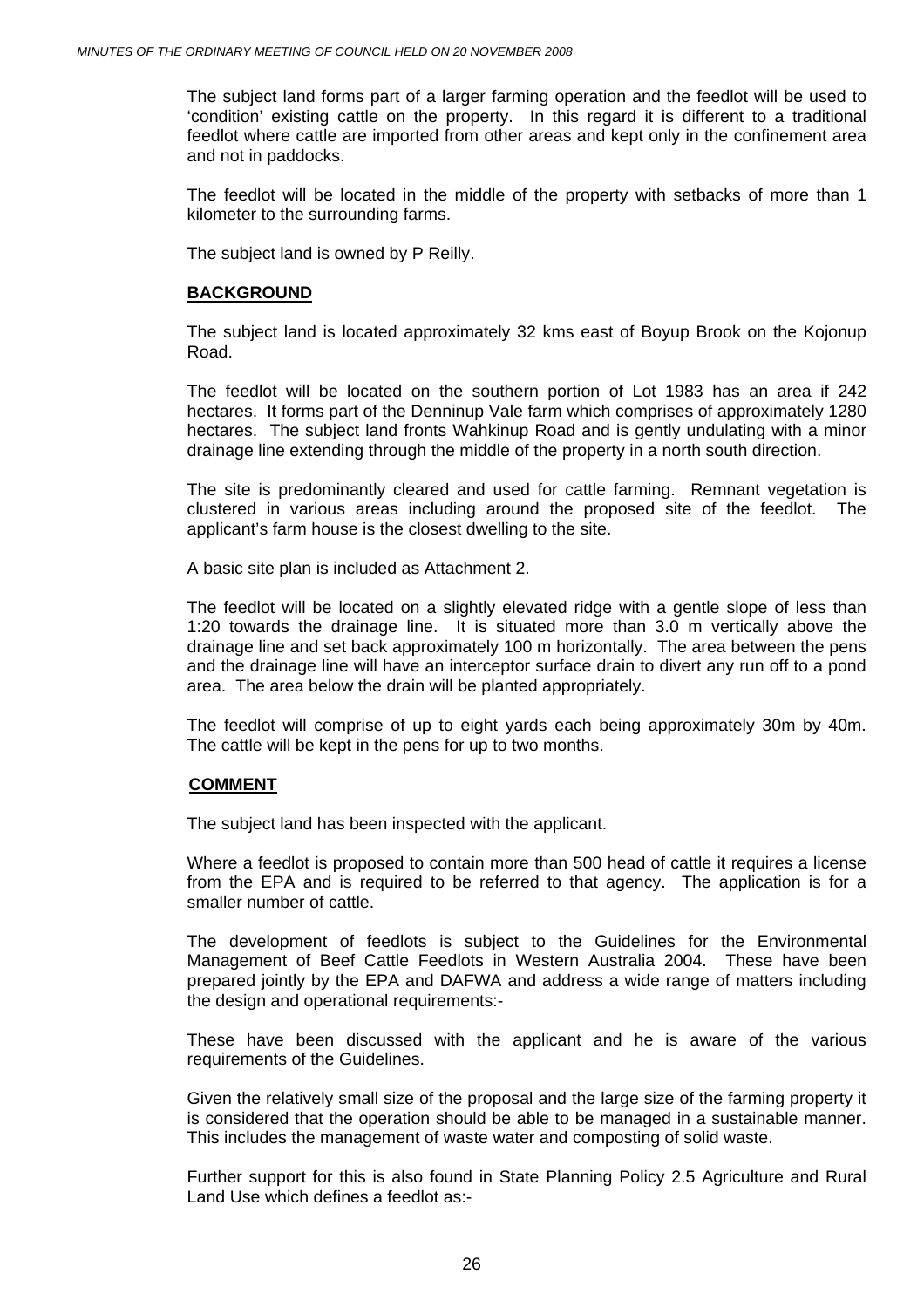Premises which are used for the rearing or fattening of stock fed entirely or largely on prepared or manufactured feed; and designed to accommodate at any one time more than 500 animals in a confinement area, with no access to pasture or crops.

This simply illustrates that operations of less than 500 head are considered to be of a low intensity.

# **CONSULTATION**

- Department of Agriculture and Food WA Bunbury
- Department of Agriculture and Food WA Kojonup
- Surrounding landowners.

No objections have been received.

# **STATUTORY OBLIGATIONS**

#### *Town Planning Scheme*

Lot 1983 is zoned 'Rural' and the surrounding area is generally zoned 'Rural'.

The application is defined as 'Intensive Stock Rearing' in Town Planning Scheme No 2 meaning:

"… land and buildings which are used for the keeping, breeding and rearing of any species of farm animals at intensities well in excess of the stocking rate recommended by the Department of Agriculture."

Intensive Stock Rearing is a 'SA' use meaning that Council must advertise the application before granting approval.

Clause 5.1 of the Scheme states that in considering applications for subdivision, rezoning and planning consent in the Rural zone, Council shall have regard to:

- i) the need to protect the agricultural practices of the Rural zone in light of its importance to the District's economy;
- ii) the need to protect the area from uses which will reduce the amount of land available for agriculture;
- iii) the need to preserve the rural character and rural appearance of the area; and
- iv) where rural land is being subdivided for closer development, the proposal should be supported with evidence outlining the land's suitability and capability for further development.

#### *Draft Local Rural Strategy*

Within the draft Local Rural Strategy the subject land is situated in the BBR3 Eastern Policy Area. The objective for this Policy Area is:

Continuation of traditional broad-acre agriculture as the primary use of rural land use, with minor intensive agriculture (animal industries and horticulture / viticulture) activities where potential for conflict between agricultural industries is adequately considered.

Section 5.2.3 of the Strategy promotes the diversification of the agricultural base of the Shire while Section 5.8 raises the need to ensure that there is no land use conflict and recognizes the need for some applications to be referred to the EPA.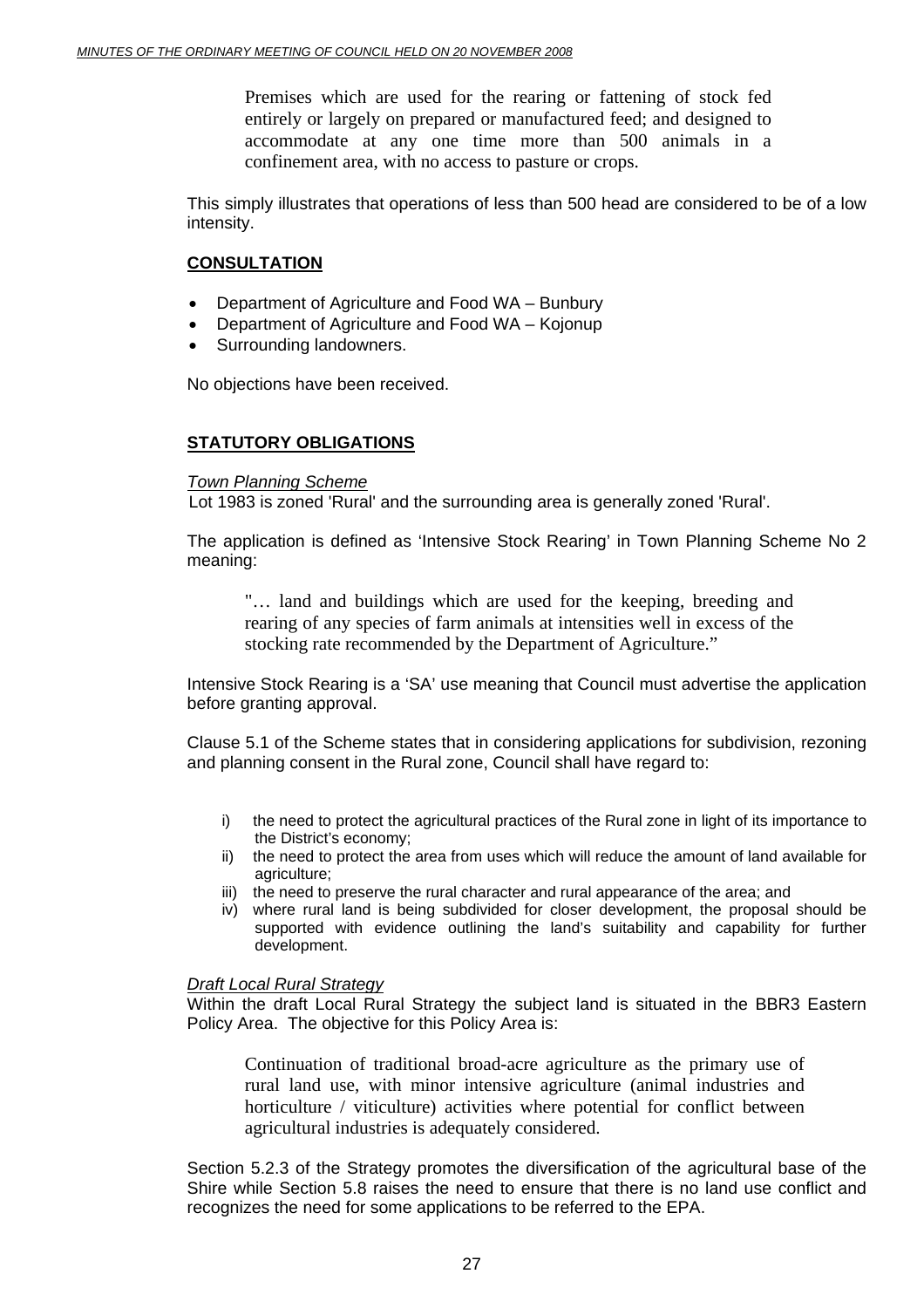# **POLICY IMPLICATIONS**

Council's Policy P.07 relating to Feedlots reflects many of the issues addressed in the Guidelines.

The application complies with Council's policy in relation to the setbacks and stockings rates.

In accordance with the policy the application was discussed with the Kojonup Office of the Department of Agriculture and Food WA and formally referred to the Bunbury Office for comment. No objections or comments have been received.

#### **BUDGET/FINANCIAL IMPLICATIONS**

None

# **STRATEGIC IMPLICATIONS**

The application accords with Council strategic objectives as contained in the Draft Local Rural Strategy.

# **SUSTAINABILITY IMPLICATIONS**

#### ¾ **Environmental**

Provided the operations comply with the management guide lines there should not be any adverse environmental issues.

#### ¾ **Economic**

The application will further promote the Shire's agricultural base and provide positive economic benefits.

¾ **Social**  The further diversification of the Shire's agricultural base will assist in maintaining and promoting a strong rural community.

# **VOTING REQUIREMENTS**

Simple Majority

# **COUNCIL DECISION & OFFICER RECOMMENDATION**

**MOVED: Cr Marshall SECONDED: Cr Piper and SECONDED: Cr Piper** 

**That Council approve the use and development of Lot 1983 P1236540 Boyup Brook – Kojonup Road for the purpose of 'Intensive Stock Rearing' subject to the following conditions.** 

- **1. The use and development hereby approved shall occur generally in accordance with the plans and specifications submitted with the application and these shall not be altered or modified without the prior written approval of the Council.**
- **2. The maximum number of cattle shall not exceed 500 head and the maximum stocking rate of any yard shall not exceed 1 head per 25 square meters.**
- **3. The management of the feedlot shall be in accordance with the Guidelines for the Environmental Management of Beef Cattle Feedlots in Western Australia 2004.**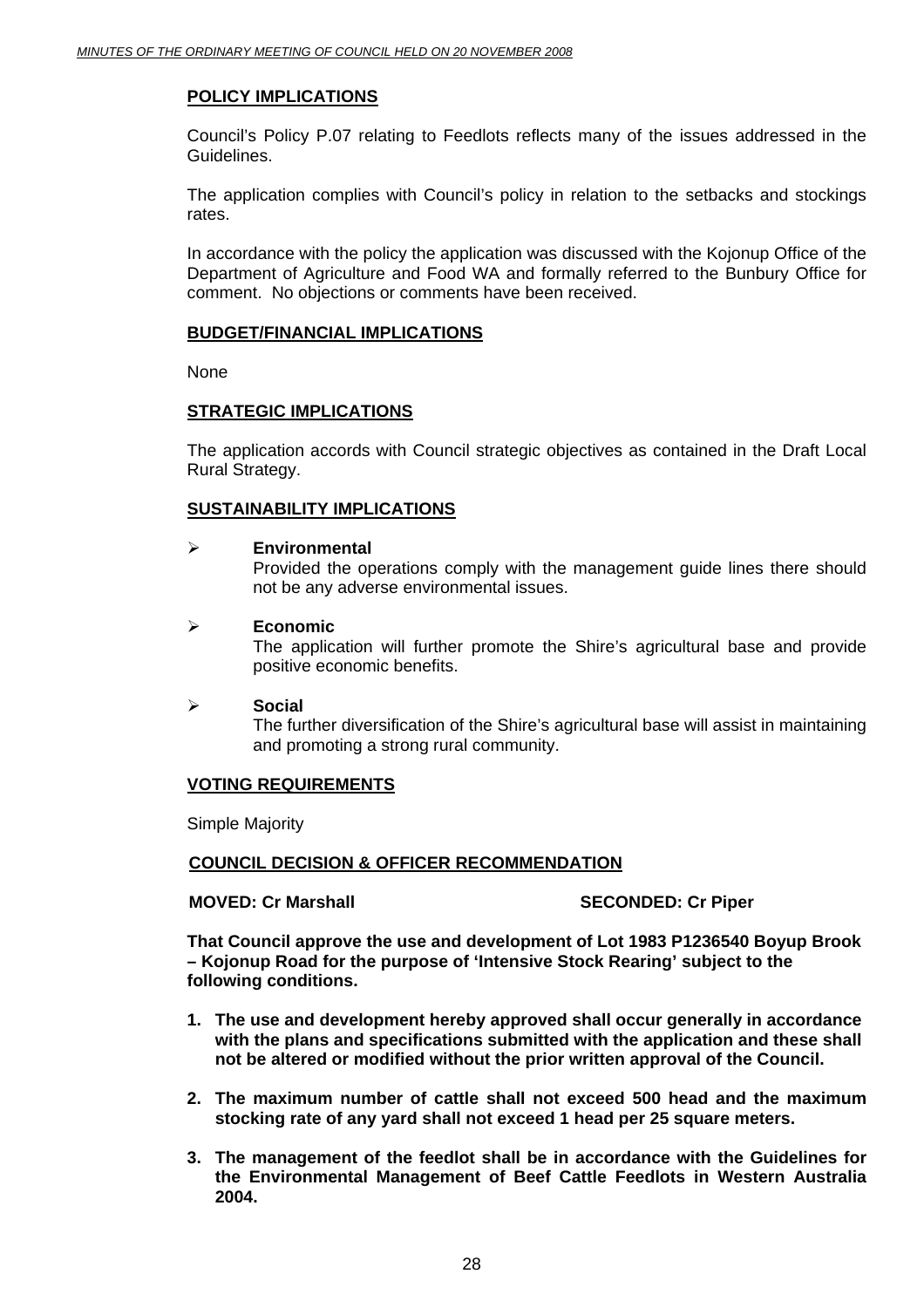- **4. A re-vegetation buffer shall be planted between the feedlot and the nearby drainage line to the requirements and satisfaction of Council.**
- **5. Any use, additions to and further intensification of any part of the building or land (not the subject of this consent) shall be subject to a further development application and consent for that use.**
- **6. No polluted drainage shall be discharged beyond the boundaries of the land from which it emanates or into watercourse or easement drain, but shall be so treated and/or absorbed on that lot to the satisfaction of the Environmental Health Officer.**
- **7. The use hereby permitted shall not cause injury to or prejudicially affect the amenity of the locality by reason of the emission of smoke, dust, fumes, odour, noise, vibration, waste product or otherwise.**
- **8. The site shall be so ordered and maintained as not to prejudicially affect the amenity of the locality by reason of appearance.**
- **9. Firebreaks, fire fighting equipment and other appropriate fire precautions being maintained to the satisfaction of Council and in accordance with the Bush Fires Act**
- **10. This approval shall expire if the development hereby permitted is not completed within two years of the date hereof, or within any extension of that time which, upon written application (made before or within 21 days after the expiry of the approval) to the Council, is granted by it in writing.**

#### **CARRIED 9/0 Res 205/08**

#### 7.3.6 **Subdivision Application (WAPC Ref 138709) Jayes Road**

| Location:                              |                       | Lots 7918 and 11253 Jayes Road      |
|----------------------------------------|-----------------------|-------------------------------------|
| <b>Applicant:</b>                      |                       | <b>Harley Survey Group</b>          |
| <b>Disclosure of Officer Interest:</b> | none                  |                                     |
| Date:                                  |                       | $9th$ October 2008                  |
| Author:                                |                       | Geoffrey Lush (Council Consultant)  |
| <b>Authorizing Officer:</b>            |                       | Alan Lamb - Chief Executive Officer |
| Attachments:                           | Yes                   |                                     |
|                                        | $\mathcal{I}$         | Location Plan                       |
|                                        | $\mathcal{P}_{\cdot}$ | <b>Proposed Lots</b>                |
|                                        |                       |                                     |

#### **SUMMARY**

This report is to consider a referral of a subdivision application from the Western Australian Planning Commission. The subject land comprises of Lots 9718 and 11253 Jayes Road Benjinup (as shown in Attachment 1).

It is proposed to 're-align' the boundary of the two allotments to create lots with areas of 74 and 62 hectares. The subdivision concept is shown in Attachment 2. For clarity this is a prepared diagram and not the actual plan included with the application.

The subject land is owned by DJ and RJ Gibbs.

 $\overline{\phantom{a}}$  , and the contract of the contract of the contract of the contract of the contract of the contract of the contract of the contract of the contract of the contract of the contract of the contract of the contrac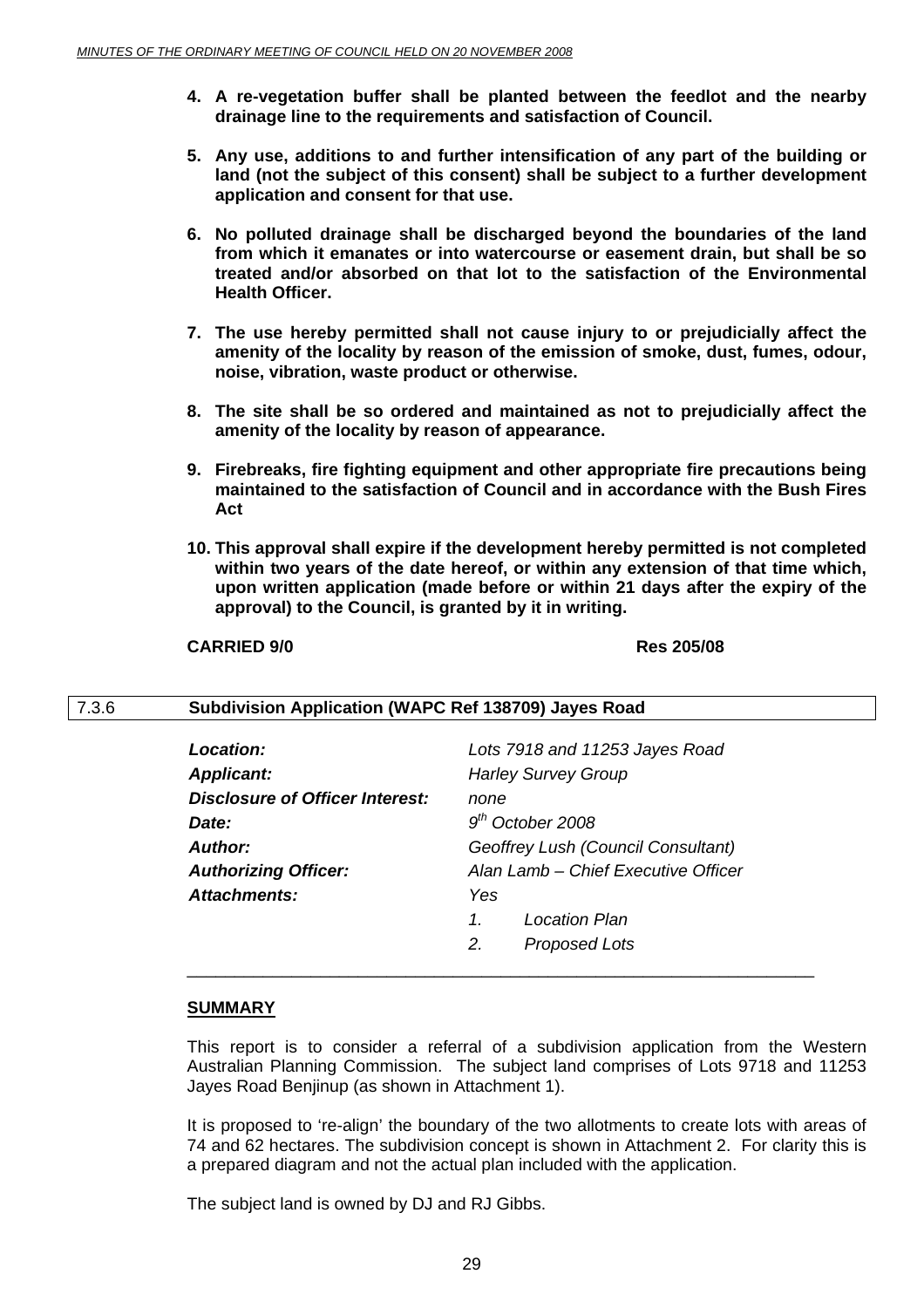# **BACKGROUND**

The subject land is located approximately 11 kms south west of Boyup Brook on the corner of Jayes Road and Flax Road. It has an area of 136 hectares and is used for general farming.

Lot 11253 is an unmade road reserve that has been converted into a freehold lot. Pt Location 7918 is severed by this unmade road reserve. This land is not required for access to the subject land or the surrounding lots.

The subject land lies in a valley containing a tributary of the Blackwood River. This tributary runs from southwest to northeast. The land slopes up from approximately 193m AHD at the lowest point of the tributary to approximately 240m AHD and 250m AHD in the northwest and southeast property corners respectively.

The site is predominantly cleared and used for farming. Remnant vegetation is clustered around the creek line, with paddock trees spread sporadically.

The application states that:-

"The purpose of this boundary realignment is to rationalise the lot boundaries of the subject land to reflect the natural environmental features and improve management of the land.

Both of the proposed lots will have access to a constructed road and a portion of the creek will fall into each lot. Management of the creek would fall evenly between both lots through the boundary arrangement."

The lot sizes in the vicinity of the subject land vary between 40ha and 350ha.

# **COMMENT**

There are three primary issues associated with the application:-

- 1. The application is based upon the assumption that the conversion of the unmade 'road reserve' to a freehold lot (Lot 11253) gives it the same status as other surrounding lots;
- 2. This status confers the right to build a dwelling on Lot 11253; and
- 3. This justifies the proposed boundary realignment.

#### *Conversion of the Road Reserve*

There are many situations within the Shire where road reserves have been closed and converted to a freehold lot.

Normally the closure of a road reserve is done on the assumption that the land would be amalgamated into the adjoining properties. However this process is done under the Land Administration Act and is outside of Council's control.

The history of this particular case has not been researched through the titles office. However Section 5.6 of the Crown Land Administration and Registration Practice Manual confirms the above and states that:-

The Minister has discretion as to whether or not to approve the closure of the road. Where the closure is approved and there are interested adjoining owners, the Minister's approval is subject to and conditional upon: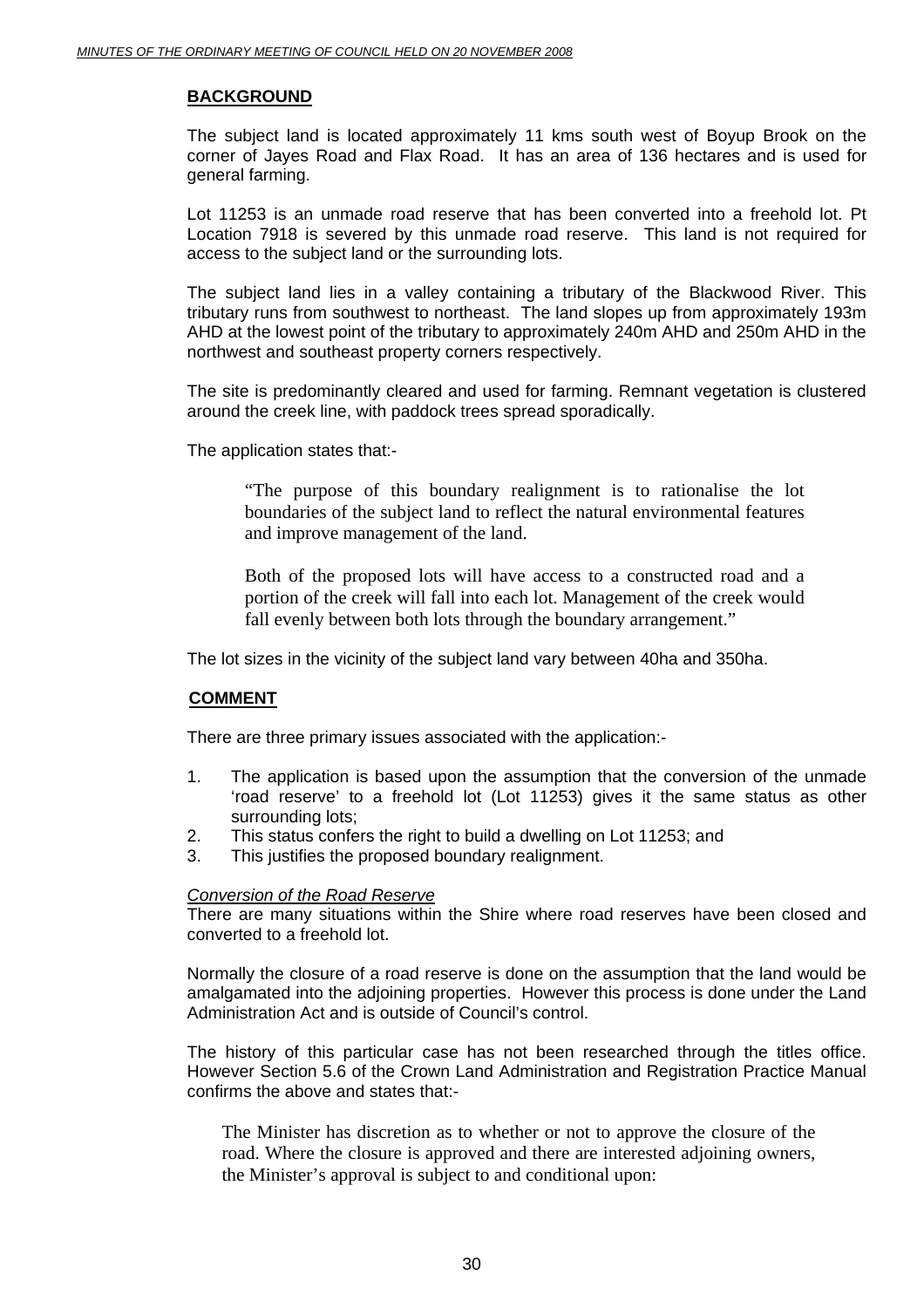- agreement by adjoining owners to pay the purchase price and all costs and fees for the closed road,
- approval by WAPC of the survey plan for the closure and amalgamation with adjoining land,
- all easements required by public utility service providers to be prepared and agreed, and
- all land the subject of the proposed closure being amalgamated into adioining land.

Road reserves are not 'zoned' as such within the Town Planning Scheme. Therefore the use of the land does not technically fall the scope of the Land Use Table in terms of what use it may be used for.

Local road reserves are also not listed in Part 2 of the Scheme as reserved land.

The WAPC Guide to the Model Scheme Text indicates that 'local roads' should be shown on the legend of the Scheme Map as a 'reserve' with no colour associated with it.

This is a common 'drafting' problem with many Schemes and creates confusion regarding the status of these areas.

#### *Rights for a Dwelling*

The application does not specifically address this issue, but it would normally be expected that as a result of the boundary realignment that a dwelling would be permitted on each lot.

In effect this is 'transferring' an existing right to develop two dwellings on the property, one on each of the existing allotments.

There is substantial argument that there is no existing right to construct a dwelling on Lot 11253 because:-

- If the land is considered to be zoned Rural then Clause 5.2.5 effectively prohibits a dwelling from being developed as it must be setback a minimum of 10 meters from each boundary;
- If the land is not considered to be zoned Rural then it could be either a local planning reserve or have no zone. In either situation the Scheme does not provide for the development of such land for a dwelling; and
- Even if the Scheme provided for Council to consider an application for a dwelling on Lot 11253 this is potentially unlikely to be approved because Lot 11253 is only 20 meters wide it is unlikely that a 'rural' dwelling with associated infrastructure could be developed.

If there is no clear development right to develop a dwelling on Lot 11253, then a new development right should not be created by a boundary realignment. This underpins the policies relating to boundary realignments not creating additional allotments.

The alternative is for the realignment to be approved subject as an agricultural trade lot which prohibits the development of a new dwelling.

#### *Justification of the Proposed Boundary Realignment*

The purpose of the application is to rationalise the lot boundaries of the subject land and create two parcels suitable for continued agriculture and states that: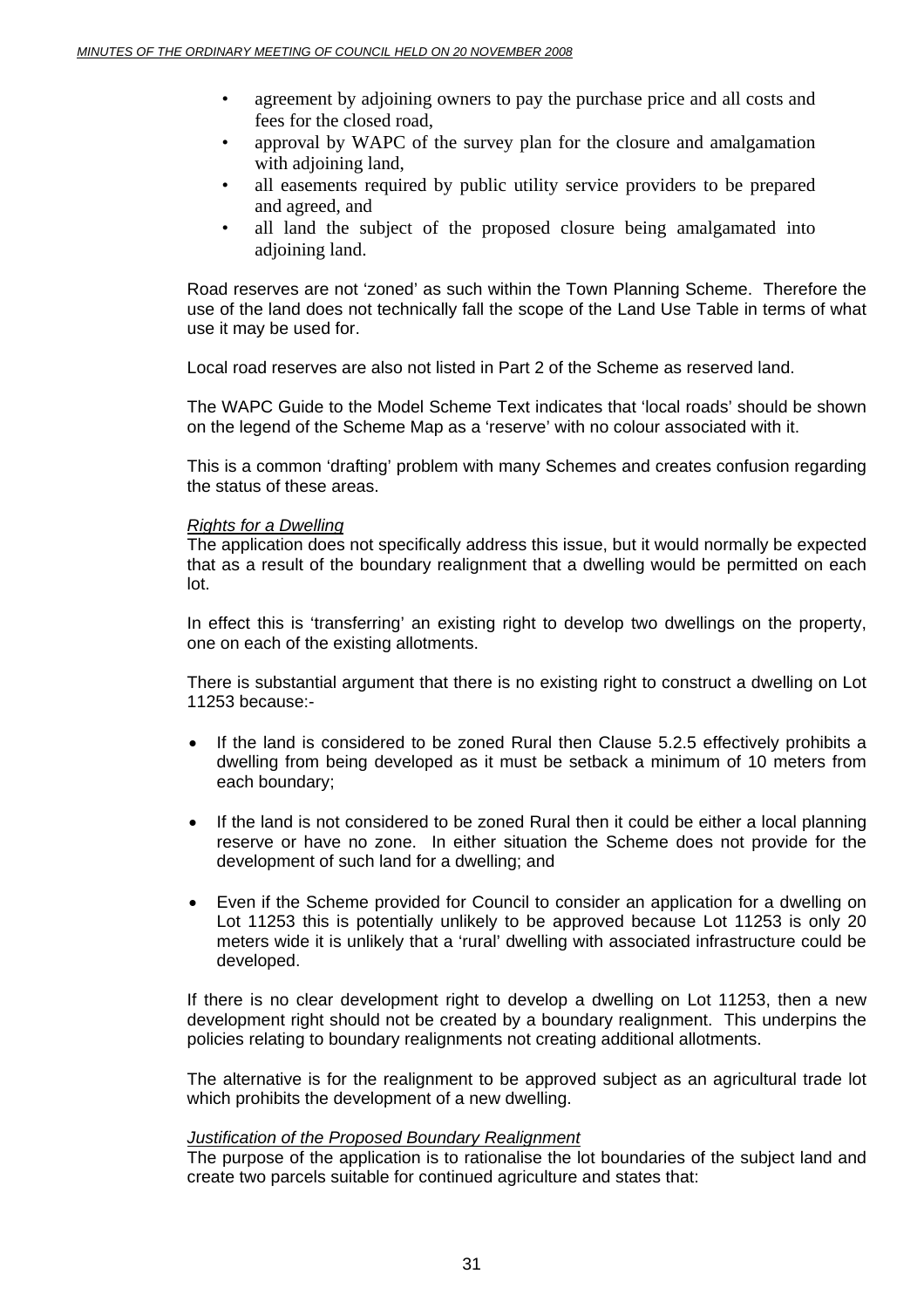An 80ha minimum lot size is identified in the Strategy under the abovementioned criteria. Although the proposed lot sizes will be slightly smaller than this minimum, the boundary realignment is in keeping with the average size of lots in the locality. These lots are being viably used for agricultural uses as outlined in the Strategy. This proposal forms a boundary realignment of two existing titles and does not propose to create new titles.

The proposed boundary realignment follows the natural boundaries of the site by aligning the boundary with the creekline. This ensures that the management of the creekline is distributed between both land parcels and that each parcel has access to the creek.

It is contended that the realignment meets the objectives and criteria for subdivision contained in the Strategy as the lot sizes, land capability and intended use is consistent with the premise of maintaining the viability of rural land use in the area, whilst promoting diversification.

The proposed realignment is designed to reflect the natural environmental features of the land, being the existing creek line. The creek represents an environmental asset on this property that should be better protected. The proposed lot layout will remove the continued damage caused by regular crossing and prevent damage caused by stock grazing and movement.

In this regard there is merit in the application and it provides the opportunity to seek improved land management measures especially in relation to the drainage line.

# **CONSULTATION**

None

# **STATUTORY OBLIGATIONS**

#### *Town Planning Scheme*

Lot 7918 is zoned 'Rural' and Lot 11253 is classified as 'No Zone' in Town Planning Scheme No.2. The surrounding area is generally zoned 'Rural'.

Clause 5.2.5 of the Scheme states that no building development shall be located within 10 meters of any boundary of a lot in the Rural zone.

Clause 5.1 of the Scheme states that in considering applications for subdivision, rezoning and planning consent in the Rural zone, Council shall have regard to:

- i) the need to protect the agricultural practices of the Rural zone in light of its importance to the District's economy;
- ii) the need to protect the area from uses which will reduce the amount of land available for agriculture;
- iii) the need to preserve the rural character and rural appearance of the area; and
- iv) where rural land is being subdivided for closer development, the proposal should be supported with evidence outlining the land's suitability and capability for further development.

# *Draft Local Rural Strategy*

Within the draft Local Rural Strategy the subject land is situated in the BBR2 Western Policy Area.

In relation to boundary realignments the draft Rural Strategy recommendations include:-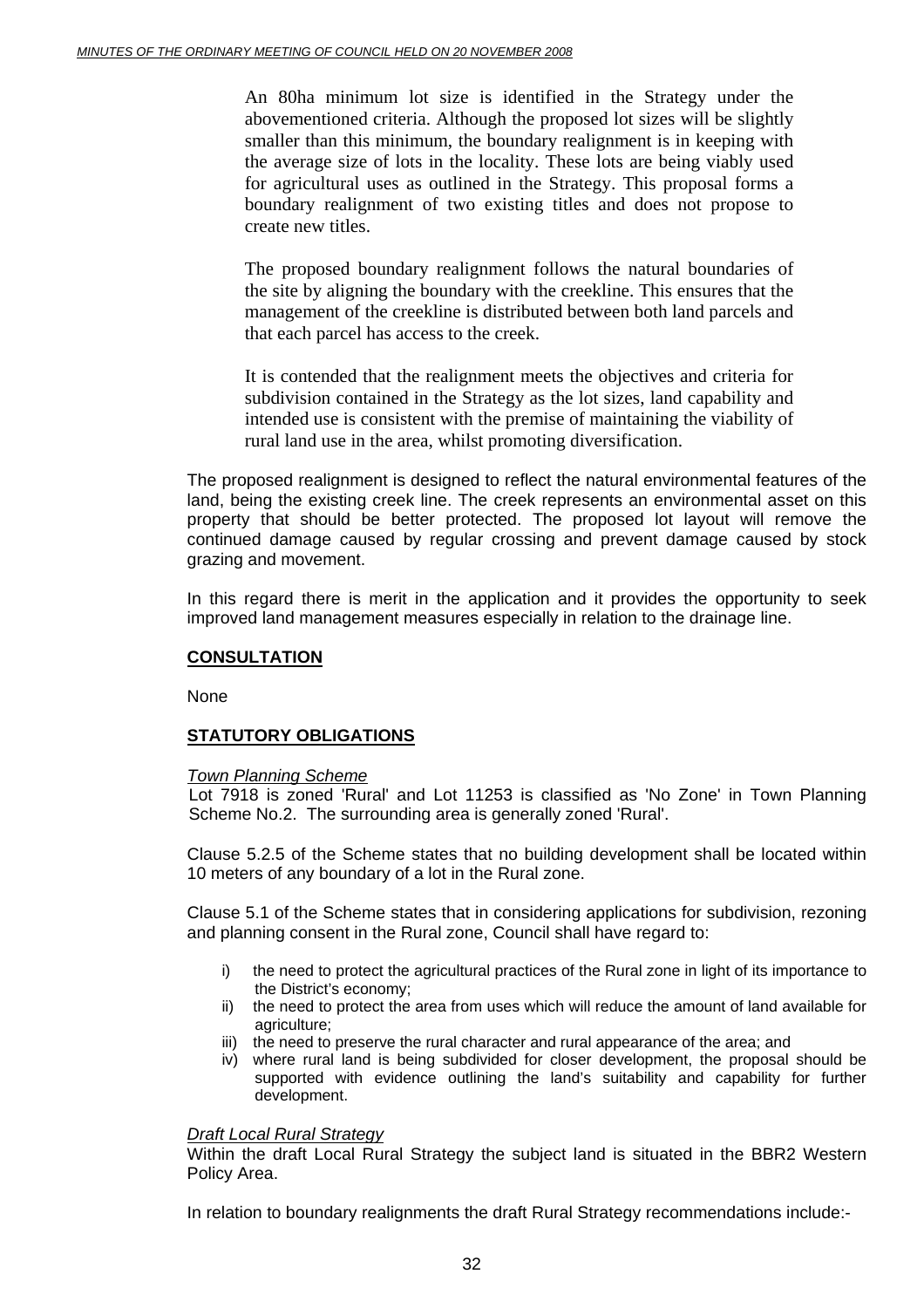- Council's objective is to encourage the redesign of existing (multiple lot) farms into a more appropriate configuration of lot boundaries relative to land management and land capability factors, subject to maintenance or reduction of the original number of lots.
- In the case of lifestyle lots, the land is located within 10kms of a major townsite.
- That for the purpose of the above provision a "lifestyle" lot is defined as having a minimum area of 20 hectares (being within 10kms of the townsite).

The Strategy general recommendations for rural subdivision reflect the above recommendations from the Warren Blackwood Regional Rural Strategy.

The Planning Commission is also requesting that where the "smaller lot" has an area for less than 80 hectares then it should contain a minimum of 30ha of Class 1 or 2 agricultural land. This originates from the recommendations of the WBRS for subdivisions relating to intensive agriculture.

# **POLICY IMPLICATIONS**

Council Policy P.03 relates to Subdivisions and Amalgamations. It addresses the general matters contained within Clause 5.2 of the Scheme, the WAPC Policies, Warren Blackwood Rural Strategy and draft Local Rural Strategy

It does not provide any clear guidance to the issue of closed road reserves.

It does states that boundary realignments can be considered where no additional allotments are created.

# **BUDGET/FINANCIAL IMPLICATIONS**

None

# **STRATEGIC IMPLICATIONS**

#### *Western Australian Planning Commission*

There are several WAPC Policies affecting boundary realignments for rural land including:-

- DC 3.4 Subdivision of Rural Land; and
- Warren Blackwood Regional Rural Strategy.

Policy DC 3.4 was reviewed in January 2008 and Section 4.6 relates to Farm Rationalizations. It states that:-

Multiple lots in one ownership may be rationalised through boundary realignments to improve farm management and/or to provide access to landlocked lots provided that:

- (a) the new lot pattern is consistent with the objectives of the policy;
- (b) no additional lots are created;
- (c) the new boundaries reflect good environmental and land management practice and are appropriate for the intended land uses.

The Warren Blackwood Regional Rural Strategy recommends in relation to farm rationalization that the principal issue will be improving the sustainability and long-term agricultural viability of the farming operation and observing the primary principle of protecting and enhancing the productive capacity of agricultural land.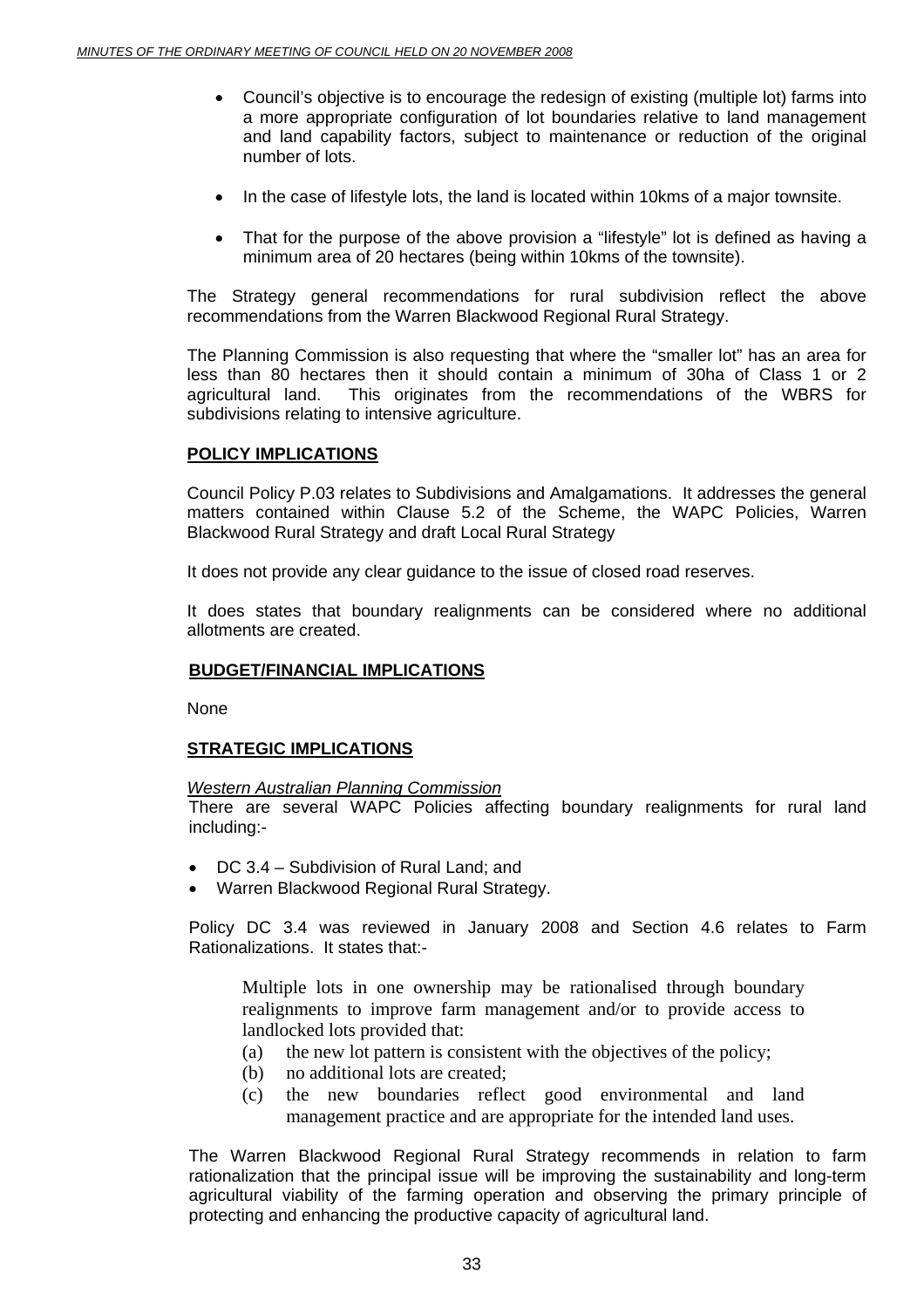The other recommendations are reflected in the Draft Local Planning Strategy (as outlined above).

#### **SUSTAINABILITY IMPLICATIONS**

- ¾ **Environmental**  There are no known significant environmental issues.
- ¾ **Economic**  There are no known significant economic issues.
- ¾ **Social**  There are no known significant social issues

#### **VOTING REQUIREMENTS**

Simple Majority

#### **OFFICER RECOMMENDATION**

**That Council advise the Western Australian Planning Commission that it does not support the proposed re-subdivision of Lots 7918 and 11253 Jayes Road because Lot 11253 is a previous road reserve; and** 

- **It could not reasonably be developed for a dwelling; nor**
- **Could it be used for rural purposes in its own right.**

#### **WITHDRAWAL OF ITEM**

**Item 7.3.6 was withdrawn by the CEO and will be resubmitted to the December Ordinary Meeting of Council.** 

**NOTE Additional information being obtained.** 

#### 7.3.7 **Lease of Sheep Saleyards – Boyup Brook**

| <b>Location:</b>                       | <b>Bridgetown Road</b>              |
|----------------------------------------|-------------------------------------|
| <b>Applicant:</b>                      | Shire of Boyup Brook                |
| <b>File:</b>                           | AS1993                              |
| <b>Disclosure of Officer Interest:</b> | <b>None</b>                         |
| <b>Date:</b>                           | 13 November 2008                    |
| Author:                                | Alan Lamb - Chief Executive Officer |
| <b>Authorizing Officer:</b>            | N/A                                 |
| Attachments:                           | Nil                                 |

#### **SUMMARY**

This matter is back before Council following the statutorily required advertising with the recommendation that Council proceed with the planned lease.

#### **BACKGROUND**

At its special meeting held 7 August 2008 Council resolved as follows: That Council give local public notice of its intention to dispose of reserve 33552 (Saleyards) by lease to Mead Transport and the lease agreement to include the following conditions:-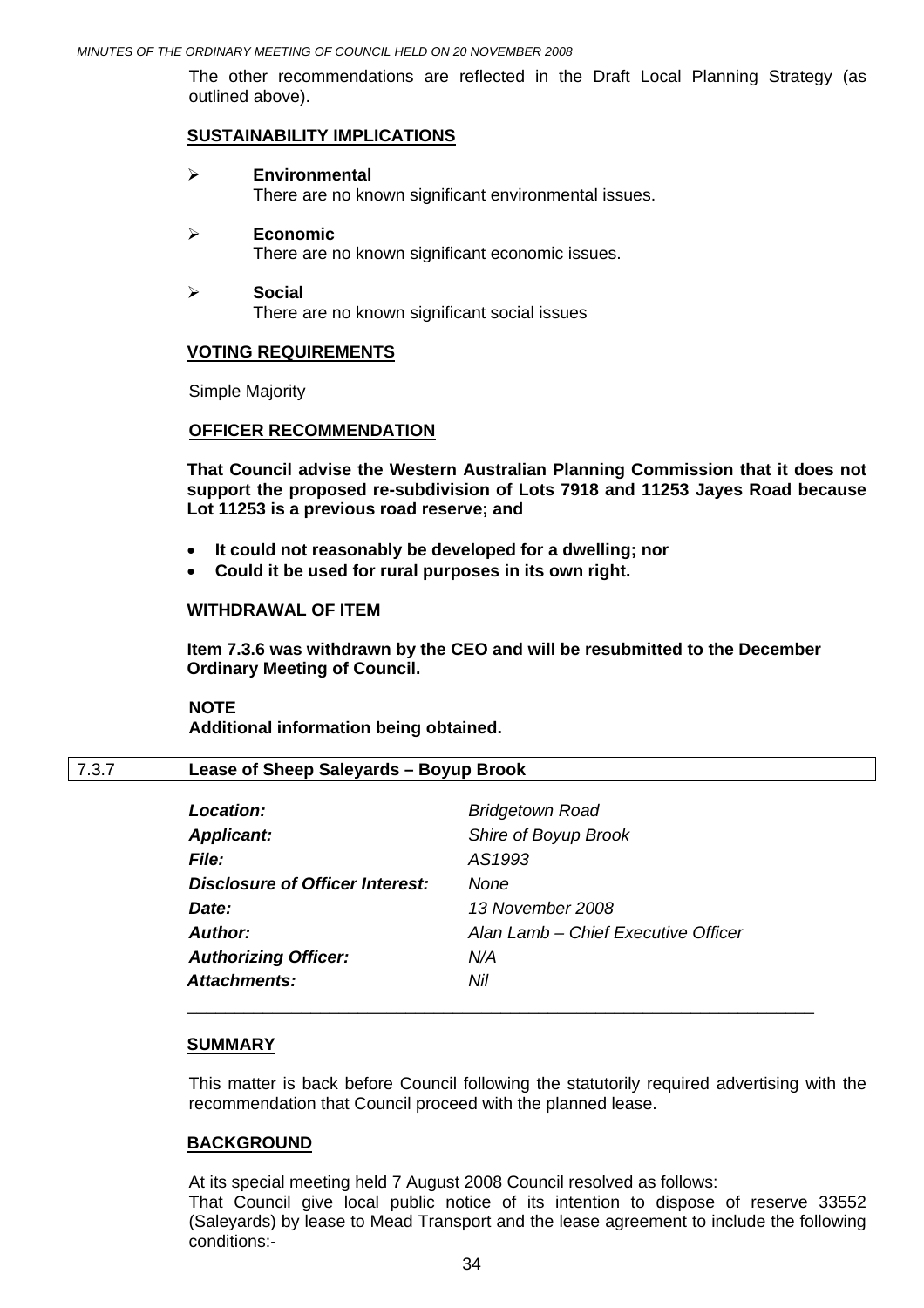- *I. The use being restricted to the yards/land being used only for the purpose of 'Stock Holding Yards' or 'Stock Transit Yards' and 'Vehicle Wash Down Facility'.*
- *II. Liability Insurance of \$10 million with the Shire of Boyup Brook being named as an Interested Party.*
- *III. Clear responsibility of the Lessee for the ownership of the improvements (subject to point II above), maintenance and removal at the conclusion of any lease period. The Shire of Boyup Brook will reserve the right to retention of the improvements at the end of any lease period should it perceive an advantage to do so.*
- *IV. The Lessee will be responsible for weed control and eradication.*
- *V. The Lessee being responsible for compliance with requirements of the Department of Agriculture for stock movements and the National Livestock Identification System including a Property Identification Code.*
- *VI. The Lessee will be responsible for maintaining stock welfare in accordance with the Stock Transporters Code of Practice.*
- *VII. The Lessee will be responsible for* 
	- *A payment of \$350 per year for a Lease period of 3 years*
	- *Annual Rates (currently \$525.00 per annum)*
	- *Any other outgoings of the land (reserve) and its use*

#### **COMMENT**

The required advertising has been done and no submissions were received. On the basis of this it is recommended that Council now proceed to draw up a lease document that includes the conditions as set out in the 7 August resolution on this matter and the Shire President and CEO be authorised to execute the document provided it is in line with standard lease agreements and does not deviate substantially with the previously mentioned conditions. It is expected that the listed conditions have been passed by Council's lawyer but if they have not it is possible the lawyer might suggest minor amendments.

#### **CONSULTATION**

The author has spoken with Meads Transport and the Mr Hugh Harding of the WA Livestock Salesmen's Association.

# **STATUTORY OBLIGATIONS**

Local Government Act 1995 – Sec 3.58 disposal of land, section 5.25 (e)

Land Administration Act 1997 – Reserve vesting/management order purpose and power to lease.

#### **POLICY IMPLICATIONS**

Nil

#### **BUDGET/FINANCIAL IMPLICATIONS**

Nil other than previously reported.

# **STRATEGIC IMPLICATIONS**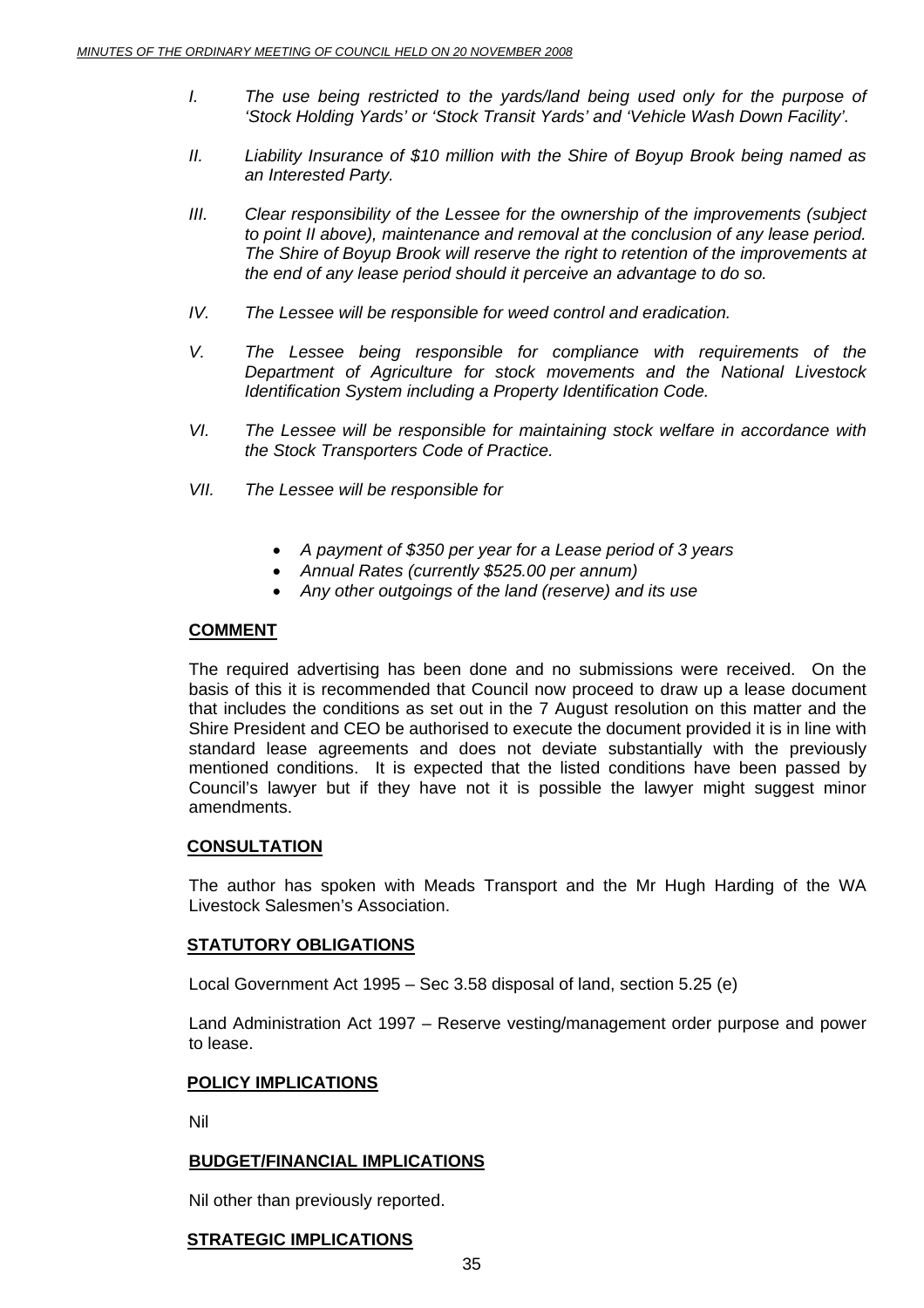There is no mention of the sale yards in the strategic plan however the retention of this facility in the manner planned will provide a benefit to farmers in the district.

### **SUSTAINABILITY IMPLICATIONS**

#### ¾ **Environmental**

There are no known significant environmental issues.

#### ¾ **Economic**

There are no known significant economic issues.

¾ **Social**  There are no known significant social issues

#### **VOTING REQUIREMENTS**

Absolute majority.

#### **COUNCIL DECISION & OFFICER RECOMMENDATION**

#### **MOVED: Cr Marshall SECONDED: Cr Ginnane**

**That Council resolve;** 

- **1. to lease the Sheep Saleyards on Reserve 33552 to Mead Transport**
- **2. that the lease conditions be substantially as follows;** 
	- **I. The use being restricted to the yards/land being used only for the purpose of 'Stock Holding Yards' or 'Stock Transit Yards' and 'Vehicle Wash Down Facility'.**
	- **II. Liability Insurance of \$10 million with the Shire of Boyup Brook being named as an interested party.**
	- **III. Clear responsibility of the Lessee for the ownership of the improvements (subject to point II above), maintenance and removal at the conclusion of any lease period. The Shire of Boyup Brook will reserve the right to retention of the improvements at the end of any lease period should it perceive an advantage to do so.**
	- **IV. The Lessee will be responsible for weed control and eradication.**
	- **V. The Lessee being responsible for compliance with requirements of the Department of Agriculture for stock movements and the National Livestock Identification System including a Property Identification Code.**
	- **VI. The Lessee will be responsible for maintaining stock welfare in accordance with the Stock Transporters Code of Practice.**

**VII. The Lessee will be responsible for -** 

- **A payment of \$350 per year for a Lease period of 3 years.**
- **Annual Rates (currently \$525.00 per annum).**
- **Any other outgoings of the land (reserve) and its use.**
- **3. The Shire President and CEO be authorised to execute the document provided it is in line with standard lease agreements and does not deviate substantially with the foregoing conditions.**

**CARRIED 9/0 Res 206/08**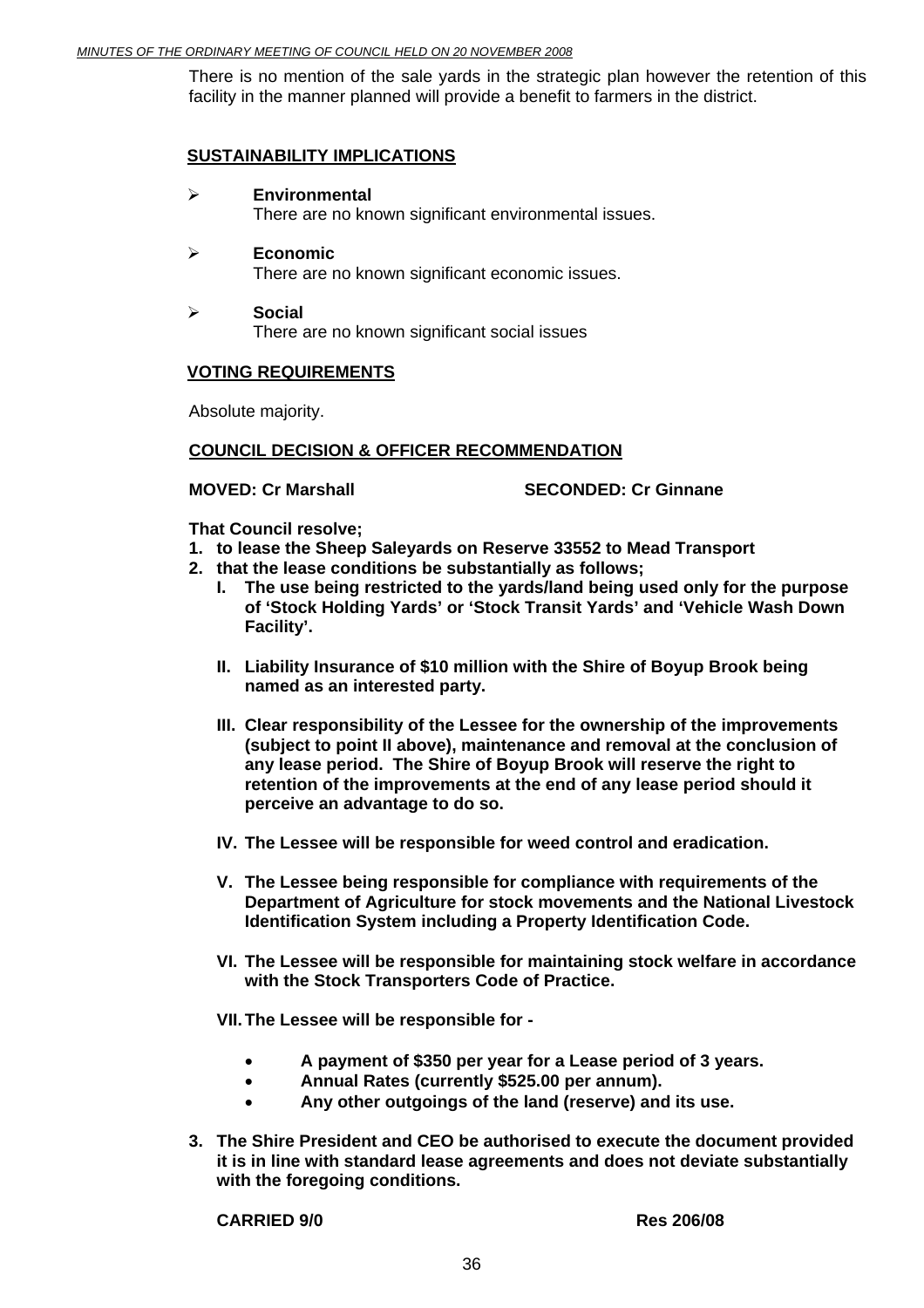#### 7.3.8 **Administration / Library Building Extensions**

| Location:                       | <b>Abel Street Boyup Brook</b>                                                                                                                 |
|---------------------------------|------------------------------------------------------------------------------------------------------------------------------------------------|
| <b>Applicant:</b>               | <b>Not Applicable</b>                                                                                                                          |
| <b>File:</b>                    | AS2008                                                                                                                                         |
| Disclosure of Officer Interest: | Nil, however the author makes a declaration of<br>impartiality as he is an officer of the Council who<br>works in the facility being improved. |
| Date:                           | 13 November 2008                                                                                                                               |
| Author:                         | Alan Lamb – Chief Executive Officer                                                                                                            |
| <b>Authorizing Officer:</b>     | N/A                                                                                                                                            |
| Attachments:                    | Nil                                                                                                                                            |
|                                 |                                                                                                                                                |

#### **SUMMARY**

It is recommended that the planned building extensions and modifications be deferred till 2009/10.

#### **BACKGROUND**

Prior to the current CEO commencing duties a working group of consisting of Councillors Broadhurst, Muncey and O'Hare has been working with the Acting CEO on this project. Council made provision in the current budget to extend the administration/ library building and a local architect was engaged to draw up plans. Arrangements were made with a local builder to oversee the building work.

Subsequently the architects plans were shown to administration staff and they appeared to have had little prior knowledge of the proposed layout of area that it was planned they would work in and so early in September the plans were taken to a staff meeting to ensure staff had input. Around this time it was established that earthworks would be required to be done at the rear of the building and that there appeared to have been no allowance for these in the cost estimates. The working group met with the CEO 10 September and it was noted that the staff had made some suggestions about an alternative office layout arrangement and the group agreed that it would be best for staff to complete their review of the plans before the layout was finalised. It was also noted that the rock pitch covered embankment at the rear of the building may be more costly that a retaining wall and would result in greater encroachment into the park and so the group indicated a favour for a retaining wall.

It was established that there was a possibility of grant funding for the library part of the works and noted that whilst the plans may address current needs they did not appear to make any provision for possible future needs. It was also thought that provision should have been make for an office for the President/Councillors and for the Works Manager, and that it may be prudent to seek grant funding to assist with the library costs and use Council funds to increase the size of the extension to accommodate these and possible future needs. Plans showing a revised office layout and a possible additional extension were produced in house and this was put to a staff meeting 20 October with the intention that staff have till the next meeting to assess the plans and come up with any further modifications they thought might work better. The next meeting is planned for late November. The working group met 23 October, was appraised of the current situation, alerted to the fact that there was some concern that the originally proposed works might cost more that the current budget provision and agreed with the proposal the project be deferred to 2009/10 to allow more time for planning and to coincide with funding opportunities. The group did recommend though that the rear retaining wall be built in the current financial year because, apart from other factors, this would tidy the area up.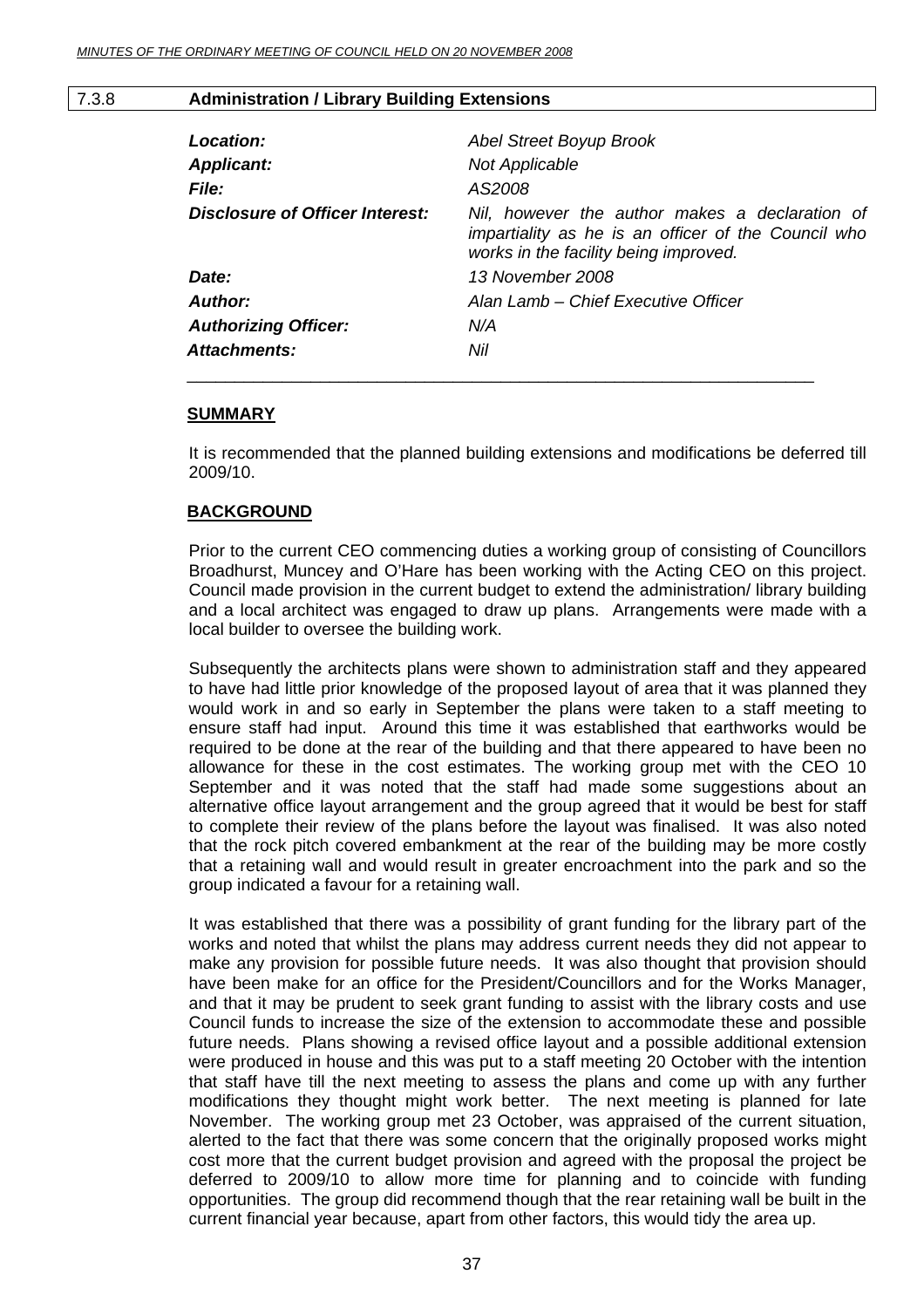At its special meeting held 7 August 2008 Council resolved as follows:

- *1. the building plans for the extensions and alterations to the Shire Administration Centre/Library identified as attachment 7.3.7 be adopted subject to minor internal alterations.*
- *2. Mr Gary Chambers be appointed Building Supervisor for the project.*

*That the Chief Executive Officer be delegated authority to determine contract conditions for the Building Supervisor, including a defects liability clause.* 

# **COMMENT**

The current budget contains the following provisions;

| $\bullet$ | Capital Expenditure – Admin office additions to Library | 250,000 |
|-----------|---------------------------------------------------------|---------|
| $\bullet$ | Capital Expenditure - Library Furniture & Shelving      | 5,000   |
| $\bullet$ | Operating Expenditure – New waste Disposal System       | 10,000  |
| $\bullet$ | <b>Operating Expenditure - Carpet Replacement</b>       | 8,000   |
| $\bullet$ | <b>Operating Expenditure - Painting</b>                 | 10,000  |
|           | Total                                                   | 283,000 |

The architect estimated the cost of new building work to be \$1,500 per M3 (based on residential developments and not including air-conditioning etc) and it is estimated that other substantial internal works would cost in the order of \$500 per m3. Based on this the estimated cost would be in the order of \$240,000 plus the cost of air-conditioning etc (with the old state of some existing air-conditioner units and the additional space it may be worth looking at a ducted system and so the cost would depend on of what is done but an allowance of \$12,000 appears prudent, plus \$6,000 for window treatments and other incidentals), painting and carpeting to areas not otherwise accounted for (estimate based on budget provision \$18,000), new waste disposal system (based on budget provision \$10,000), retaining wall and associated drainage (allowance only \$10,000), earth works (allowance \$2,000). The foregoing totals \$298.000 and added to this is new furniture and fixtures for the library (estimate based on budget provision \$5,000), and it is expected there would need to be a need for some additional office furniture (allowance \$5,000). Also it would be prudent to allow a contingency of between 5% and 10%, based on a 5% contingency it is expected that the total budget figure should be in the order of \$323,400.

The local builder engaged to supervise the building estimated that the building arrangement as set out in the plans that went before Council in August, would cost in the order of \$230,000 not including floor and window treatments, air-conditioning, landscaping and earth works, furniture and fittings, and work on the waste system. Based on this the total cost estimate is \$10,000 less than the forgoing and it is note that the latter may not include minor amendments made to the plans after they went to Council. Based on both methods of arriving at a budget estimate for the works the cost is expected to be in excess of \$310,000 and the budget provision totals to \$283,000.

At is suggested that as it appears that the cost to do the works will exceed the budget provision, there is some question as to whether or not the internal layout is the best to meet all needs, and grant funding might be available in 2009, the project be put off at this time.

The working party saw merit in going ahead with the retaining wall and associated drainage works and it is proposed that this be put into the current works program. There would be advantages in getting this work done well before the extension is done as it will enable a practical assessment, during the next winter, of drainage works.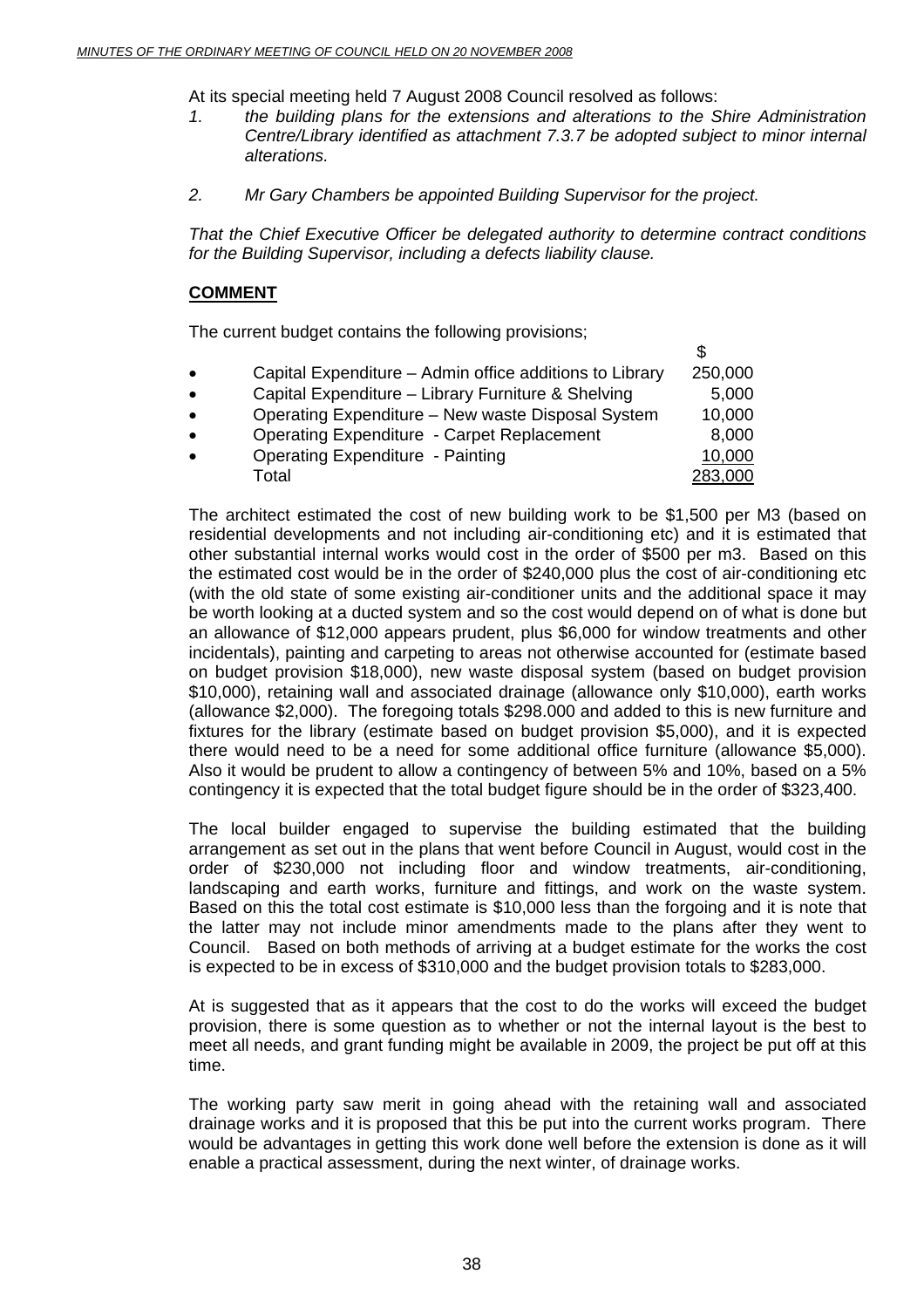# **CONSULTATION**

The author has consulted with the Council working group, the local builder engaged to supervise the building works and Council staff.

# **STATUTORY OBLIGATIONS**

Building Code of Australia Occupational Health and Safety requirements.

#### **POLICY IMPLICATIONS**

Nil

# **BUDGET/FINANCIAL IMPLICATIONS**

Council has budgeted \$283,000 for the Administration Centre extensions, \$55,000 from the Administration Building reserve fund and \$200,000 by way of loan funds and \$28,000 from municipal fund. It is anticipated that if works were to go ahead in the current year cost would exceed the provision by in excess of \$30,000. If Council agrees with the recommendation it is proposed that the planned loan not be raised and that the retaining wall and drainage works planned for the current year be paid for from the Municipal Fund provision.

# **STRATEGIC IMPLICATIONS**

The Strategic Plan calls for (6.5-203) "investigate need and options for the library extensions".

It is understood that Council, may have looked at options such as relocating the library to the Telecentre and if it has done so but not completely discounted the notion it is suggested that this option be revisited at least in broad terms over the next few months so that costs and opportunities may be compared with the currently planned building works.

# **SUSTAINABILITY IMPLICATIONS**

#### ¾ **Environmental**

There are no known significant environmental issues.

#### ¾ **Economic**

There are no known significant economic issues.

#### ¾ **Social**

There are only positive social benefits that may eventuate from an improved library facility.

# **VOTING REQUIREMENTS**

Simple Majority

# **OFFICER RECOMMENDATION**

**That Council approve the deferral of the planned Administration Centre and Library works till 2009/10 with the relevant retaining wall and drainage works being done in the current financial year.**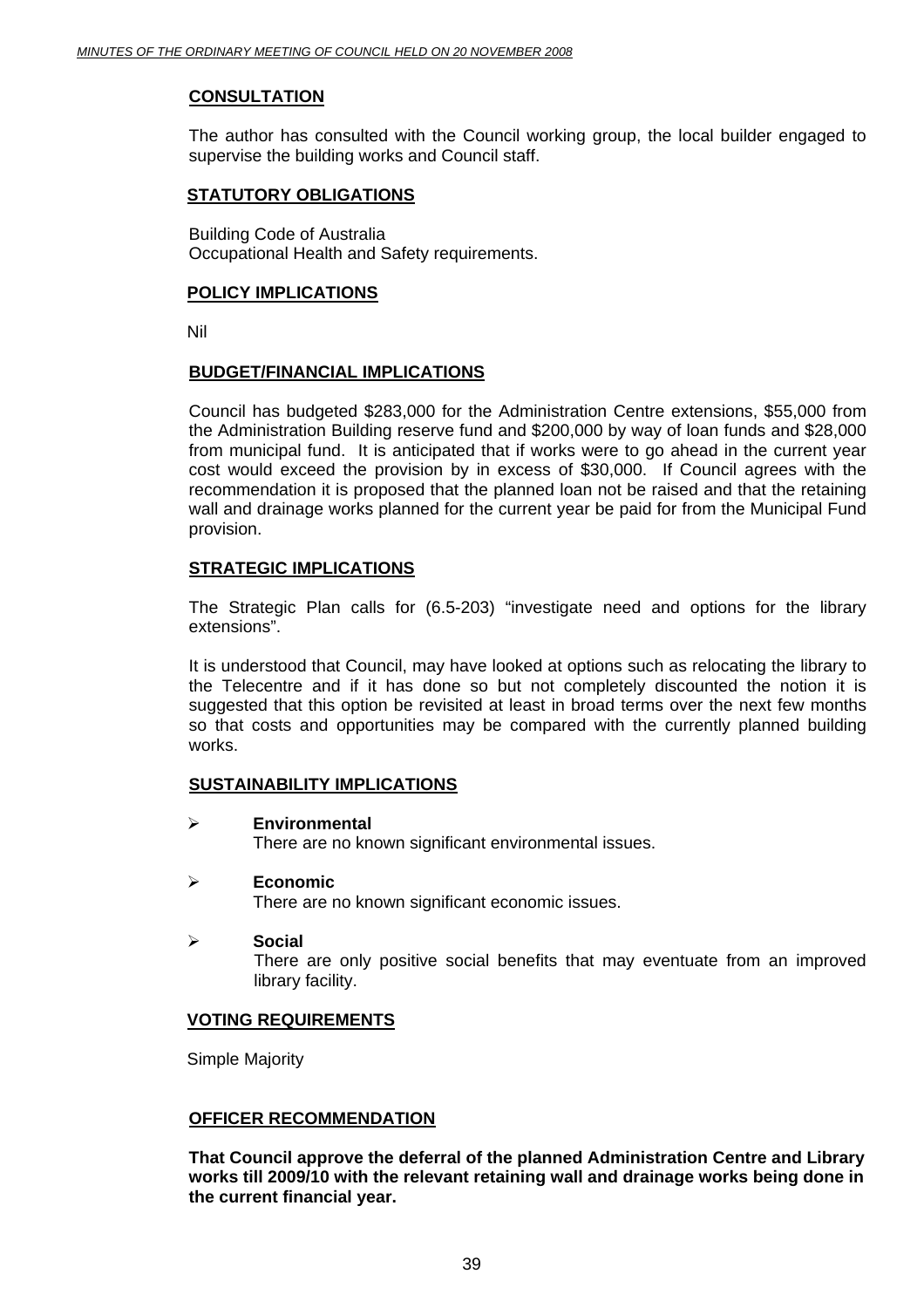### **COUNCIL DECISION**

### **MOVED: Cr Ginnane SECONDED: Cr Lamshed**

**That Council approve the deferral of the planned Administration Centre and Library works for consideration in the 2009/10 budget deliberation with the relevant retaining wall and drainage works being considered in the current financial year.** 

 **Motion withdrawn** 

**MOVED: Cr Marshall SECONDED: Cr Broadhurst** 

**That item number 7.3.8 lie on the table until the December Ordinary Meeting of Council pending further information on costs for retaining walls and drainage works.** 

**CARRIED 9/0 Res 207/08** 

#### 7.3.9 **Temporary Caravan Parks for the Country Music Festival 2009**

| Location:                       | <b>Not Applicable</b>                       |
|---------------------------------|---------------------------------------------|
| <b>Applicant:</b>               | <b>Not Applicable</b>                       |
| <i>File:</i>                    | Policy Manual 0.08                          |
| Disclosure of Officer Interest: | none                                        |
| Date:                           | 8 November 2008                             |
| Author:                         | Wayne Jolley - Environmental Health Officer |
| <b>Authorizing Officer:</b>     | N/A                                         |
| <b>Attachments:</b>             | None                                        |

 $\overline{\phantom{a}}$  , and the contract of the contract of the contract of the contract of the contract of the contract of the contract of the contract of the contract of the contract of the contract of the contract of the contrac

#### **SUMMARY**

A review of the Shire Policy on Temporary Caravan Parks and Camping Grounds has revealed that while standards prescribed may be appropriate, some administrative elements do not fit with the current Caravan Parks and Camping Grounds Act 1995 and the Caravan Parks and Camping Grounds Regulations 1997.

It is proposed that Temporary Caravan Parks and Camping Grounds used during the 2009 Country Music Festival be licensed by the Shire in accordance with the Act and the Regulations. No immediate change to the Policy is required for this purpose although it is intended to propose amendments in the wake of the 2009 Festival.

#### **BACKGROUND**

The Shire Policy O.08 deals with Shire approval of temporary caravan parks for short periods (e.g. 3-4 days or more). It sets standards for facilities to be provided. The approval process and exemptions stipulated are based on the Boyup Brook Town Planning Scheme.

The Policy does not acknowledge an overriding requirement of the Act for any caravan park or camping ground (temporary or permanent) to be licensed (by the Shire) in accordance with the above legislation.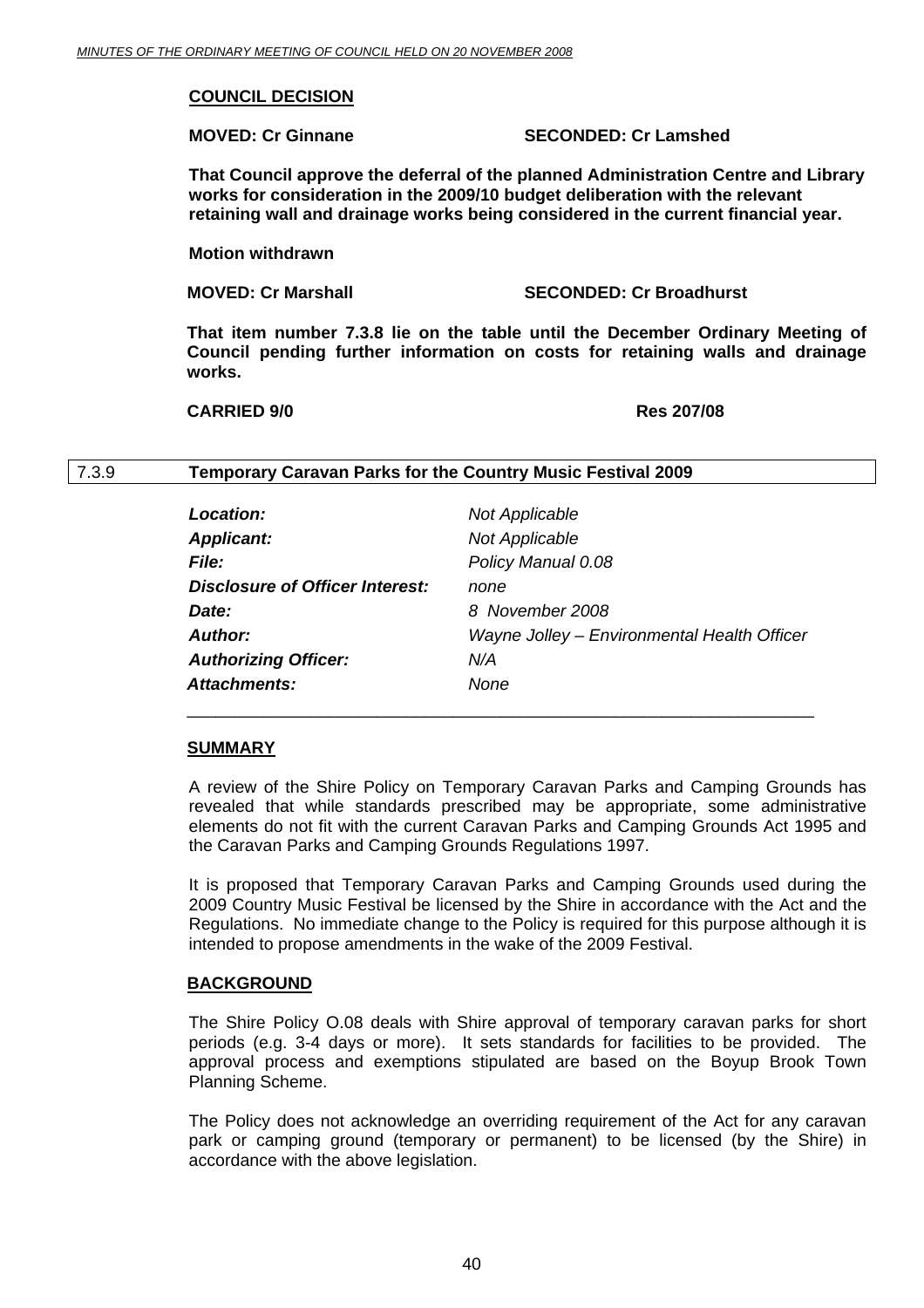The author has initiated discussions with both the Country Music Club and with community groups which establish temporary facilities for the Festival. Standard information sheets and prescribed forms have been circulated to those groups with an invitation to submit application (with basic site plans) to the Shire for approval prior to the Festival in February 2009. The application must be accompanied by a fee of \$100.00 which is prescribed by the Regulations.

# **MEETING ADJOURNMENT**

MOVED: Cr Marshall SECONDED: Cr Broadhurst

That the meeting be adjourned for an afternoon tea break, the time being 5.05pm.

CARRIED 9/0 Res 208/08

# **RESUMPTION OF MEETING**

MOVED: Cr Giles SECONDED: Cr Ginnane

: That the meeting be resumed at 5.19pm

CARRIED 9/0 Res 209/08

# **COMMENT**

Shire Policy O.08 is out of step with the Caravan Parks and Camping Grounds Act and its Regulations, in terms of approving temporary caravan parks and camping grounds. Clearly the Act must be observed in the matter of approving (licensing) temporary caravan parks and camping grounds. However, the substance of the Policy does set out a raft of quite appropriate standards for such facilities. The Regulations provide the Shire with discretion in relation to these standards.

The Policy is based on town planning requirements that are problematic given that the facilities under consideration are temporary, the term of which is completely at the discretion of the Shire. For instance, does it matter that a temporary facility might be

 located in a zone that would not ordinarily permit the establishment of a permanent caravan park or camping ground?

Under the Regulations, an application for a temporary facility must be accompanied by a fee of \$100.00. In previous years no fees have been charged in relation to this matter but of course Council may choose to refund all or part of the fees in the future.

In view of the above, it is proposed to:

- Commence licensing temporary caravan parks and camping grounds in accordance with the Act and the Regulations;
- Review prescribed standards in the Policy in the wake of the 2009 Country Music Festival; and
- Submit and amended Temporary Caravan Parks and Camping Grounds Policy to Council for its approval in March or April 2009.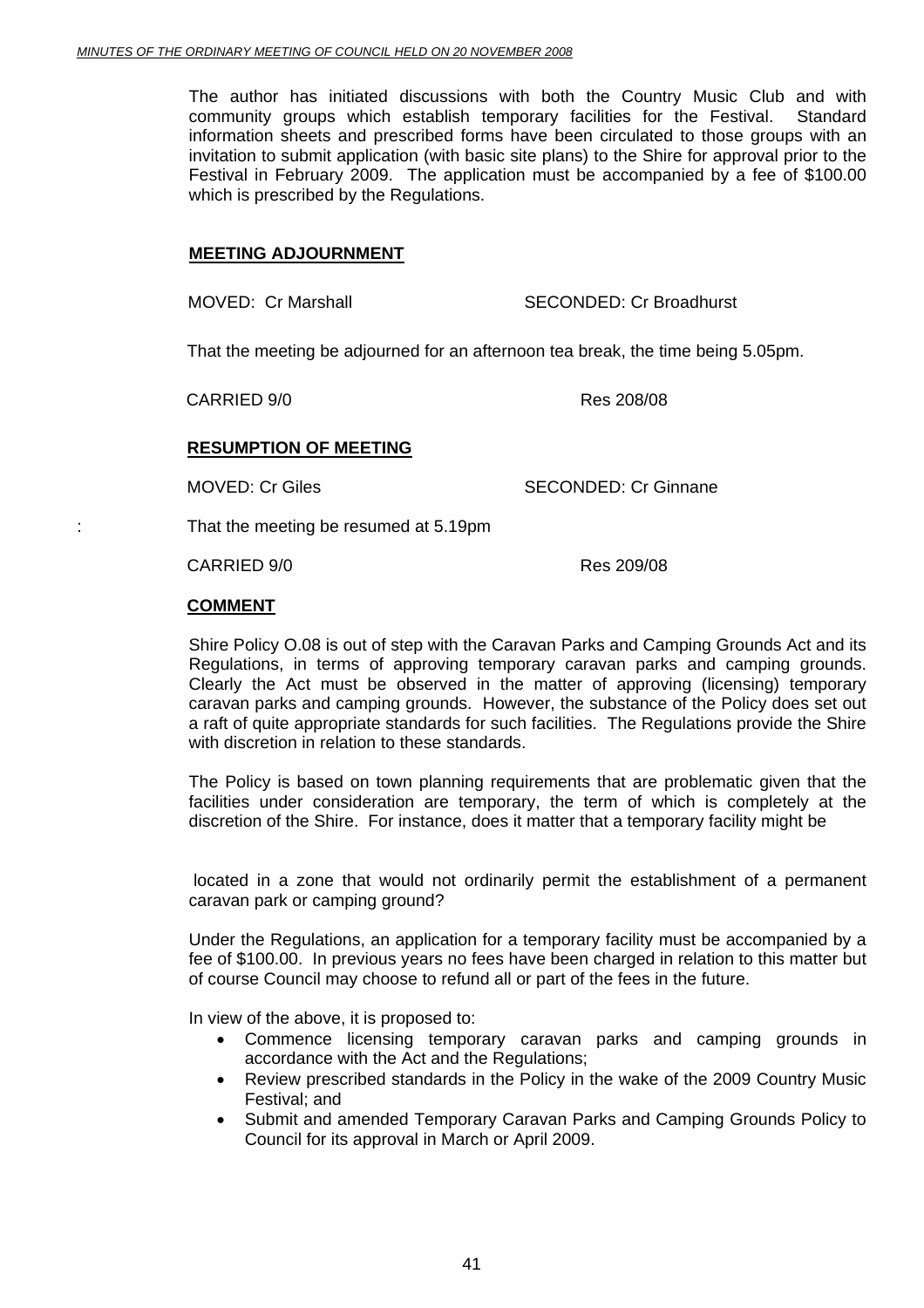# **CONSULTATION**

- Country Music Club;
- Relevant community groups;
- Department of Local Government.

# **STATUTORY OBLIGATIONS**

- Caravan Parks and Camping Grounds Act 1995
- Caravan Parks and Camping Grounds Regulations

# **POLICY IMPLICATIONS**

Policy O.08 – Temporary Caravan Parks and Camping Grounds.

# **BUDGET/FINANCIAL IMPLICATIONS**

Nil

# **STRATEGIC IMPLICATIONS**

There are no known strategic issues

# **SUSTAINABILITY IMPLICATIONS**

¾ **Environmental**  There are no known environmental issues at this stage.

# ¾ **Economic**

There are no known economic issues at this stage.

# ¾ **Social**

The approval of temporary caravan parks and camping grounds is an important issue in terms of supporting major community event/s. The proposals set out will ensure that Council can continue its support in this regard while observing statutory requirements.

# **VOTING REQUIREMENTS**

Simple Majority

# **OFFICER RECOMMENDATION**

- 1. That Council endorse the actions proposed above, in terms of:
	- Licensing temporary caravan parks and camping grounds;
	- Reviewing prescribed standards in the Policy during the Festival;
	- Submission of a proposal Council to amend the Policy.

# **COUNCIL DECISION**

# **MOVED: Cr O'Hare SECONDED: Cr Giles**

- **1. That Council endorse the following proposed actions:** 
	- **Commence licensing temporary caravan parks and camping grounds in accordance with the Act and the Regulations;**
	- **Review prescribed standards in the Policy in the wake of the 2009 Country Music Festival; and**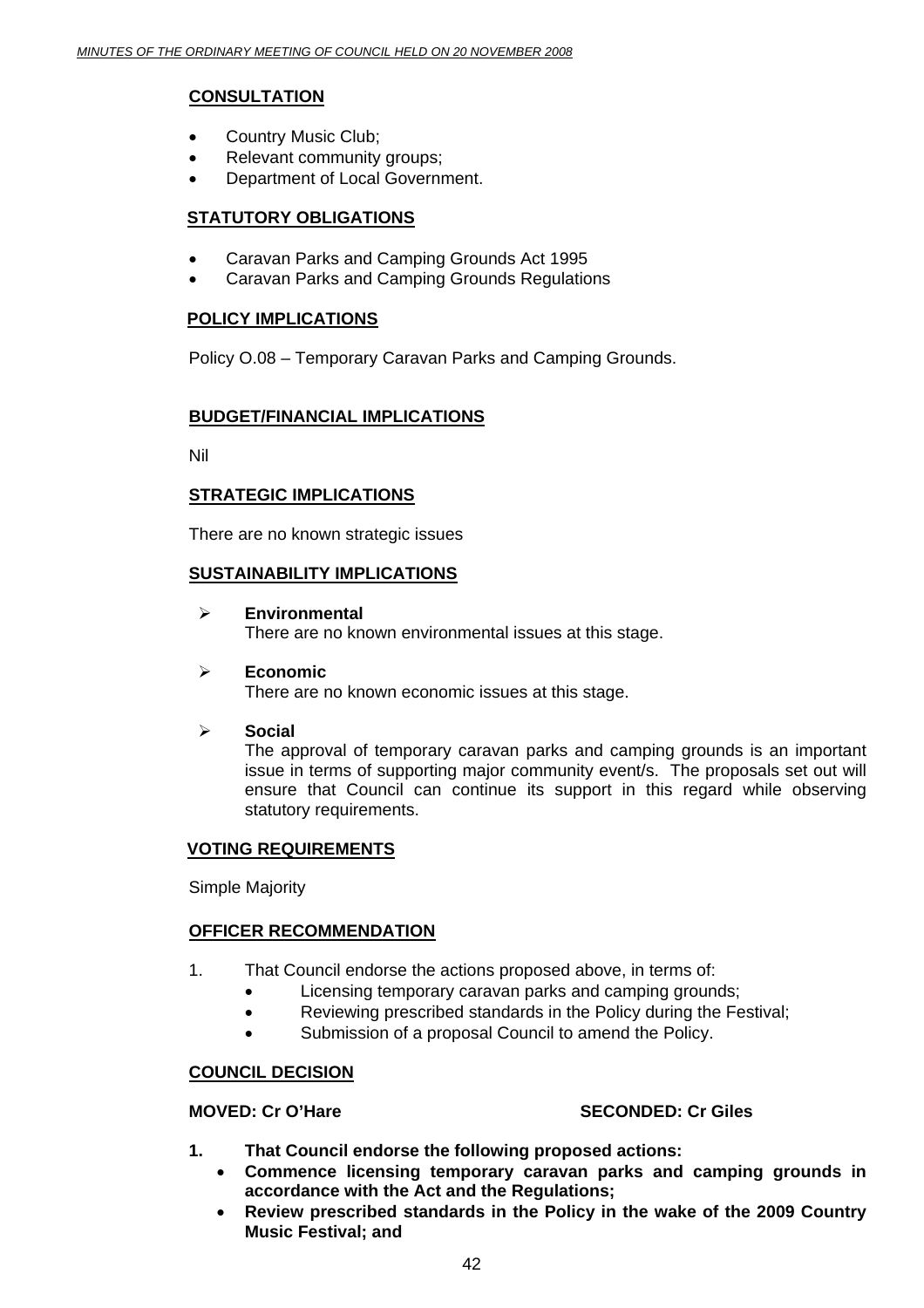- **Submit and amended Temporary Caravan Parks and Camping Grounds Policy to Council for its approval in March or April 2009.**
- **2. That the Council refund license fees charged under the Caravan Park and Camping Ground Regulations for temporary caravan parks set up as part of the 2009 Country Music Festival.**

#### **CARRIED 8/1 Res 210/08**

#### 7.3.10 **Council Meeting Dates for 2009**

| Location:                       | Shire of Boyup Brook                |
|---------------------------------|-------------------------------------|
| <b>Applicant:</b>               | <b>Not Applicable</b>               |
| <i>File:</i>                    | N/A                                 |
| Disclosure of Officer Interest: | none                                |
| Date:                           | 17 November 2008                    |
| Author:                         | Alan Lamb - Chief Executive Officer |
| <b>Authorizing Officer:</b>     | N/A                                 |
| Attachments:                    | Nil                                 |

#### **SUMMARY**

The purpose of this report is to put before Council proposed meeting times and dates for the Ordinary Council meetings for the 2009 year.

#### **BACKGROUND**

At the Chief Executive Officer's review last year it was recommended that regular Council briefing sessions be conducted before Ordinary Council Meetings.

#### **COMMENT**

Nil

#### **CONSULTATION**

Nil

#### **STATUTORY OBLIGATIONS**

The following sections of the Local Government Act have relevance:

#### **5.3. Ordinary and Special Council Meetings**

- 1) A council is to hold ordinary meetings and may hold special meetings.
- 2) Ordinary meetings are to be held not more than 3 months apart.
- 3) If a council fails to meet as required by subsection (2) the Chief Executive Officer is to notify the Minister of that failure.

#### **5.4. Calling Council Meetings**

An ordinary or a special meeting of a council is to be held –

- (a) if called for by either-
- (i) the mayor or president; or
- (ii) at least 1/3 of the councillors; in a notice to the Chief Executive Officer setting out the date and purpose of the proposed meeting; or
- (b) if so decided by the council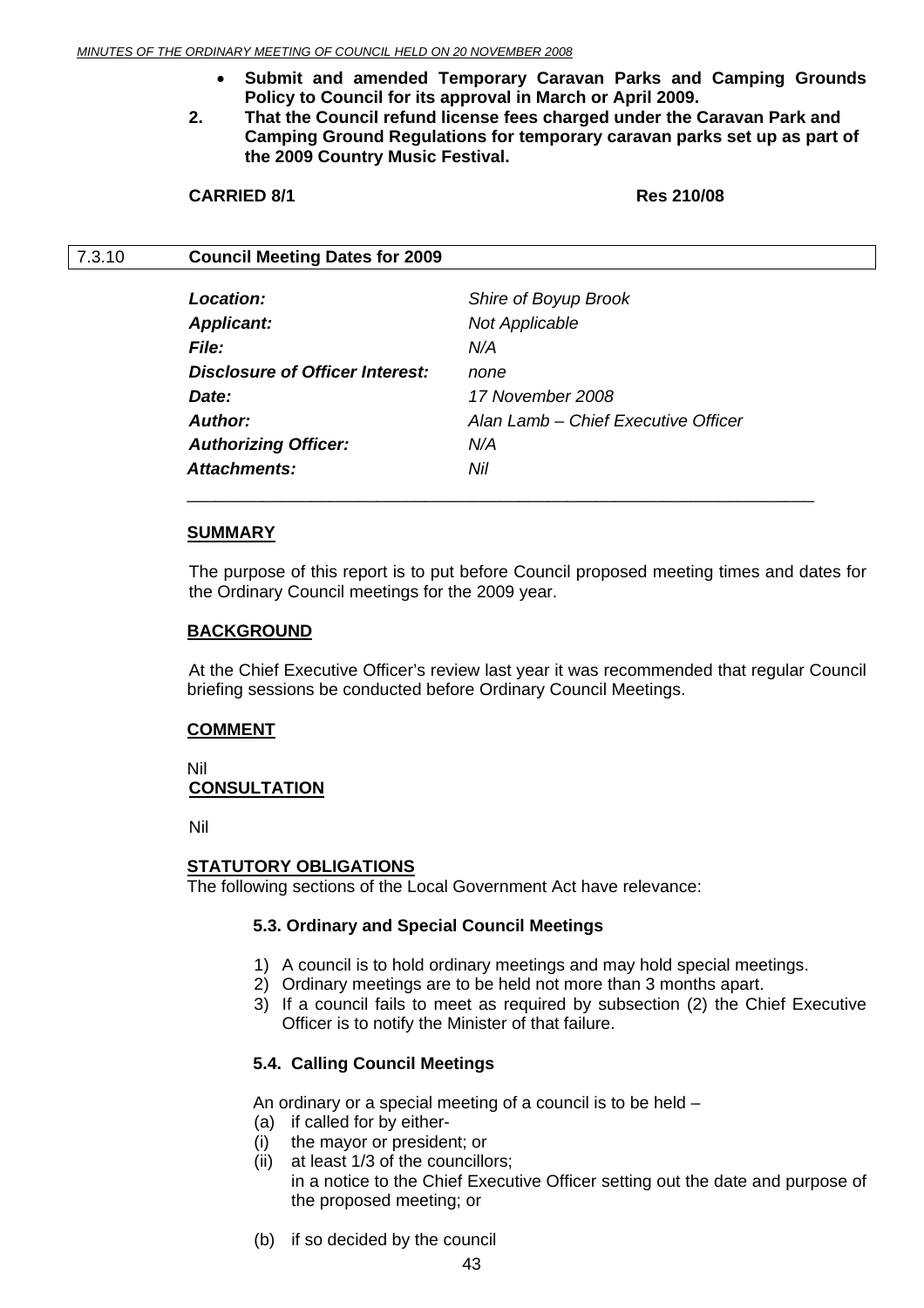### **5.5. Convening Council Meetings**

- (1) The Chief Executive Officer is to convene an ordinary meeting by giving each Council member at least 72 hours' notice of the date, time and place of the meeting and an agenda for the meeting.
- (2) The Chief Executive Officer is to convene a special meeting by giving each Council member notice, before the meeting, of the date, time, place and purpose of the meeting.

The Local Government (Administration) Regulations provide:

#### **12. Public notice of Council or Committee Meetings – s. 5.25(1)(g)**

- (1) At least once each year a local government is to give local public notice of the dates on which and the time and place at which –
- (a) the ordinary council meetings; and
- (b) the committee meetings that are required under the Act to be open to members of the public or that are proposed to be open to members of the public,

are to be held in the next 12 months.

- (2) A local government is to give local public notice of any change to the date, time or place of a meeting referred to in subregulation (1).
- (3) Subject to subregulation (4), if a special meeting of a council is to be open to members of the public then the local government is to give local public notice of the date, time, place and purpose of the special meeting.
- (4) If a special meeting of a council is to be open to members of the public but, in the Chief Executive Officer's opinion, it is not practicable to give local public notice of the matters referred to in subregulation (3), then the local government is to give public notice of the date, time, place and purpose of the special meeting in the manner and to the extent that, in the Chief Executive Officer's opinion, is practicable.

The Local Government Act provides that local public notice is as follows;

#### **1.7. Local Public Notice**

- (1) Where under this Act local public notice of a matter is required to be given, a notice of the matter is to be –
- (a) published in a newspaper circulating generally throughout the district;
- (b) exhibited to the public on a notice board at the local government's offices; and
- (c) exhibited to the public on a notice board at every local government library in the district.
- (2) Unless expressly stated otherwise it is sufficient if the notice is –
- (a) published under subsection (1) (a) on at lease once occasion; and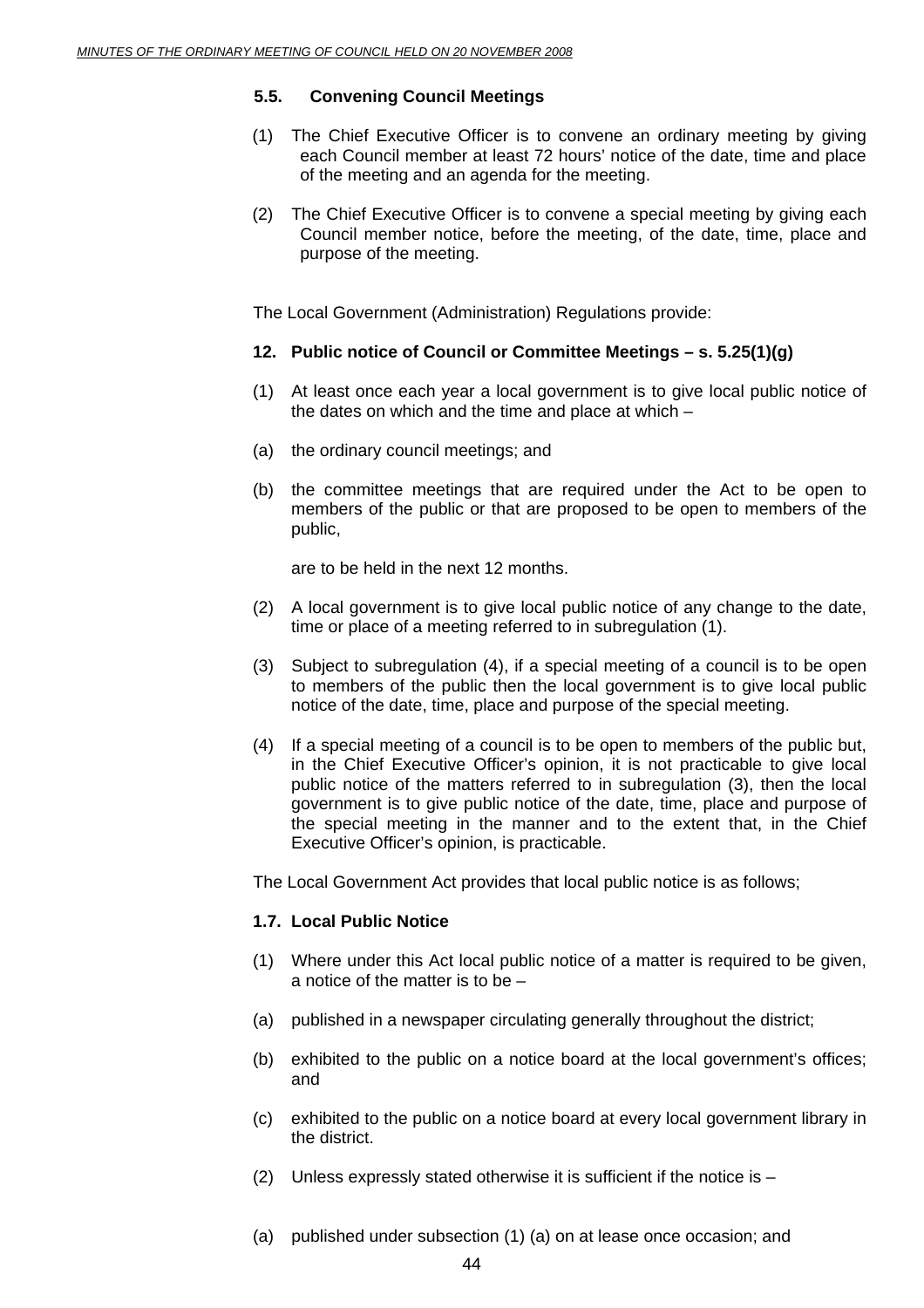- (b) exhibited under subsection (1) (b) and (c) for a reasonable time, being not less than –
- (i) the time prescribed for the purpose of this paragraph; or
- (ii) if no time is prescribed, 7 days.

# **POLICY IMPLICATIONS**

Council Policy

#### **BUDGET/FINANCIAL IMPLICATIONS**

Nil

#### **STRATEGIC IMPLICATIONS**

Nil

# **SUSTAINABILITY IMPLICATIONS**

- ¾ **Environmental**  There are no known environmental issues at this stage.
- ¾ **Economic**  There are no known economic issues at this stage.
- ¾ **Social**  There are no known social issues at this stage.

# **VOTING REQUIREMENTS**

Simple Majority

# **COUNCIL DECISION & OFFICER RECOMMENDATION**

**MOVED: Cr Marshall SECONDED: Cr Broadhurst** 

**That the following meeting dates and times apply for the 2009 year:** 

**Council Meeting Dates 2009 Held at 3.30pm in the Boyup Brook Chambers** 

**19 February 2009 20 August 2009 16 April 2009 15 October 2009 16 July 2009** 

**19 March 2009 17 September 2009 21 May 2009 19 November 2009 18 June 17 December 2009** 

**CARRIED 9/0 Res 211/08**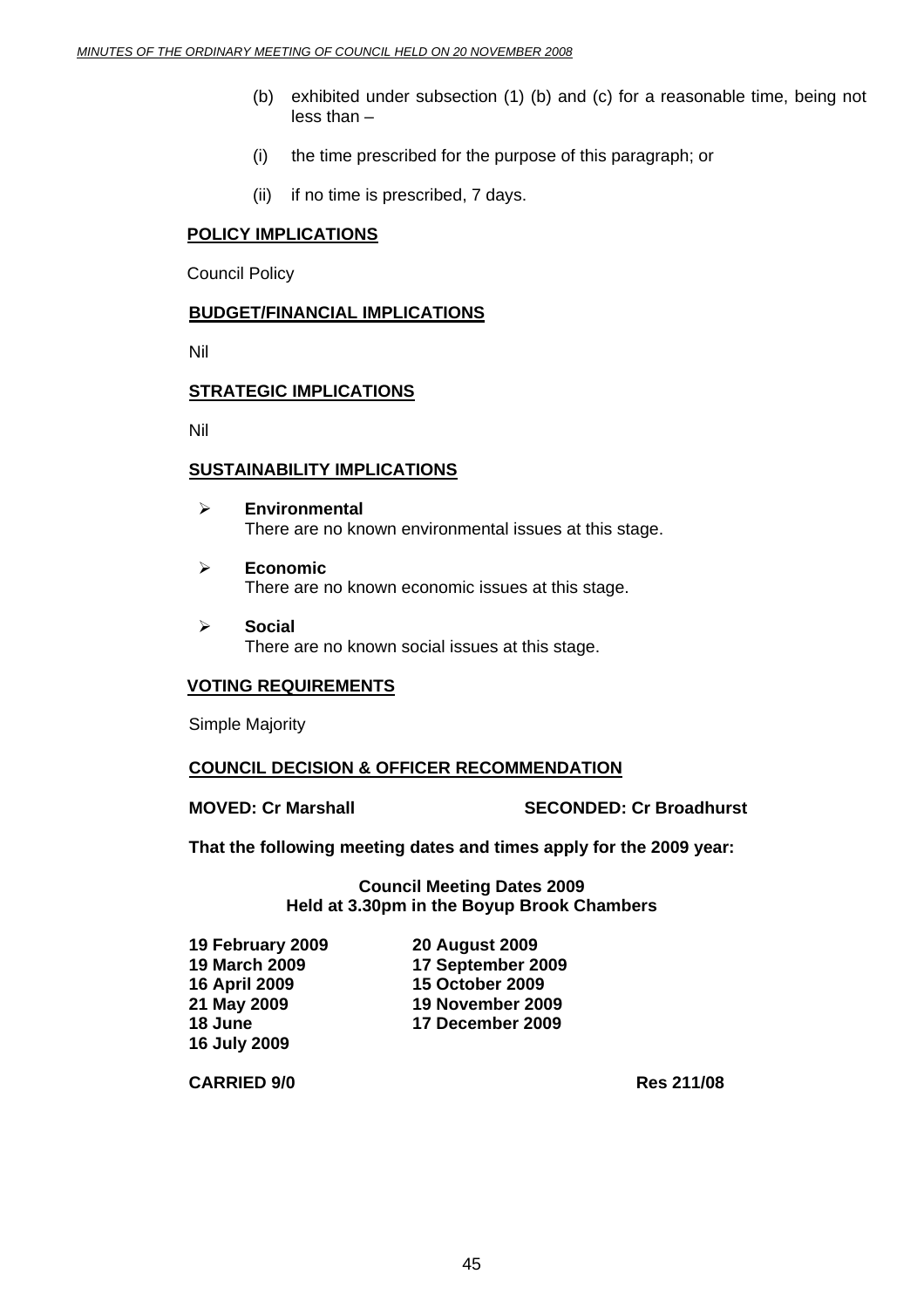#### 7.3.11 **Boyup Brook Swimming Pool – Water Polo Club – Request for fee reduction**

| Location:                       | Not applicable                           |
|---------------------------------|------------------------------------------|
| <b>Applicant:</b>               | Boyup Brook Water Polo Club              |
| <i>File:</i>                    | RE/45/002                                |
| Disclosure of Officer Interest: | Nil                                      |
| Date:                           | 18 November 2008                         |
| <b>Author:</b>                  | Alan Lamb – Chief Executive Officer      |
| <b>Authorizing Officer:</b>     | N/A                                      |
| <b>Attachments:</b>             | Yes - Briefing note from Water Polo Club |
|                                 |                                          |

#### **COUNCIL DECISION – MOVE INTO COMMITTEE**

**MOVED:Cr Lamshed SECONDED: Cr Marshall** 

**That the Council move into a committee of the whole under clause 15.6 of the Standing Orders, Local Law No.1.to allow members free discussion on the matter.** 

\_\_\_\_\_\_\_\_\_\_\_\_\_\_\_\_\_\_\_\_\_\_\_\_\_\_\_\_\_\_\_\_\_\_\_\_\_\_\_\_\_\_\_\_\_\_\_\_\_\_\_\_\_\_\_\_\_\_\_\_\_\_\_\_\_\_\_\_\_

 **CARRIED 7/2 Res 212/08** 

#### **COUNCIL DECISION – MOVE OUT OF COMMITTEE**

**MOVED:Cr Piper SECONDED:Cr Ginnane** 

**That the Council moves out of committee of the whole under clause 15.6 of the Standing Orders, Local Law No.1.** 

#### **CARRIED 9/0 Res 213/08**

#### **SUMMARY**

The purpose of this item is to put before Council the Boyup Brook Water Polo Club's application for a fee reduction with the recommendation that the full fee be charged and that a donation be made.

#### **BACKGROUND**

The (BBWPC) holds, on average, 8 games per season. Players range in age from 16 to later 30's and there are 10 to 12 people attending each game.

The club seeks a 50% fee reduction for the coming season. Games are held outside of normal pool hours and Council has set a fee of \$75 per hour for such hirings. The attachment provides further background information.

#### **COMMENT**

 Water polo offers a healthy sporting outlet for a number of members of the community. It appears that if the full fee was charged the sport may not be as well attended. It is possible the "Private Hire of Facilities" fee as setout in the budget was set for larger and perhaps more commercial hirings.

 It is recommended that rather than reduce the hire fee Council donates back to the club 50% of the hire fee in order to show the process more clearly in its books of accounts.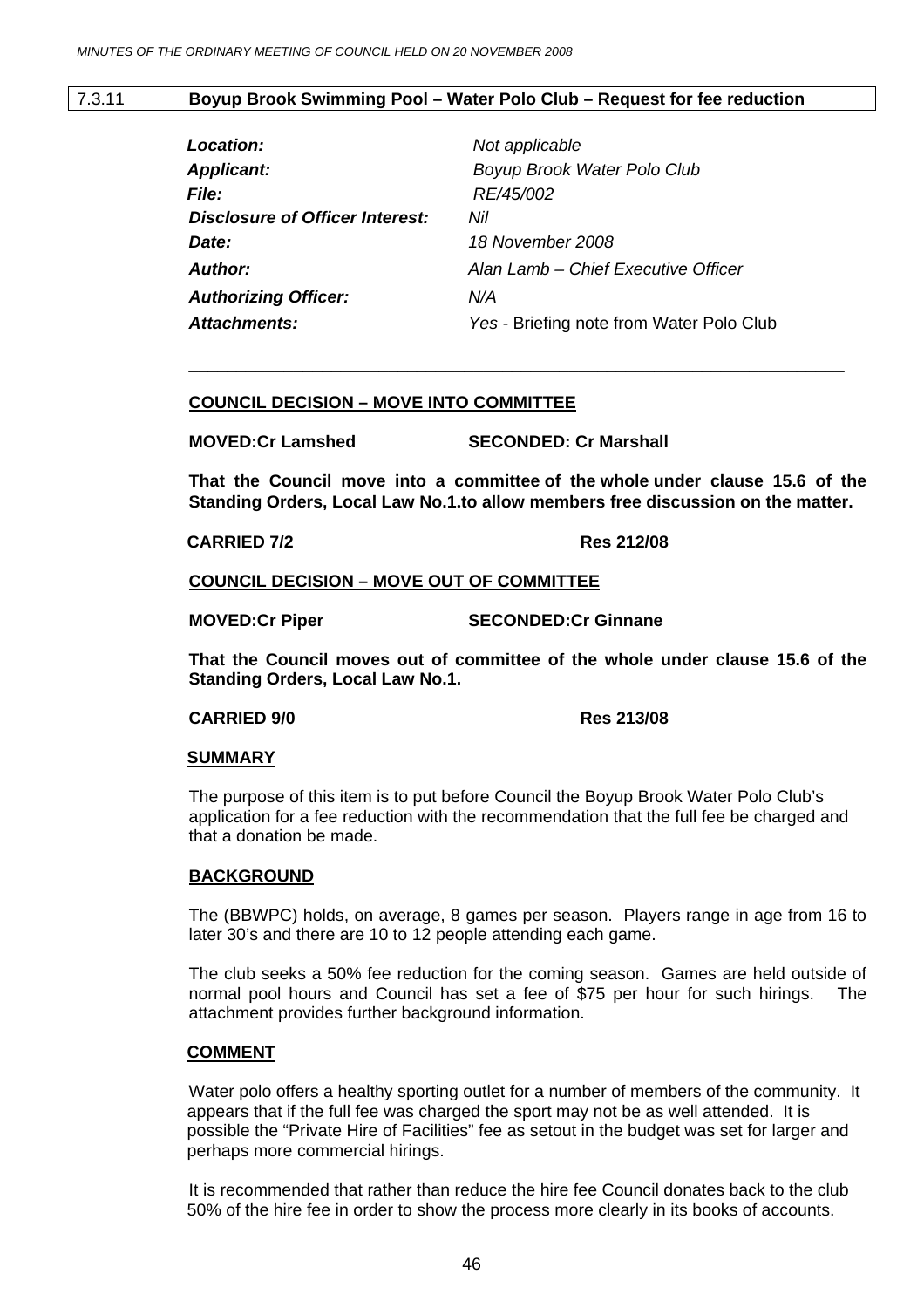# **CONSULTATION**

The author has spoken with a representative of the BBWPC and other Council staff.

### **STATUTORY OBLIGATIONS**

Council's Standing Orders Local Law provides that:

### **2.3 Business to be Specified on Notice Paper**

No business shall be transacted at any meeting of the Council other than that specified in the notice without the approval of the President or the approval of the majority of Councillors present determined by vote.

# **POLICY IMPLICATIONS**

Council's Donation Policy has application. It is noted that a request for a fee reduction is a request for a donation.

# **BUDGET/FINANCIAL IMPLICATIONS**

The fee set in the budget is \$75.00 per hour and so based on the 8 times the club hires the pool the income would be \$600. The requested fee reduction is 50% or \$300.

No provision has been made in the budget for this.

# **STRATEGIC IMPLICATIONS**

Nil

# **SUSTAINABILITY ISSUES**

- ¾ **Environmental**  There are no known significant environmental issues.
- ¾ **Economic**

There are no known significant economic issues.

¾ **Socia**l

The BBWPC provides an important social and sporting outlet in the community.

#### **VOTING REQUIREMENT**

Simple majority to deal with the matter and absolute majority for the donation/fee reduction.

# **OFFICER RECOMMENDATION**

**That Council:** 

- **1. Agree to deal with the late item as presented.**
- **2. make a donation of \$300 to the Boyup Brook Water Polo Club to offset private hire fee for the Boyup Brook Swimming Pool.**

*Councillors decided to deal with the following two items separately.*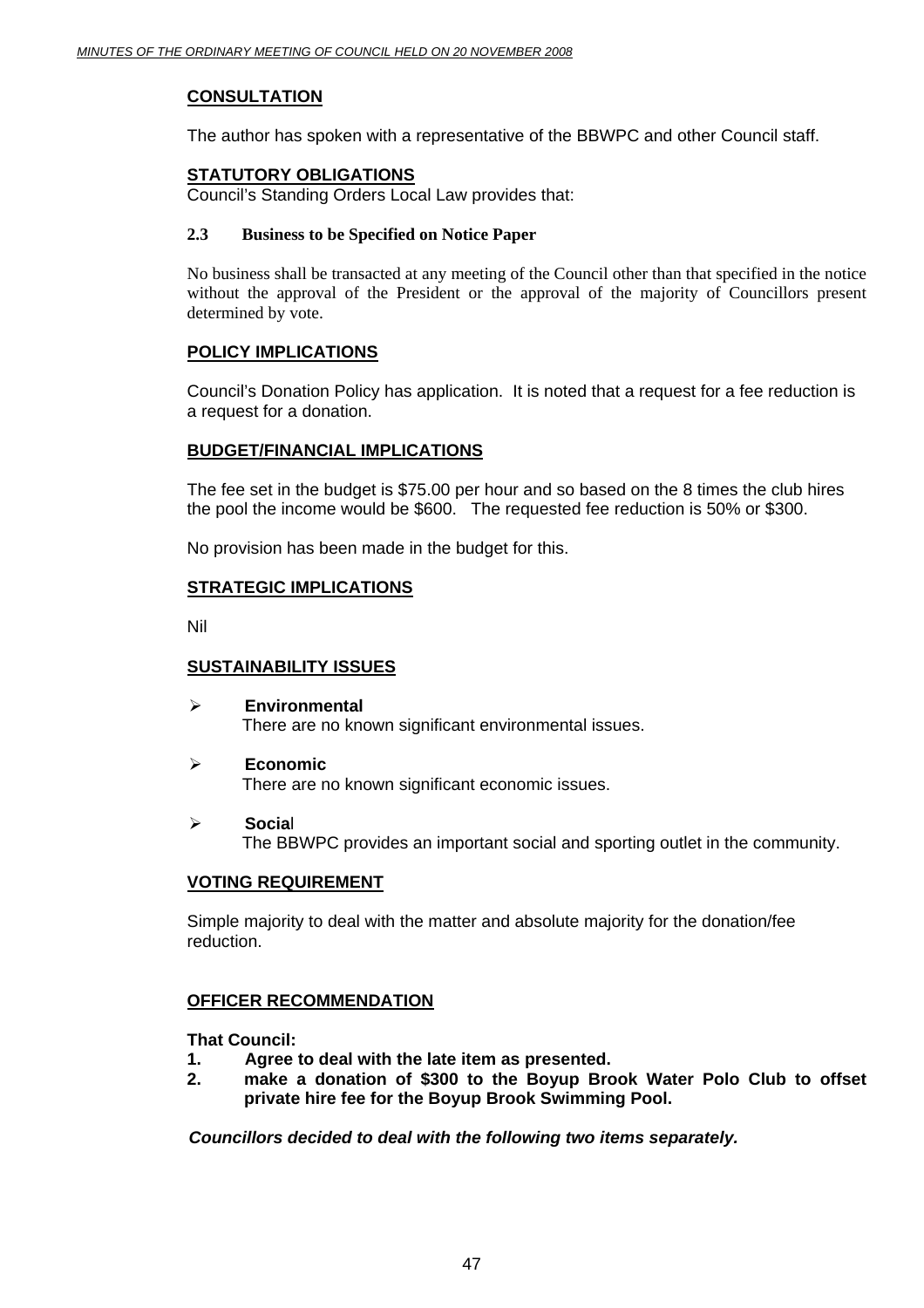#### **COUNCIL DECISION**

 **MOVED: Cr Ginnane SECONDED: Cr Marshall** 

 **Agree to deal with the late item as presented.** 

 **CARRIED 8/1 Res 214/08** 

**MOVED: Cr Piper SECONDED: Cr Muncey** 

**Make a donation of \$300 to the Boyup Brook Water Polo Club to offset private hire fee for the Boyup Brook Swimming Pool.** 

**LOST 2/7 Res 215/08** 

# **8 COMMITTEE REPORTS**

#### **8.1 Consolidation of Sporting Facilities in the Recreational Precinct Committee – 22 October 2008**

Copy of Minutes Attached.

#### **COUNCIL DECISION & OFFICER RECOMMENDATION**

**MOVED: Cr Marshall SECONDED: Cr Broadhurst** 

**That the Minutes of the Consolidation of Sporting Facilities in the Recreational Precinct Committee held on the 22 October 2008 be received.** 

**CARRIED 9/0 Res 216/08** 

# **COMMITTEE RECOMMENDATION**

**MOVED: Cr Marshall SECONDED: Cr Muncey** 

**1. That the target date for Action Plan 6.5-119 of the Strategic Plan ("Plan for the upgrade of the sporting precinct – Utilise the 2003 Feasibility Study as a reference") be amended by deleting "June 2007" and inserting "June 2009".** 

**CARRIED 9/0 Res 217/08** 

**8.2 Consolidation of Sporting Facilities in the Recreational Precinct Committee – 12th November 2008** 

# **COUNCIL DECISION – MOVE INTO COMMITTEE**

**MOVED: Cr Lamshed SECONDED: Cr Piper** 

**That the Council move into a committee of the whole under clause 15.6 of the Standing Orders, Local Law No.1.to allow members free discussion on the matter.** 

**CARRIED 7/2 Res 218/08**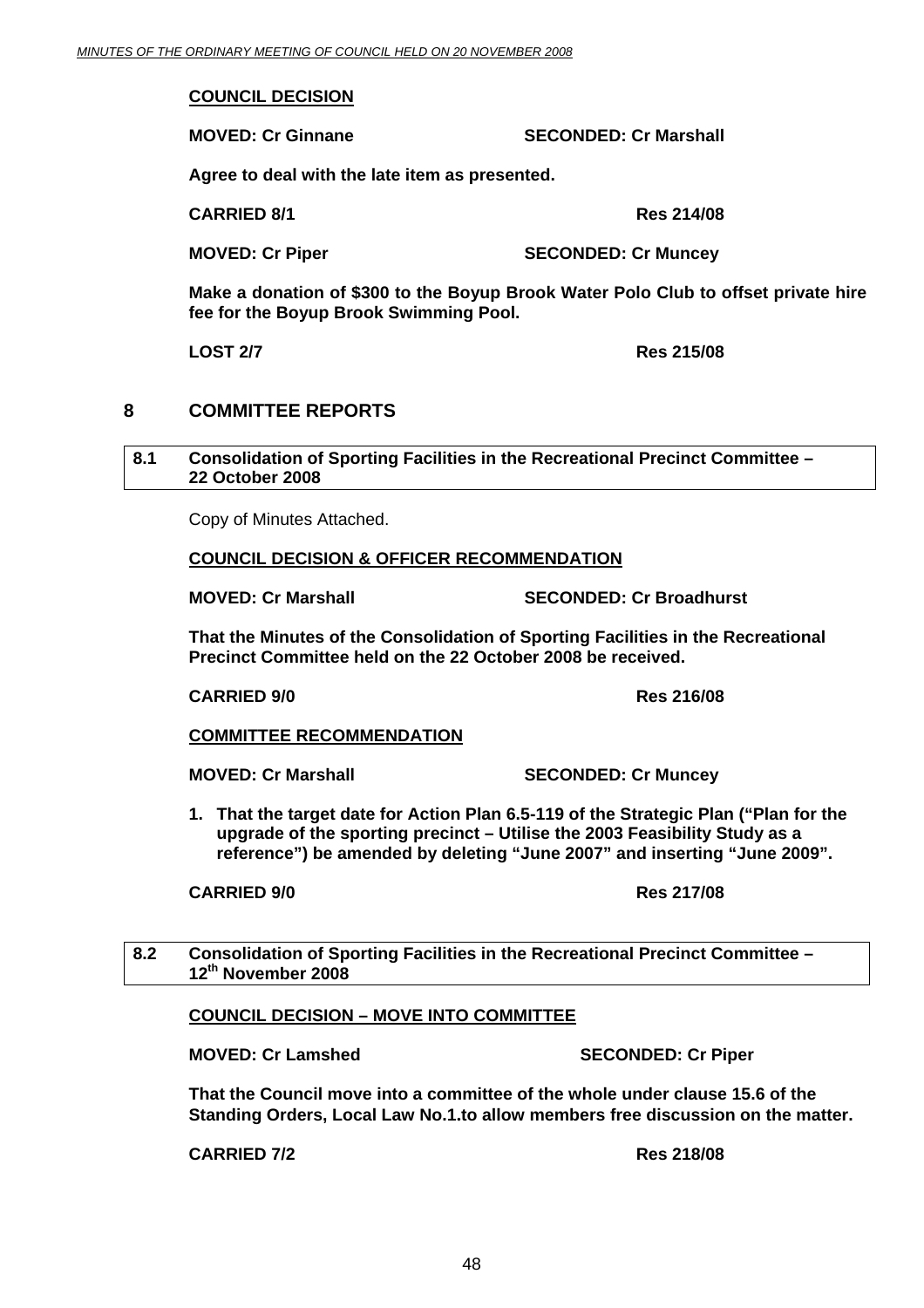### **COUNCIL DECISION – MOVE OUT OF COMMITTEE**

**MOVED: Cr Lamshed SECONDED: Cr Ginnane** 

**That the Council moves out of committee of the whole under clause 15.6 of the Standing Orders, Local Law No.1.** 

**CARRIED 9/0 Res 219/08** 

Copy of Minutes Attached.

# **OFFICER RECOMMENDATION**

**MOVED: Cr Marshall SECONDED: Cr O'Hare** 

**That the Minutes of the Consolidation of Sporting Facilities in the Recreational Precinct Committee held on the 12th November 2008 be received.** 

 **CARRIED 9/0 Res 220/08** 

# **COMMITTEE RECOMMENDATION**

**That it be recommended to Council that;** 

- **1. on balance it appears that the notion of a Consolidated Sporting Complex at the Boyup Brook Recreational Precinct is worth pursuing.**
- **2. \$10,000 be allocated, and that additional external funding be sought, to employ a consultant to assist the Consolidation of Sporting Facilities in the Recreational Precinct Committee with a critical review of the 2003 Feasibility Study and establishing the feasibility, based on current factors, of a consolidated sporting facility at the Recreational Precinct.**

# **COUNCIL DECISION**

**MOVED: Cr Marshall SECONDED: Cr Ginnane** 

- **1. On balance it appears that the notion of a Consolidated Sporting Complex at the Boyup Brook Recreational Precinct is worth pursuing.**
- **2. Committee be given authority to pursue the viability of the consolidated Sporting facility.**
- **3. Cr Downing be appointed a member of the Consolidated Sporting Committee.**
- **4. Cr Lamshed be appointed as a Deputy Member of the Consolidated Sporting Committee.**

**CARRIED 8/1 Res 221/08**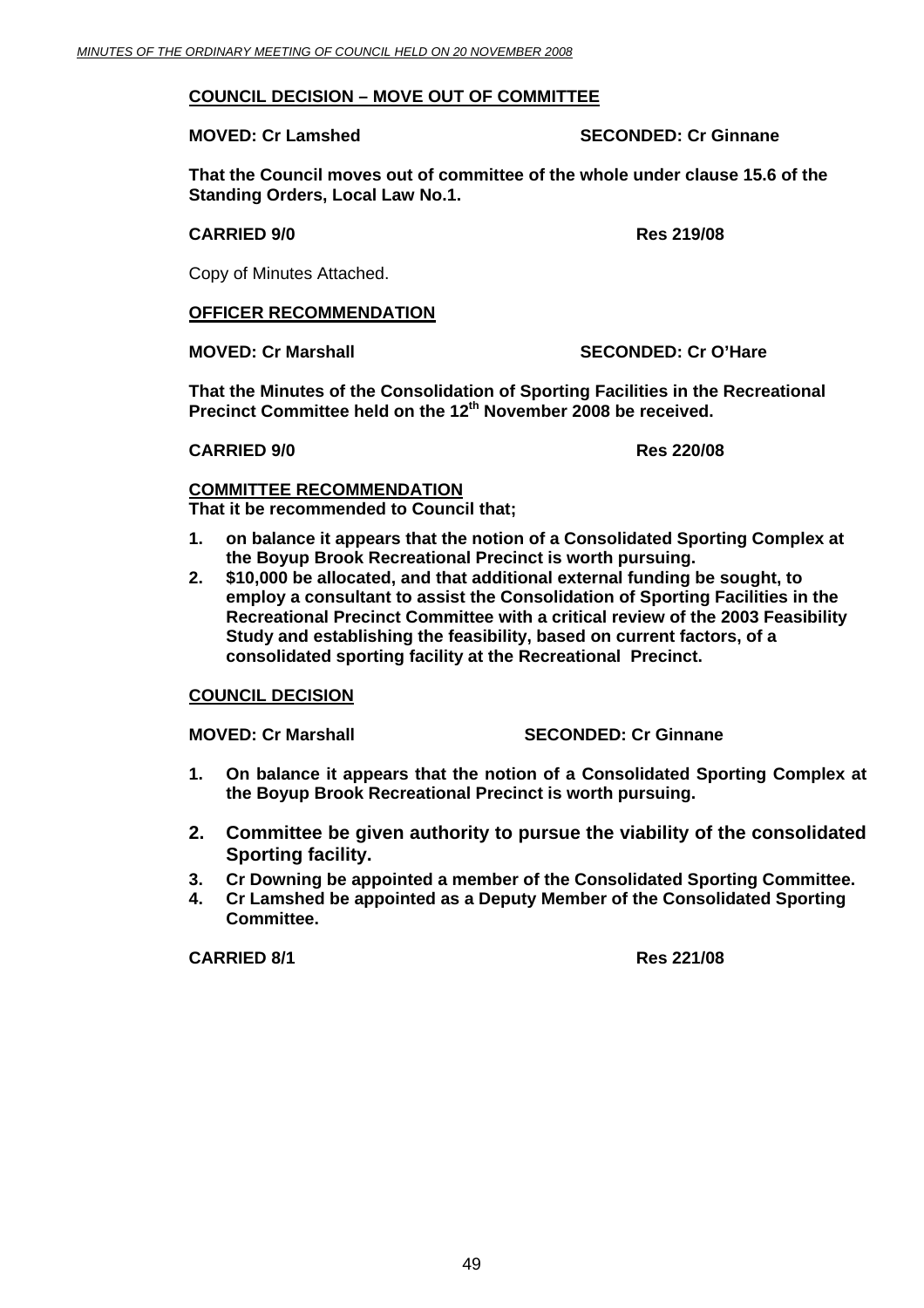# **7 MOTIONS OF WHICH PREVIOUS NOTICE HAS BEEN GIVEN**

#### 9.1 **Sculpture**

#### **Proximity Interest**

Cr Ginnane declared a proximity interest in the item 9.1 and departed the Chambers the time being 6.31pm.

#### **Notice of Motion**

Cr Giles put forward the following notice of motion:-

That the Len Zuks 'family sculpture' be repainted to match the existing 'man & dog'.

That the sculpture be placed in the Bridge Street Island, between Terry's Engineering and the Boyup Brook Co- Op.

The position be determined by all interested Councillors on the day suitable and convenient to the Manager of Works and at least three Councillors.

That a suitable plaque be arranged to outline its features.

Manager of Works be requested to get a quote to provide up-lighting on the sculpture.

#### Councillors Comment

Council has already determined that the sculptures are too valuable to be entry statements and are ' works of art'.

The Man & Dog sculpture has been tried in several places, all of which seem not to have been appropriate.

This will send the signal to ratepayers that Council does not know what it is doing.

Positioned in the main street it will allow residents and visitors the opportunity to stop in town, walk around and take photographs etc. It will also allow the sculpture to be seen for what it is rather than be lost in the background.

#### **COUNCIL DECISION**

#### **MOVED: Cr Giles SECONDED: Cr Muncey**

**That the Len Zuks 'family sculpture' be repainted to match the existing 'man & dog'.** 

**That the sculpture be placed in the Bridge Street Island, between Terry's Engineering and the Boyup Brook Co- Op.** 

**The position be determined by all interested Councillors on the day suitable and convenient to the Manager of Works and at least three Councillors.** 

**That a suitable plaque be arranged to outline its features.** 

**Manager of Works be requested to get a quote to provide up-lighting on the sculpture.**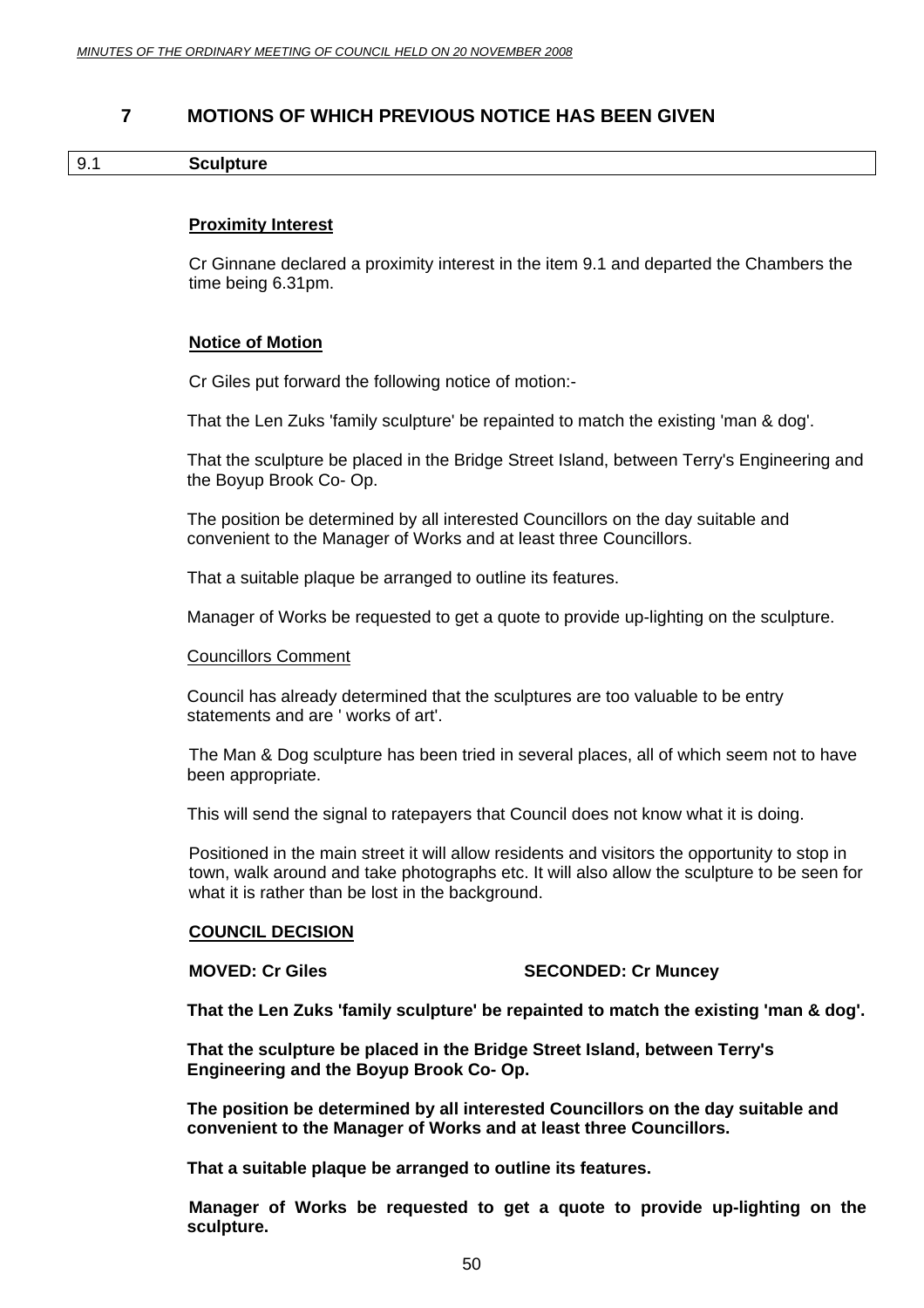#### **Amendment**

#### **MOVED: Cr Broadhurst SECONDED: Cr O'Hare**

- **1. That the 'Farmer and Dog' sculpture be placed in the Bridge Street Island between Barron Street and Forrest Street for a period of not less than two weeks at each end of the said Island for assessment as possible permanent siting for the sculpture in accordance with the process instigated at the September Council Meeting.**
- **2. That a decision on a final position for the 'Man and Dog' and any accompanying enhancements be made at the first Council Meeting after the assessment criteria has been met and completed.**
- **3. That a decision on a final position for the 'Family' sculpture and any accompanying enhancements be made at the first Council Meeting after the assessment criteria, as instigated at the September Council Meeting, has been met and completed.**

#### **CARRIED 6/2 Res 222/08**

#### **Substantive Motion**

**The amendment became the substantive motion.** 

**MOVED: Cr Broadhurst SECONDED: Cr O'Hare** 

- **1. That the 'Farmer and Dog' sculpture be placed in the Bridge Street Island between Barron Street and Forrest Street for a period of not less than two weeks at each end of the said Island for assessment as possible permanent siting for the sculpture in accordance with the process instigated at the September Council Meeting.**
- **2. That a decision on a final position for the 'Man and Dog' and any accompanying enhancements be made at the first Council Meeting after the assessment criteria has been met and completed.**
- **3. That a decision on a final position for the 'Family' sculpture and any accompanying enhancements be made at the first Council Meeting after the assessment criteria, as instigated at the September Council Meeting, has been met and completed.**

# **Vote 4/4 Res 223/08 Carried on the President's Casting vote**

Cr Giles asked that the vote be recorded:

For: Cr Broadhurst, Cr O'Hare, Cr Muncey, Cr Downing. Against: Cr Piper, Cr Lamshed, Cr Giles, Cr Marshall. Cr Ginnane returned to the Chambers at 6.55pm.